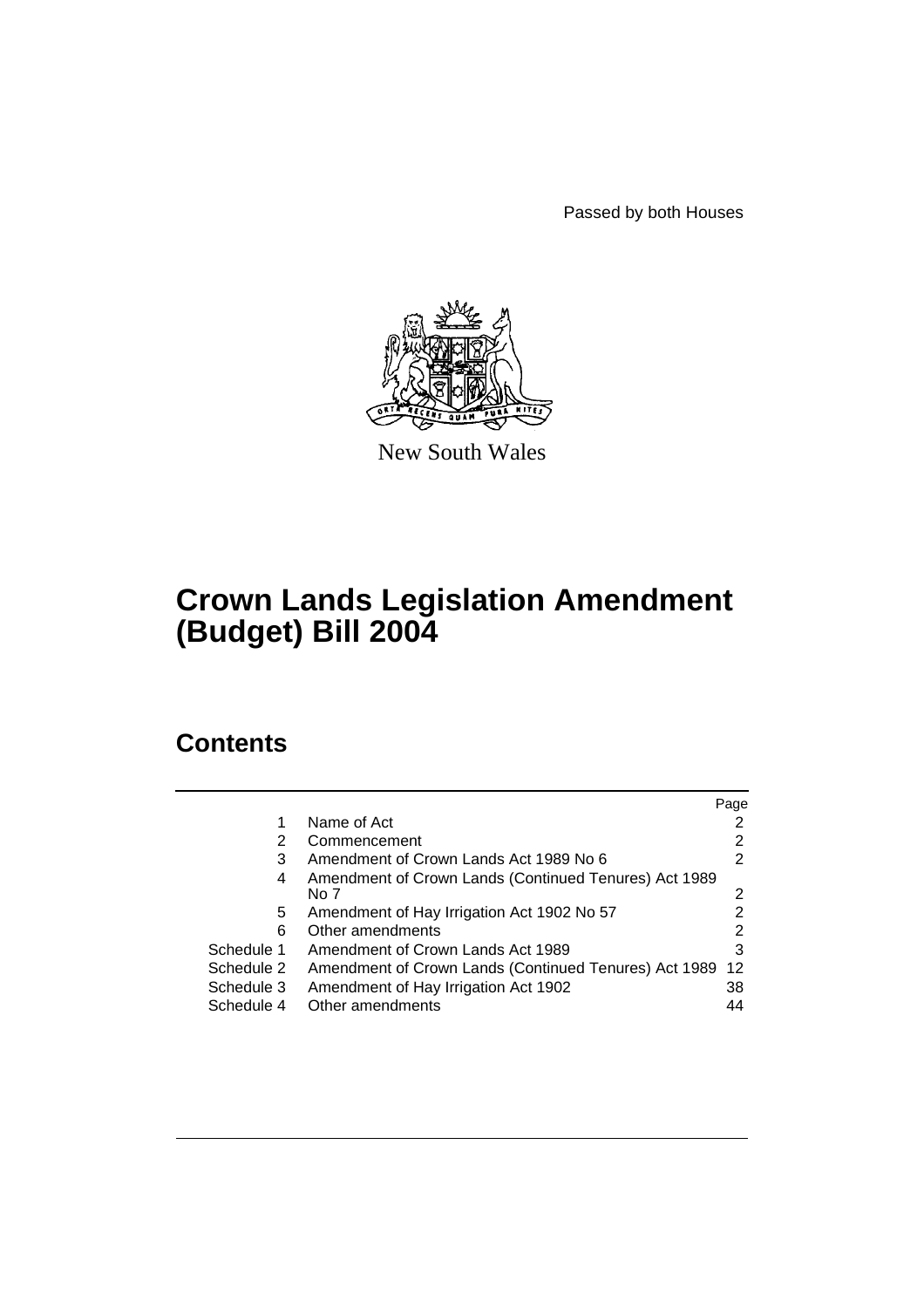*I certify that this PUBLIC BILL, which originated in the LEGISLATIVE ASSEMBLY, has finally passed the LEGISLATIVE COUNCIL and the LEGISLATIVE ASSEMBLY of NEW SOUTH WALES.*

> *Clerk of the Legislative Assembly. Legislative Assembly, Sydney, , 2004*



New South Wales

# **Crown Lands Legislation Amendment (Budget) Bill 2004**

Act No , 2004

An Act to amend certain Crown Lands and other legislation with respect to rents and other matters; and for other purposes.

*I have examined this Bill, and find it to correspond in all respects with the Bill as finally passed by both Houses.*

*Chairman of Committees of the Legislative Assembly.*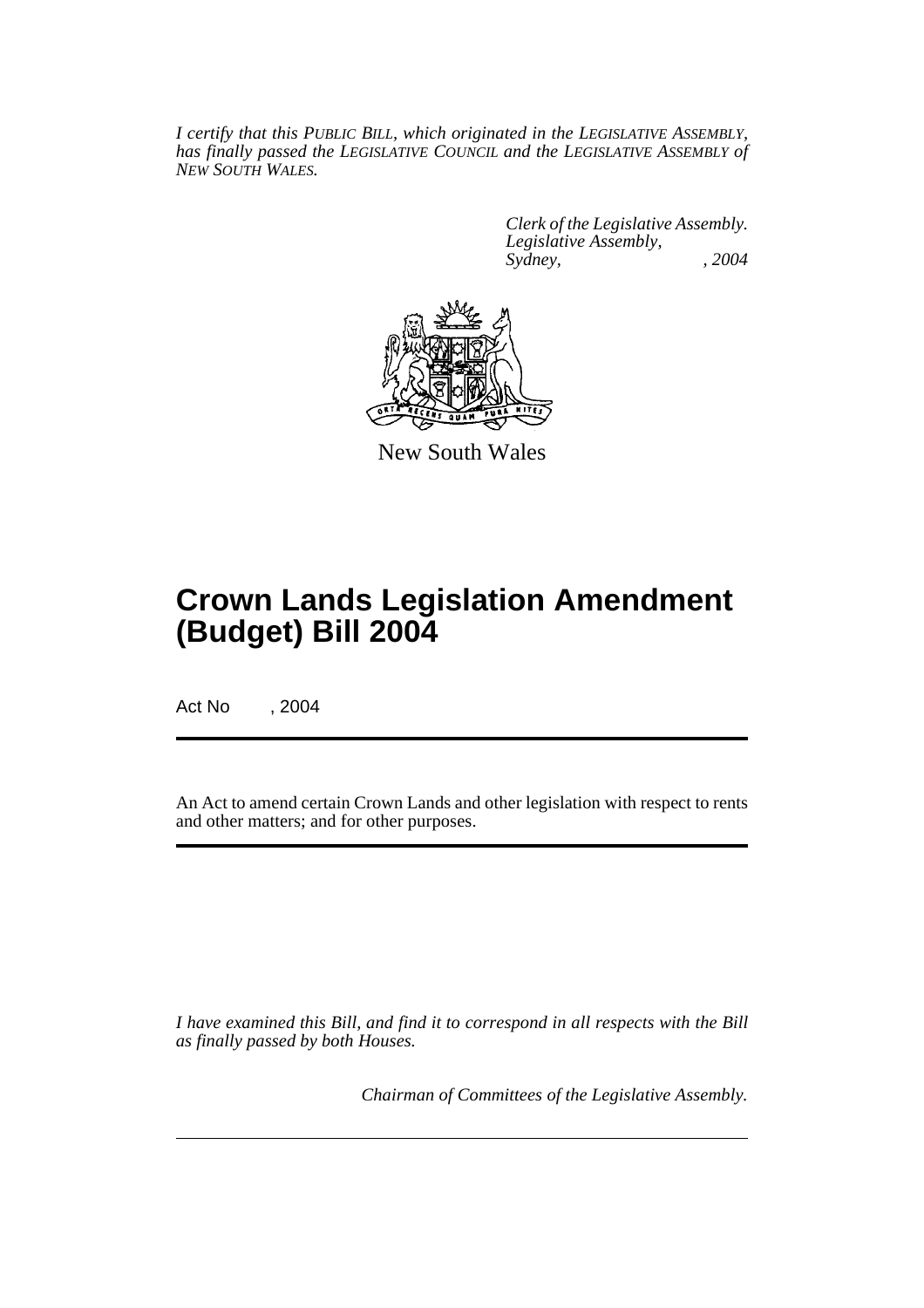## **The Legislature of New South Wales enacts:**

# **1 Name of Act**

This Act is the *Crown Lands Legislation Amendment (Budget) Act 2004*.

## **2 Commencement**

This Act commences, or is taken to have commenced, on 1 July 2004.

# **3 Amendment of Crown Lands Act 1989 No 6**

The *Crown Lands Act 1989* is amended as set out in Schedule 1.

# **4 Amendment of Crown Lands (Continued Tenures) Act 1989 No 7**

The *Crown Lands (Continued Tenures) Act 1989* is amended as set out in Schedule 2.

# **5 Amendment of Hay Irrigation Act 1902 No 57**

The *Hay Irrigation Act 1902* is amended as set out in Schedule 3.

## **6 Other amendments**

The Act and instrument specified in Schedule 4 are amended as set out in that Schedule.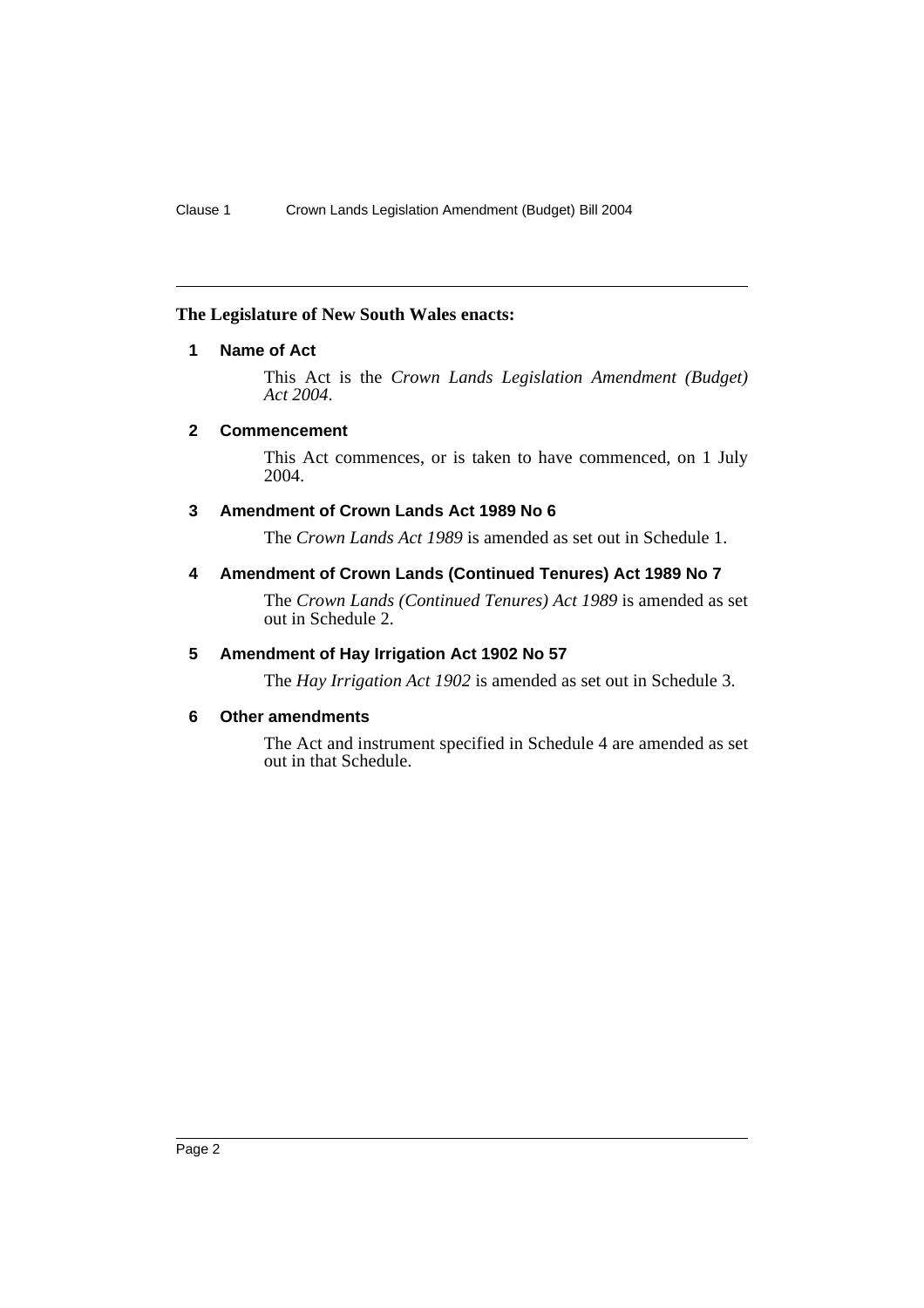Amendment of Crown Lands Act 1989 Schedule 1

# **Schedule 1 Amendment of Crown Lands Act 1989**

(Section 3)

# **[1] Section 3 Definitions**

Insert in alphabetical order in section 3 (1):

*Commonwealth lease* means a lease to which Part 8 of Schedule 2 to the *Crown Lands (Continued Tenures) Act 1989* applies.

*Consumer Price Index* means the Consumer Price Index (All Groups Index) for Sydney published by the Australian Statistician.

*Consumer Price Index number*, in relation to a quarter, means the number for that quarter appearing in the Consumer Price Index.

# **[2] Section 3 (4)**

Insert after section 3 (3):

(4) Notes included in this Act do not form part of this Act.

#### **[3] Section 136 Withdrawal from lease or licence for public purposes**

Omit section 136 (7) and (8). Insert instead:

- (7) If part of a rent base apportioned under subsection (6) to a lease is less than the minimum rent base, that part of the rent base is increased to the minimum rent base.
- (8) For the purposes of the *Crown Lands (Continued Tenures) Act 1989*, a part of a rent base apportioned under subsection (6) to a lease (or, if subsection  $(\overrightarrow{7})$  applies, the minimum rent base) is taken:
	- (a) if section 4D of that Act applies in respect of the lease, to be the annual rent of the lease as at the last due date occurring before 1 July 2004, and
	- (b) if clause 5 of Schedule 5 to that Act applies in respect of the lease, to be the annual rent of the lease as at the date of commencement of that clause.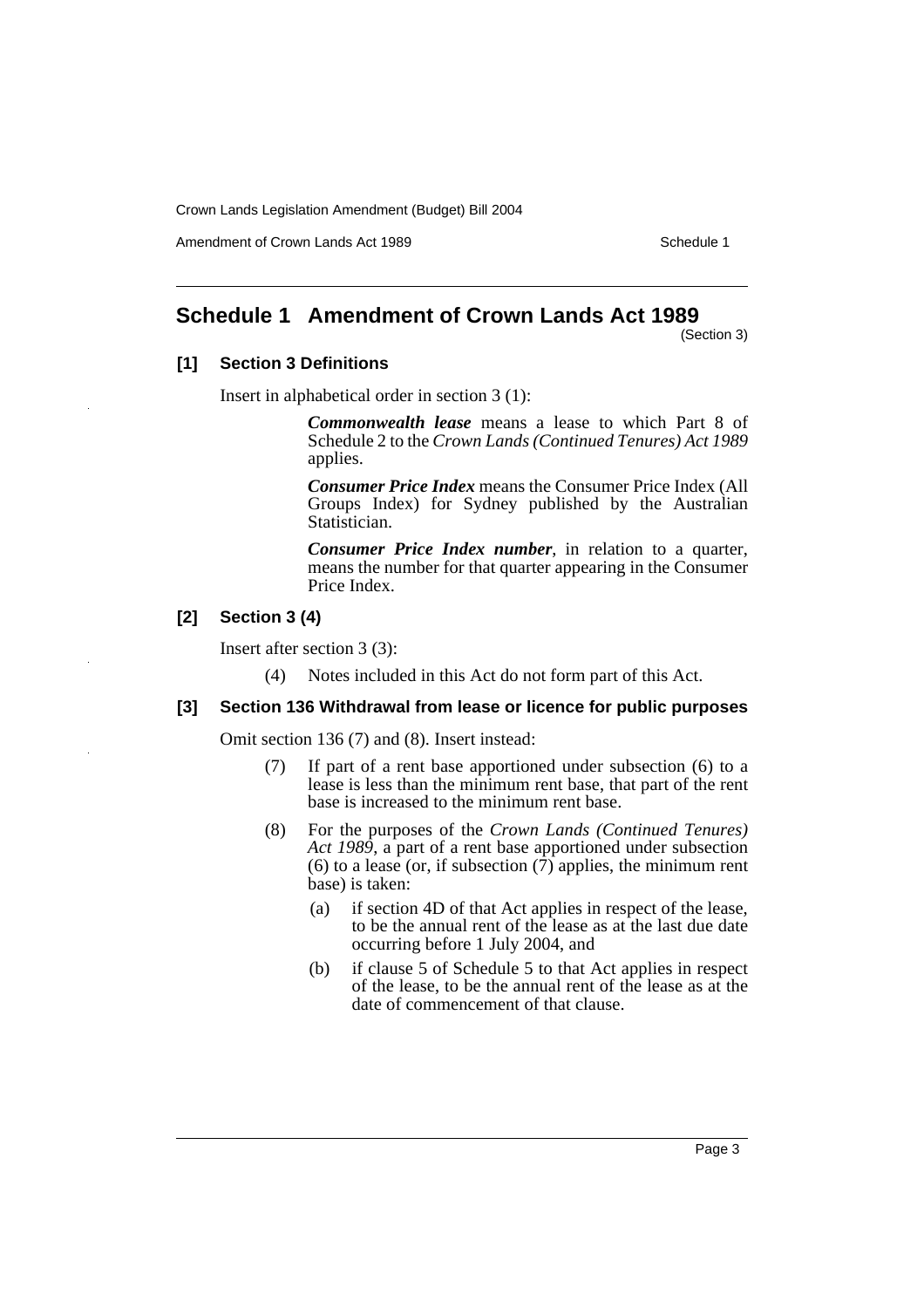Schedule 1 Amendment of Crown Lands Act 1989

## **[4] Section 136 (10)**

Insert after section 136 (9):

(10) In this section:

*minimum rent base* means, if Division 2A of Part 7 applies to the lease \$350 or, if that Division does not apply in respect of the lease, \$100.

## **[5] Part 7, Divisions 2A and 2B**

Insert after Division 2:

## **Division 2A Minimum rents**

#### **141A Minimum rent**

- (1) The annual rent of a holding or an enclosure permit is not in any case to be less than the minimum rent as at the date the rent is due and payable.
- (2) If the annual rent of a holding or an enclosure permit on a due date is less than the minimum rent as at that due date, the annual rent is increased to the minimum rent.
- (3) For the purpose of this Division, the *minimum rent* of a holding or an enclosure permit at each due date is determined in accordance with the following formula:

$$
M = B \times \frac{C}{D}
$$

where:

*M* represents the minimum rent.

*B* represents the minimum rent base.

*C* represents the Consumer Price Index number for the last quarter for which such a number was published before the due date for the rent.

*D* represents the Consumer Price Index number for the last quarter for which such a number was published before the rent base adjustment date.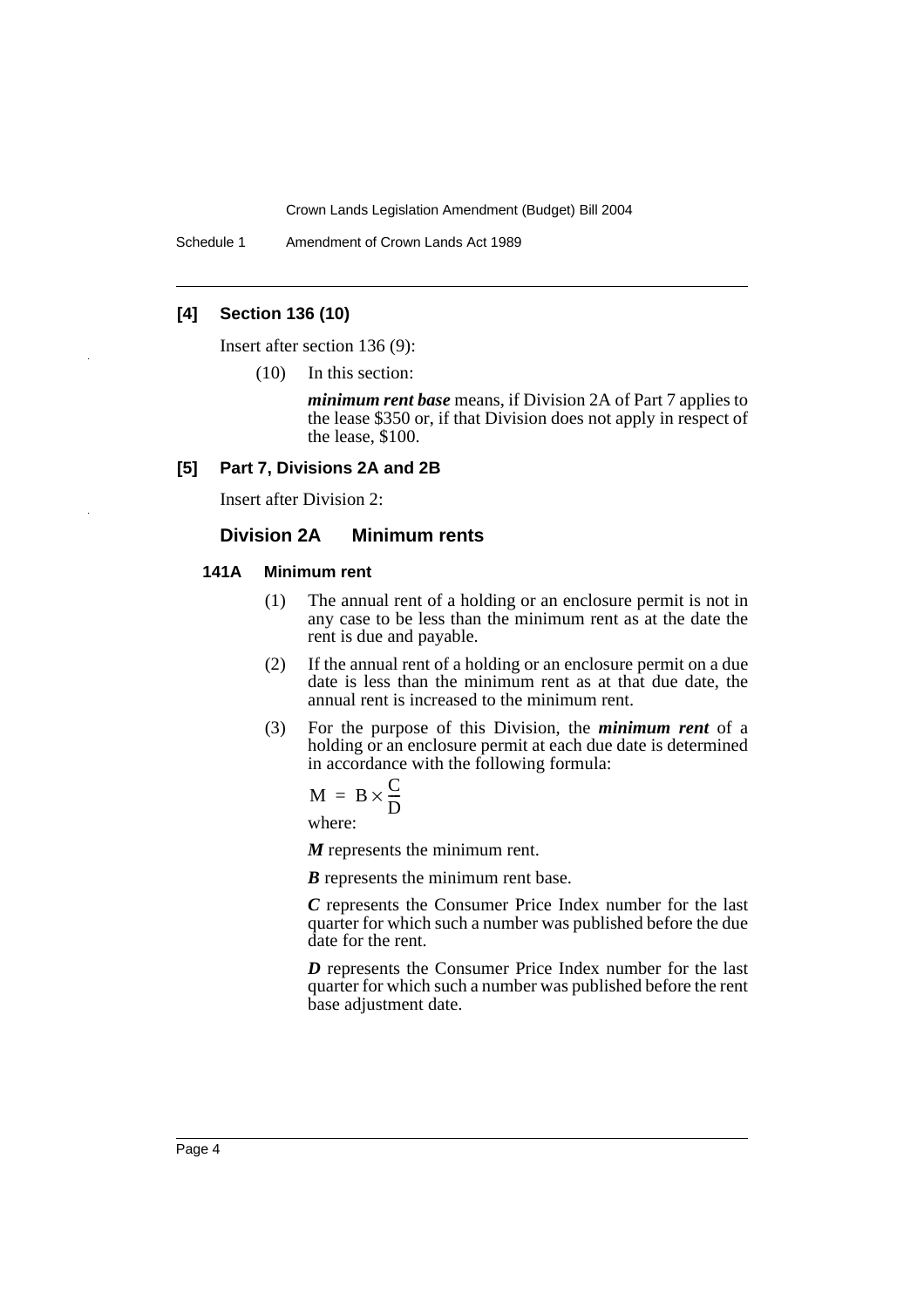Amendment of Crown Lands Act 1989 Schedule 1

(4) In this section:

*holding* does not include an incomplete purchase under the *Crown Lands (Continued Tenures) Act 1989*.

*minimum rent base* means \$350 or such higher amount as the regulations may from time to time prescribe.

*rent base adjustment date* means 1 July 2004 or, if the minimum rent base is prescribed by the regulations, the date prescribed by the regulations as the rent base adjustment date. **Note.** For holdings and permits in force before 1 July 2004, the minimum rent provisions above are phased-in. See Part 4 of Schedule 8.

#### **141B General provisions applicable to CPI adjustment**

- (1) This section applies to the adjustment of an amount by reference to the Consumer Price Index under section 141A.
- (2) If section 141A requires regard to be had to a Consumer Price Index number published before a due date, regard may be had to the last Index number so published before a notice or invoice of the annual rent payable by the holder is sent to the holder of the holding or enclosure permit concerned.
- (3) If the Australian Statistician publishes a Consumer Price Index number in respect of a particular quarter after the notice or invoice is sent:
	- (a) except as provided by paragraph (b)—the publication of the later Index number is to be disregarded, or
	- (b) if the Minister so directs—regard is to be had to the later and not to the earlier number.
- (4) If the Australian Statistician publishes a Consumer Price Index number in respect of a particular quarter in substitution for a Consumer Price Index number previously published in respect of that quarter:
	- (a) except as provided by paragraph (b)—the publication of the later Index number is to be disregarded, or
	- (b) if the Minister so directs—regard is to be had to the later and not to the earlier number.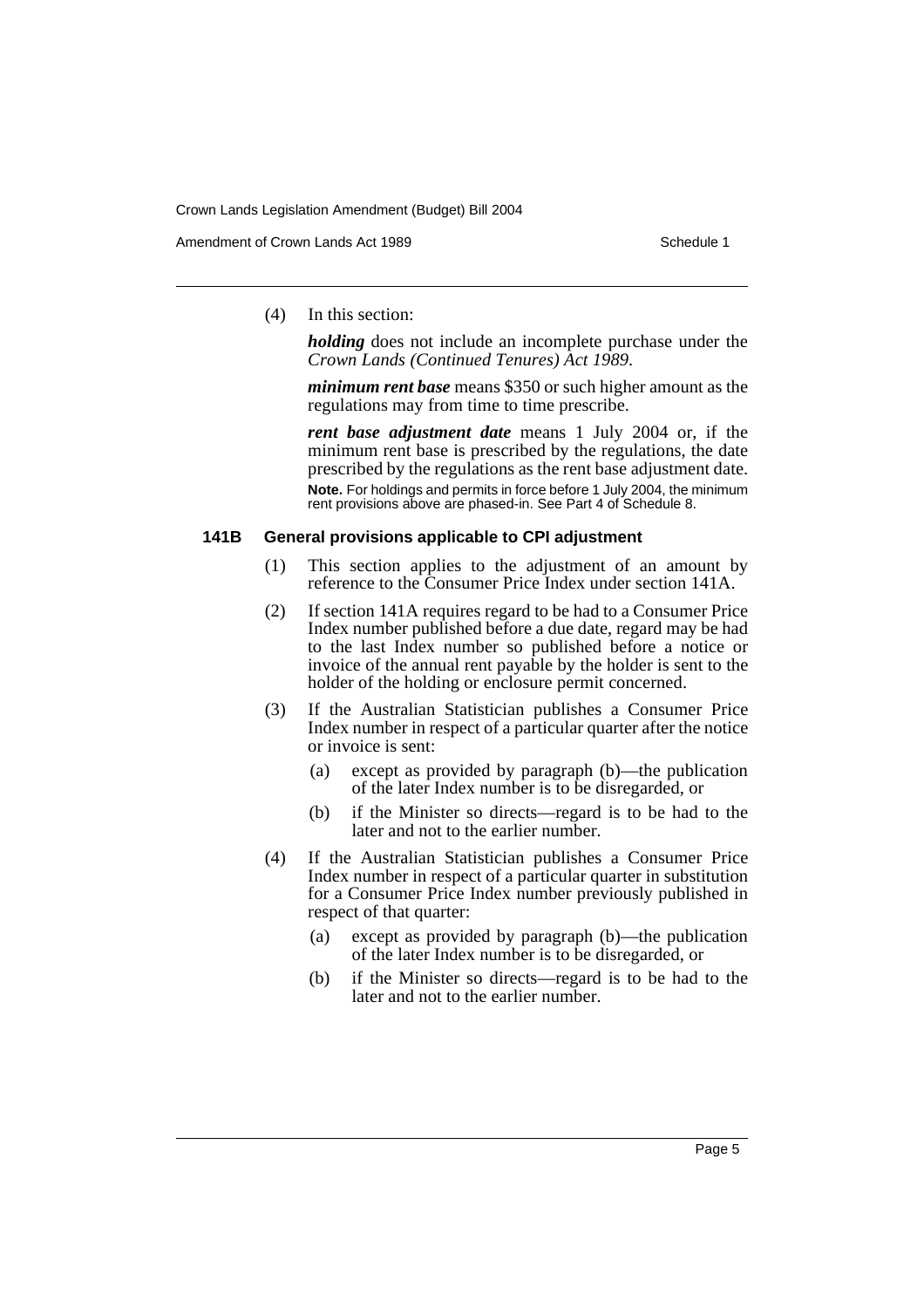Schedule 1 Amendment of Crown Lands Act 1989

- (5) If the reference base for the Consumer Price Index is changed, regard is to be had only to Index numbers published in terms of the new reference base or to Index numbers converted to the new reference base in accordance with an arithmetical conversion factor specified by the Australian Statistician.
- (6) An adjustment under section 141A is to be made to the nearest whole dollar.

## **141C Operation of Division**

- (1) The operation of this Division in respect of the rent of a holding or enclosure permit is not a redetermination of the rent for the purposes of this Act or any of the Crown Lands Acts.
- (2) This Division has effect despite any condition to which a holding or enclosure permit is subject.

#### **141D Division does not apply in respect of Western Division**

- (1) Subject to this section, this Division does not apply in respect of the following:
	- (a) holdings situated in the Western Division,
	- (b) enclosure permits in the Western Division granted under this Act.
- (2) The regulations may apply the provisions of this Division, with or without modification, in respect of holdings or enclosure permits referred to in subsection (1).
- (3) If the regulations apply the provisions of this Division in respect of holdings or enclosure permits referred to in subsection (1), the regulations may modify the application of section 136 or Division 2B in respect of the holdings or enclosure permits.

## **141E Commonwealth leases**

In this Division, a reference to a *holding* includes a reference to a Commonwealth lease.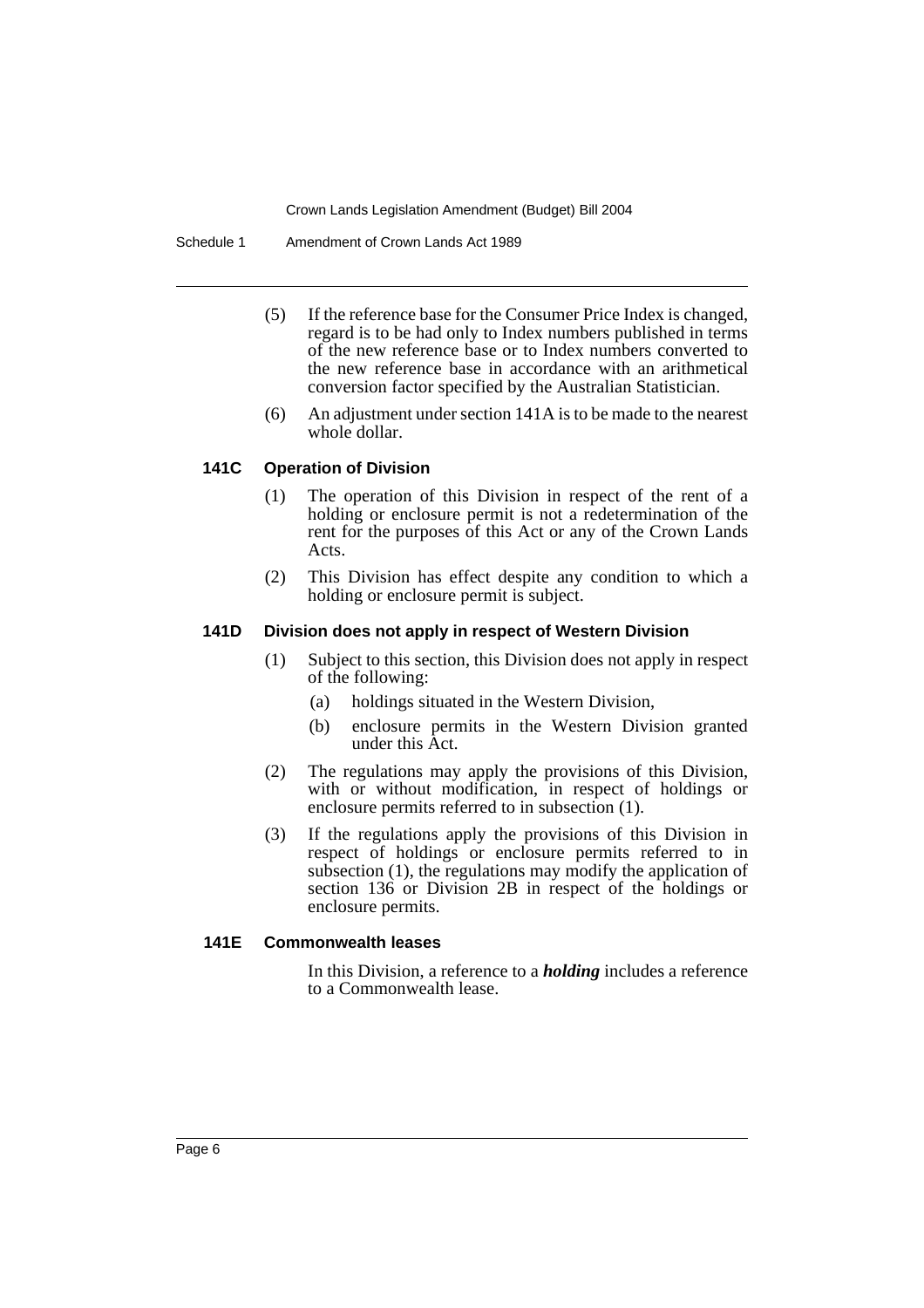Amendment of Crown Lands Act 1989 Schedule 1

# **Division 2B Minimum rent—Western Division**

## **141F Minimum rent—Western Division**

- (1) Subject to this section, this Division applies in respect of the following:
	- (a) holdings situated in the Western Division (except a lease the rent of which is not subject to redetermination),
	- (b) enclosure permits in the Western Division granted under this Act.
- (2) The annual rent of a holding or an enclosure permit to which this Division applies is not in any case to be less than the amount prescribed by the regulations for the purposes of this section as at the date the rent is due and payable.
- (3) If the annual rent of a holding or an enclosure permit to which this Division applies is, on a due date, less than the amount prescribed as referred to in subsection (2), the annual rent is increased to that prescribed amount.
- (4) The application of this Division is subject to any regulations under Division 2A.
- (5) In this section:

*holding* does not include an incomplete purchase under the *Crown Lands (Continued Tenures) Act 1989*.

**Note.** See clauses 4 and 5 of Schedule 5 to the *Crown Lands (Continued Tenures)* Act 1989 in relation to minimum rents for leases of land situated in the Western Division, if the rent is not subject to redetermination.

## **141G Operation of Division**

- (1) The operation of this Division in respect of the rent of a holding or an enclosure permit is not a redetermination of the rent for the purposes of this Act or any of the Crown Lands Acts.
- (2) This Division has effect despite any condition to which a holding or an enclosure permit is subject.

## **[6] Section 146 Minimum rents**

Omit the section.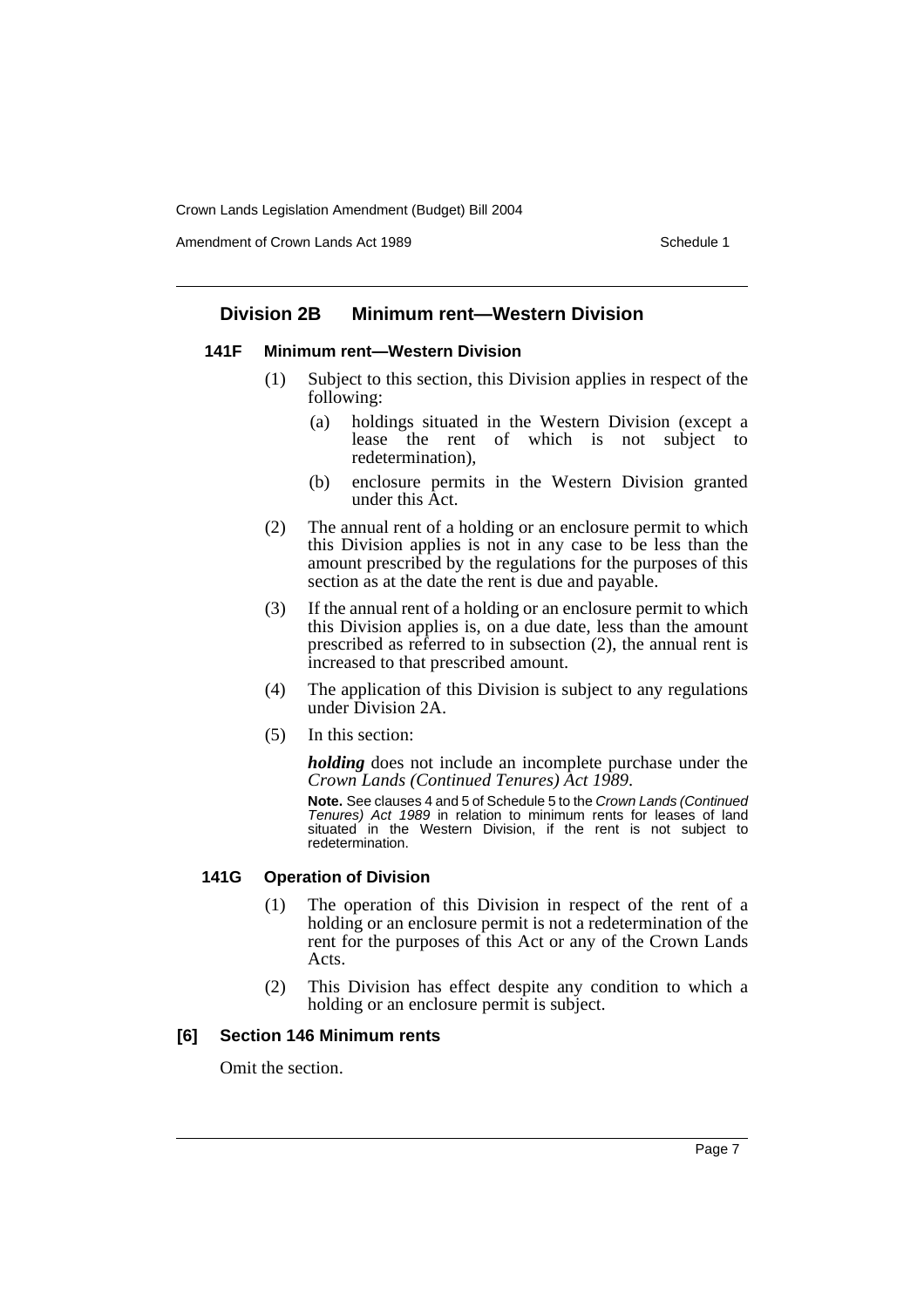Schedule 1 Amendment of Crown Lands Act 1989

# **[7] Section 180A**

Insert after section 180:

#### **180A Fees for services**

A fee may be charged, of such amount as may be approved by the Minister from time to time, for services provided by the Department in connection with Crown lands.

#### **[8] Schedule 8 Savings, transitional and other provisions**

Insert at the end of clause 25 (1):

*Crown Lands Legislation Amendment (Budget) Act 2004*

## **[9] Schedule 8, Part 4**

Insert after Part 3:

# **Part 4 Provisions consequent on Crown Lands Legislation Amendment (Budget) Act 2004**

#### **38 Definitions**

(1) In this Part:

*amending Act* means the *Crown Lands Legislation Amendment (Budget) Act 2004*.

*continued tenures lease* means a perpetual lease, special lease, term lease or Commonwealth lease under the *Crown Lands (Continued Tenures) Act 1989*.

*cultivation enclosure permit* means an enclosure permit in relation to which the Minister has authorised the cultivation of the land enclosed.

*holding* does not include an incomplete purchase under the *Crown Lands (Continued Tenures) Act 1989*.

(2) In this Part, a reference to a *holding* includes a reference to a Commonwealth lease.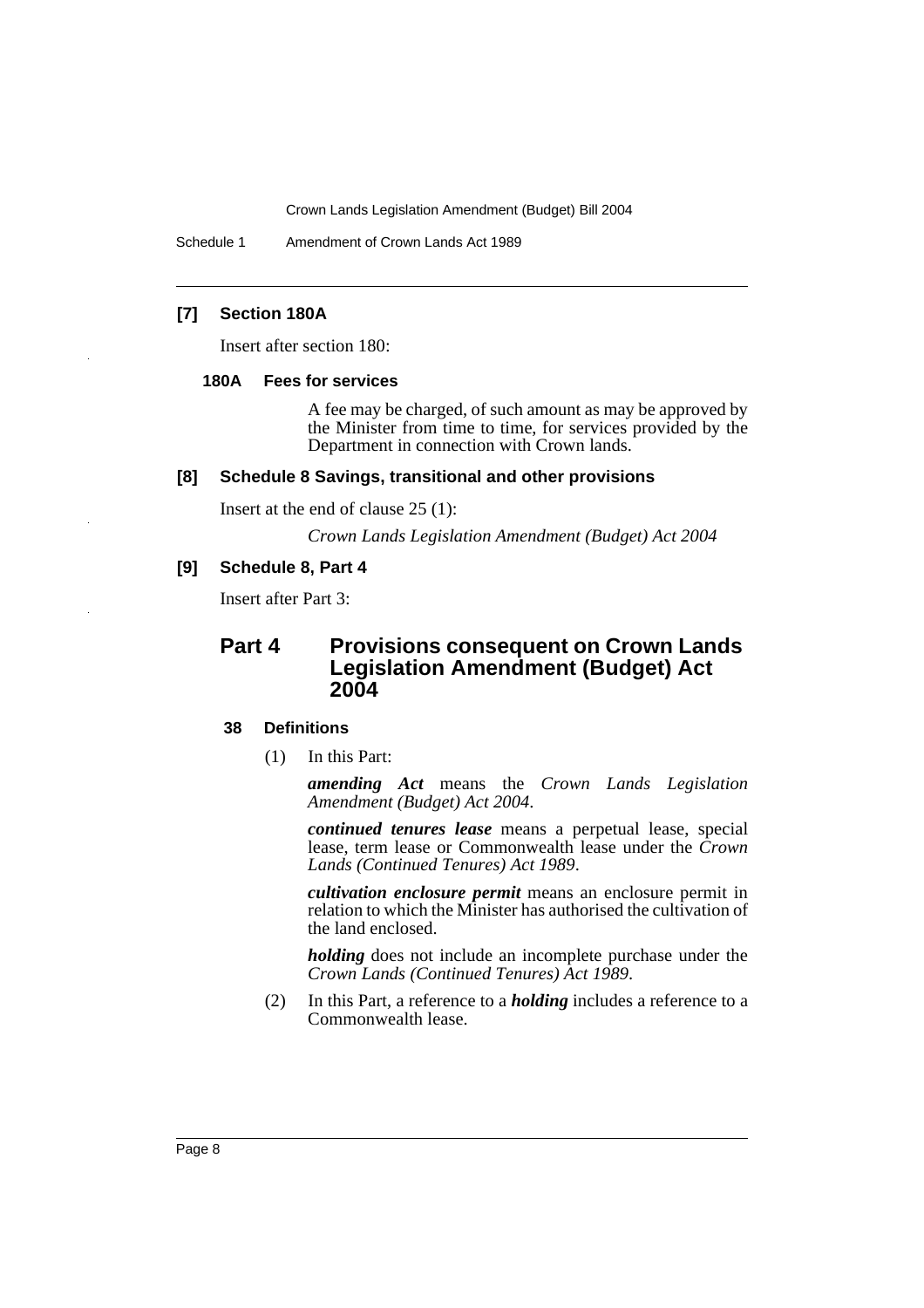Amendment of Crown Lands Act 1989 Schedule 1

## **39 Application of amendments**

- (1) The amendments made to this Act by the amending Act extend to holdings and enclosure permits that were in force immediately before 1 July 2004, subject to this Part.
- (2) Subject to this Part, Divisions 2A and 2B of Part 7, as inserted by the amending Act, apply to the rent of a holding or an enclosure permit in respect of any due date that occurs on or after 1 July 2004 (whether or not the rent was paid in advance before 1 July 2004).

## **40 Phasing-in of increase in minimum rents—holdings and cultivation enclosure permits**

- (1) This clause applies in respect of a holding (except a continued tenures lease the rent of which was not, immediately before 1 July 2004, subject to redetermination), or a cultivation enclosure permit, to which Division 2A of Part 7 (as inserted by the amending Act) applies that was in force immediately before 1 July 2004.
- (2) For the purposes of Division 2A of Part 7:
	- (a) the minimum rent of a holding or a cultivation enclosure permit to which this clause applies is taken, in respect of any due date occurring on or after 1 July 2004 and before 1 July 2005, to be \$170, and
	- (b) the minimum rent of a holding or a cultivation enclosure permit to which this clause applies is taken, in respect of any due date occurring on or after 1 July 2005 and before 1 July 2006, to be \$270.
- (3) For avoidance of doubt, in respect of a due date occurring on or after 1 July 2006, the minimum rent is to be determined as provided by Division 2A of Part 7.

# **41 Phasing-in of increase in minimum rents—other enclosure permits**

(1) This clause applies in respect of an enclosure permit (other than a cultivation enclosure permit) to which Division 2A of Part 7 (as inserted by the amending Act) applies that was in force immediately before 1 July 2004.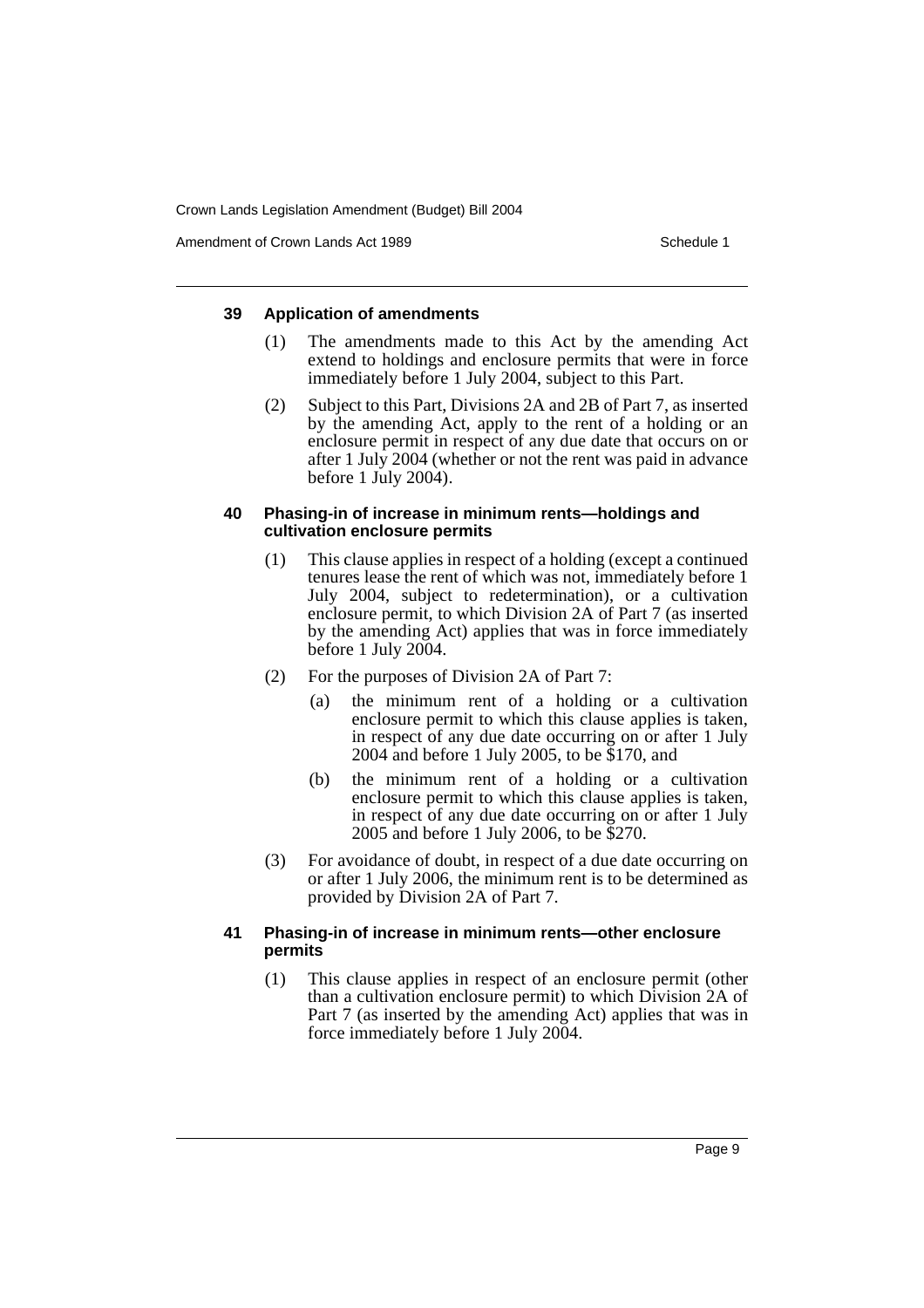- (2) For the purposes of Division 2A of Part 7:
	- (a) the minimum rent of an enclosure permit to which this clause applies is taken, in respect of any due date occurring on or after 1 July 2004 and before 1 July 2005, to be \$150, and
	- (b) the minimum rent of an enclosure permit to which this clause applies is taken, in respect of any due date occurring on or after 1 July 2005 and before 1 July 2006, to be \$250.
- (3) For avoidance of doubt, in respect of a due date occurring on or after 1 July 2006, the minimum rent is to be determined as provided by Division 2A of Part 7.

#### **42 Phasing-in of increase in minimum rents—continued tenures leases not subject to redetermination**

- (1) This clause applies in respect of a continued tenures lease in force immediately before 1 July 2004 if the rent under the lease was not, immediately before 1 July 2004, subject to redetermination and Division 2A of Part 7 (as inserted by the amending Act) applies in respect of the lease.
- (2) For the purposes of Division 2A of Part 7:
	- (a) the minimum rent of a lease to which this clause applies is taken, in respect of any due date occurring on or after 1 July 2004 and before 1 July 2005, to be \$250, and
	- (b) the minimum rent of a lease to which this clause applies is taken, in respect of any due date occurring on or after 1 July 2005 and before 1 July 2006, to be \$350.
- (3) For avoidance of doubt, in respect of a due date occurring on or after 1 July 2006, the minimum rent is to be determined as provided by Division 2A of Part 7.

## **43 Due date for payment of additional amounts**

(1) If any additional amount of rent is payable in respect of a holding or enclosure permit as a consequence of the amendments made to this Act by the amending Act, that additional amount does not become due and payable until the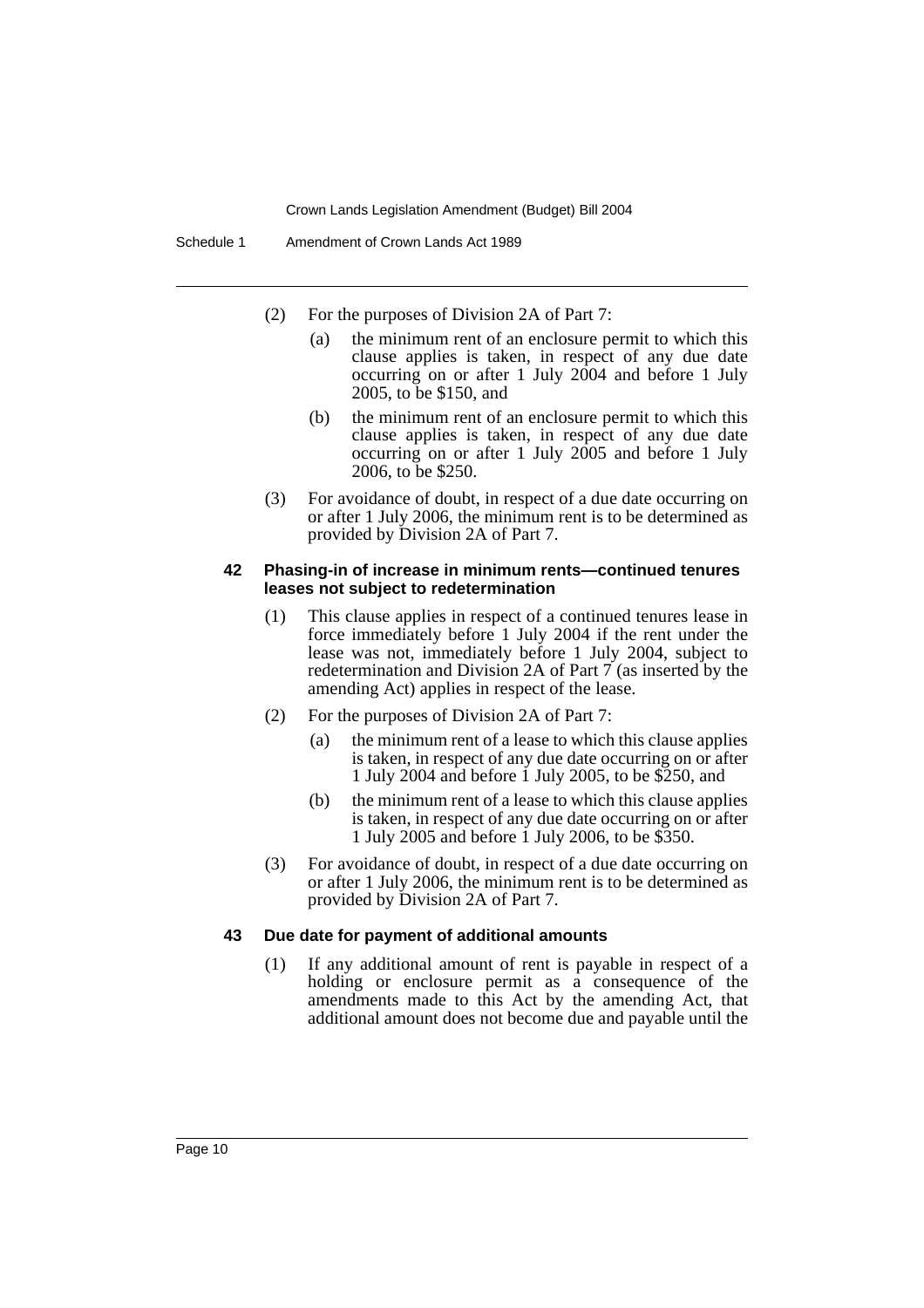Amendment of Crown Lands Act 1989 Schedule 1

date notified to the holder of the holding or enclosure permit by the Minister as being the due date in respect of such additional amount.

**Note.** Accordingly, interest does not become payable in respect of such additional amounts under section 148 until the holder is notified of the additional amount payable.

(2) Subclause (1) ceases to have effect on 1 July 2005.

## **44 No compensation for operation of amendments**

- (1) No compensation is payable by or on behalf of the Crown because of the enactment or operation of the amendments made to this Act by the amending Act, or as a consequence of that enactment or operation.
- (2) The operation of those amendments is not to be regarded as a breach of contract.
- (3) In this clause:

*compensation* includes damages or any other form of monetary compensation.

*the Crown* means the Crown within the meaning of the *Crown Proceedings Act 1988*, and includes an officer of the Department.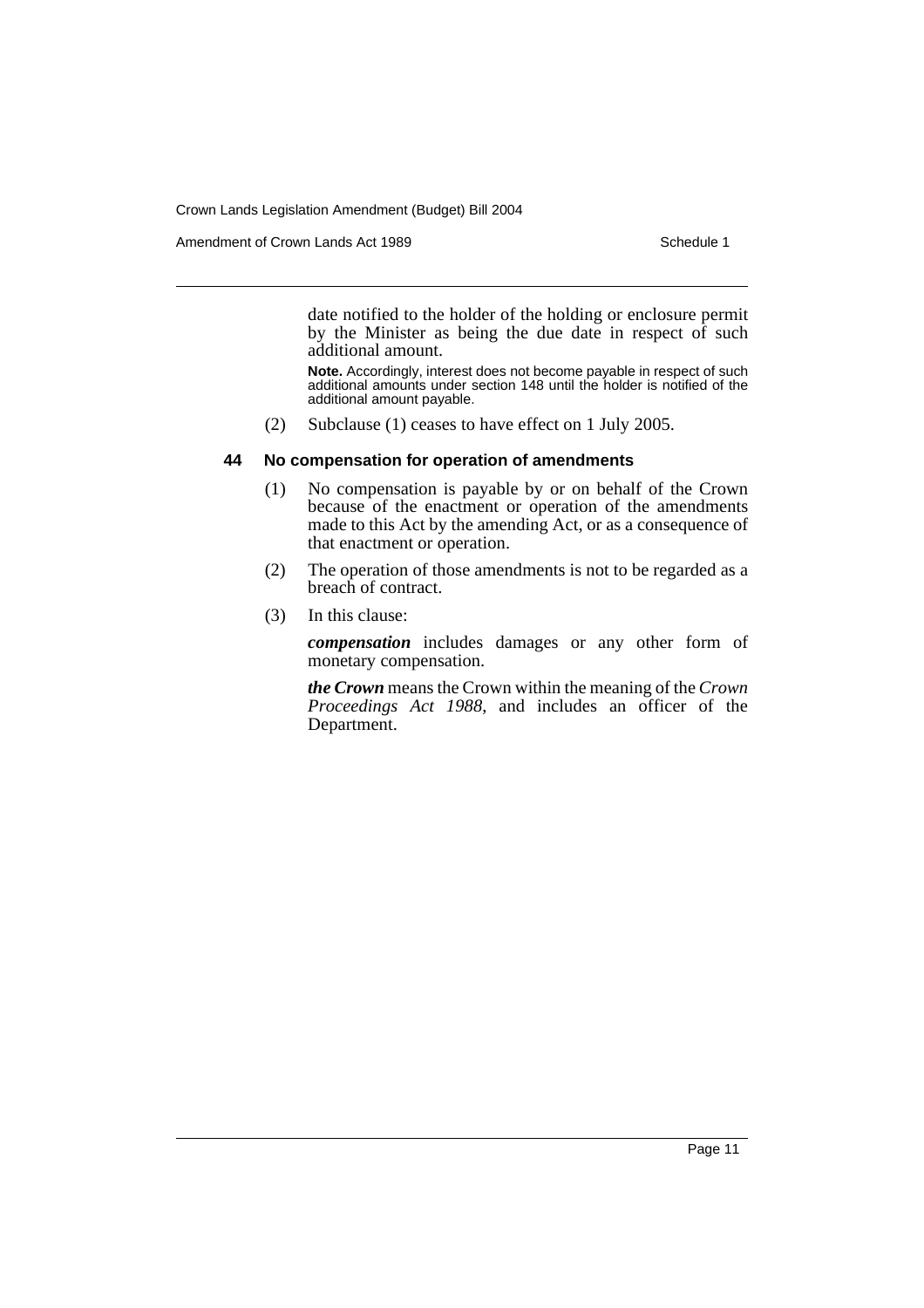Schedule 2 Amendment of Crown Lands (Continued Tenures) Act 1989

# **Schedule 2 Amendment of Crown Lands (Continued Tenures) Act 1989**

(Section 4)

# **[1] Section 3 Definitions**

Insert in alphabetical order in section 3 (1):

*minimum annual instalment* has the meaning given by Part 1B.

*minimum half-yearly instalment* has the meaning given by Part 1B.

# **[2] Section 3 (4)**

Insert after section 3 (3):

(4) Notes included in this Act do not form part of this Act.

## **[3] Parts 1A and 1B**

Insert after Part 1:

# **Part 1A Rents**

## **4A Application of Part**

- (1) This Part applies in respect of any lease, other than a lease of land situated in the Western Division. **Note.** See, however, Division 2B of Part 7 of the Principal Act, which applies a minimum rent to certain leases of land situated in the Western Division.
- (2) The regulations may apply the provisions of this Part, with or without modification, in respect of leases of land situated in the Western Division.
- (3) This Part, and any regulations made under subsection (2), have effect despite anything to the contrary in this Act and despite any condition to which a lease is subject.

#### **4B Definitions**

In this Part:

*lease* means a perpetual lease, special lease, term lease or Commonwealth lease.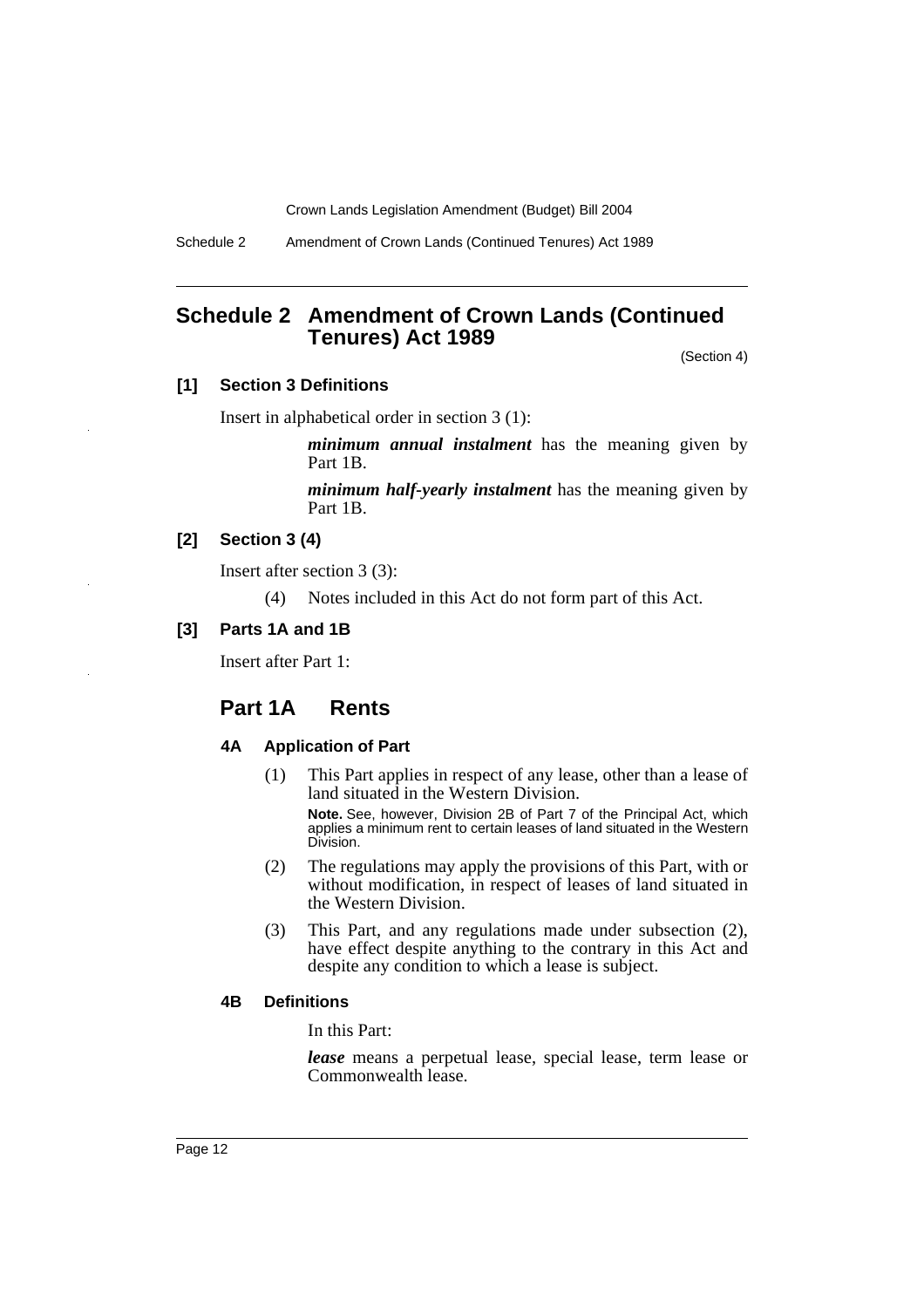Amendment of Crown Lands (Continued Tenures) Act 1989 Schedule 2

*minimum rent* has the same meaning as in Division 2A of Part 7 of the Principal Act.

**Note.** This Part provides, among other things, for the CPI adjustment of the rent payable under a lease. The rent of a permissive occupancy is not subject to CPI adjustment under this Part. Note, however, that a minimum rent does apply in respect of permissive occupancies under Division 2A of Part 7 of the Principal Act.

#### **4C Adjustment of annual rent in line with Consumer Price Index rent subject to redetermination**

- (1) The annual rent of a lease (except a lease the rent of which is not subject to redetermination) at a due date that is the effective date of a redetermination of the rent of the lease, or that is the next due date after a mid-term redetermination of the rent of the lease, is:
	- (a) the rent as so redetermined, or
	- (b) if the minimum rent at that due date exceeds the rent as so redetermined, the minimum rent.
- (2) The annual rent of a lease referred to in subsection (1) at any other due date is:
	- (a) the CPI adjusted rent at that due date, or
	- (b) if the minimum rent at that due date exceeds the CPI adjusted rent, the minimum rent.

**Note.** As at 1 July 2004, the minimum rent under Division 2A of Part 7 of the Principal Act is \$350. That amount is subject to CPI adjustment under that Act and may also be increased by the regulations under that Act.

See also Part 4 of Schedule 8 to the Principal Act, which provides for the phasing-in of minimum rents from 1 July 2004 to 1 July 2006.

(3) The *CPI adjusted rent* is to be determined in accordance with the following formula:

$$
R = A \times \frac{C}{D}
$$

where:

*R* represents the CPI adjusted rent.

*A* represents the determined rent, being the annual rent as at the last due date before 1 July 2004, or as at the effective date of the last redetermination of rent to take effect on or before the due date, whichever is later.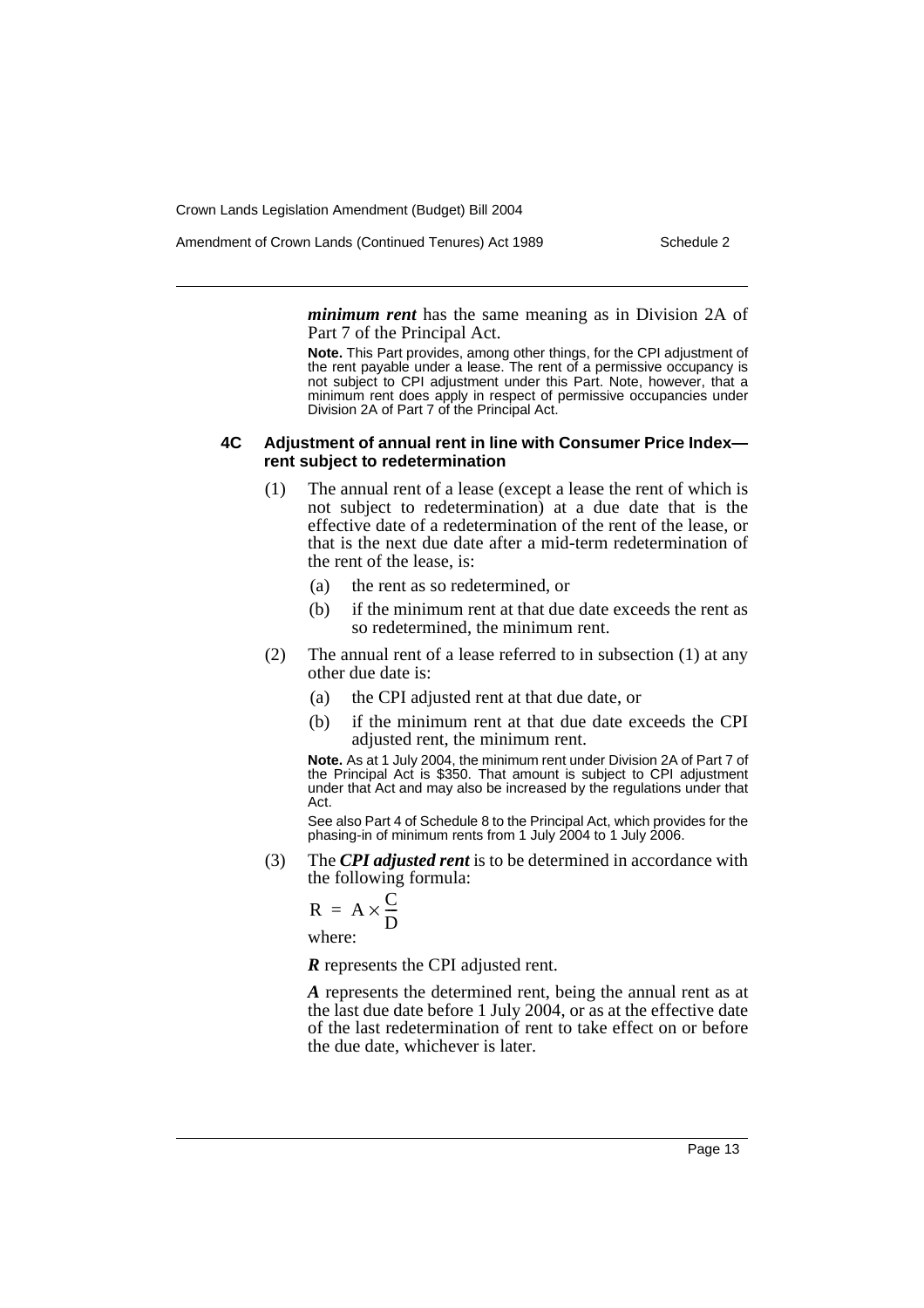Schedule 2 Amendment of Crown Lands (Continued Tenures) Act 1989

*C* represents the Consumer Price Index number for the last quarter for which such a number was published before the due date for the rent.

*D* represents the Consumer Price Index number for the last quarter for which such a number was published before the last due date before 1 July 2004, or as at the effective date of the last redetermination of rent to take effect on or before the due date, whichever is later.

- (4) Despite subsections (1) and (2), if a mid-term redetermination of rent is made, the rent as so redetermined may be charged, on a pro rata basis, in respect of the period commencing on the date the redetermination takes effect and ending on the next due date in respect of the rent, and the annual rent payable may be adjusted by the Minister as appropriate (even if the rent in respect of that period has already been paid in advance).
- (5) The operation of this section in respect of the rent of a lease is not of itself a redetermination of the rent for the purposes of this Act. Accordingly, clause 11 of Schedule 5 does not apply.
- (6) For avoidance of doubt, the rent of a lease is not to be regarded as being subject to redetermination merely because the holder of the lease has the option, under clause 10 of Schedule 5, of applying to the Minister for a redetermination of the rent. However, it does become subject to redetermination if such an application is made. **Note.** See section 4F.
- (7) In this section:

*mid-term redetermination* of rent is a redetermination of rent that takes effect on any date other than the due date for the rent.

**Note.** See sections 4E and 4F in relation to effective dates of redetermination of rent. Redeterminations of rent are made in respect of rent review dates, which coincide with due dates for the rent. However, if a redetermination of rent is made more than 6 months after a rent review date, it takes effect on the date it is made (not the rent review date or due date for the rent). This is a mid-term redetermination of rent.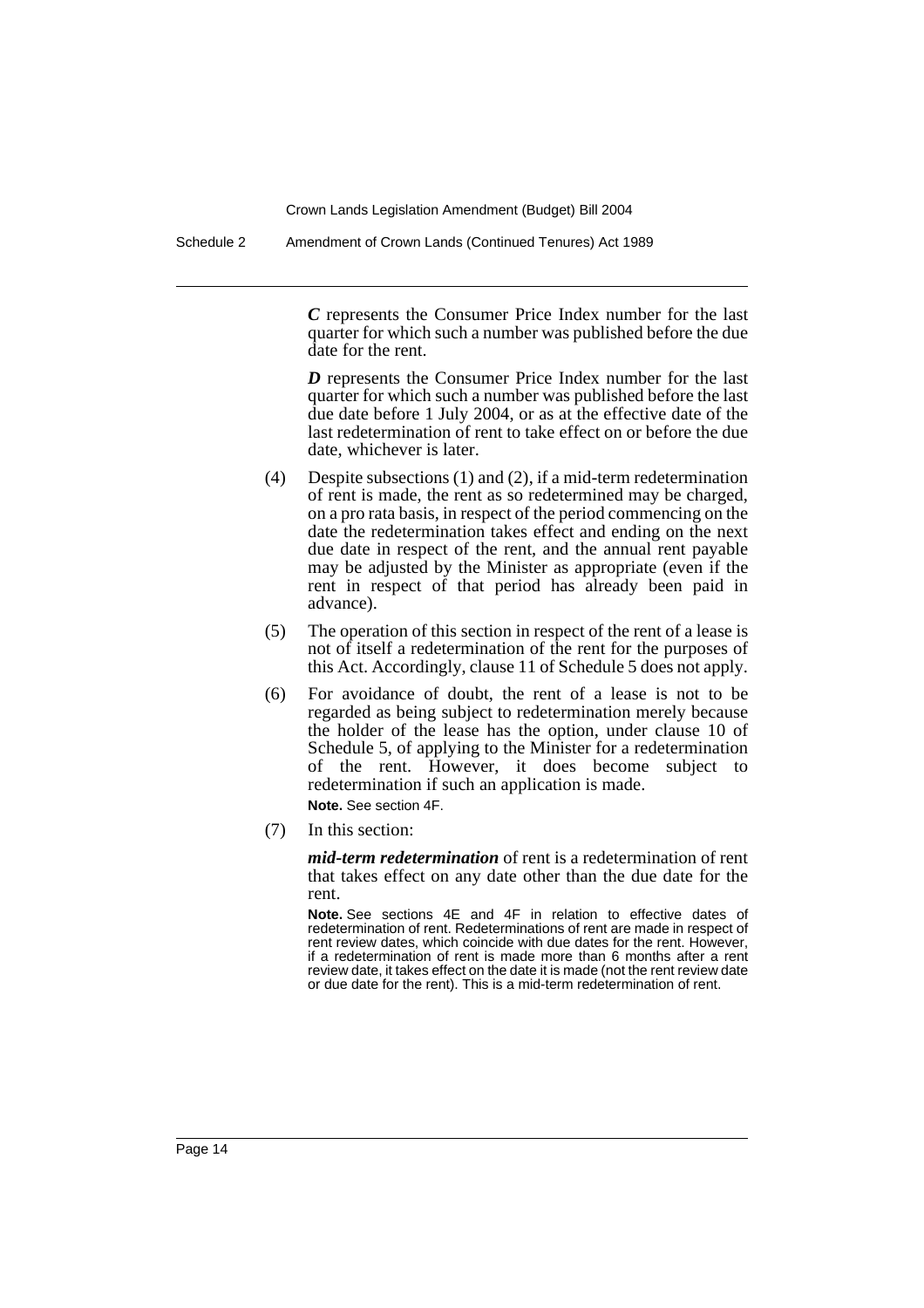#### Amendment of Crown Lands (Continued Tenures) Act 1989 Schedule 2

#### **4D Adjustment of annual rent in line with Consumer Price Index rent not subject to redetermination**

- (1) The annual rent of a lease the rent of which is not subject to redetermination is:
	- (a) the CPI adjusted rent at the due date, or
	- (b) if the minimum rent at that due date exceeds the CPI adjusted rent, the minimum rent.

**Note.** As at 1 July 2004, the minimum rent under Division 2A of Part 7 of the Principal Act is \$350. That amount is subject to CPI adjustment under that Act and may also be increased by the regulations under that Act.

See also Part 4 of Schedule 8 to the Principal Act, which provides for the phasing-in of minimum rents from 1 July 2004 to 1 July 2006.

(2) The *CPI adjusted rent* is to be determined in accordance with the following formula:

$$
R = B \times \frac{C}{D}
$$

where:

*R* represents the CPI adjusted rent.

*B* represents the rent base, being the annual rent as at the last due date occurring before 1 July 2004.

*C* represents the Consumer Price Index number for the last quarter for which such a number was published before the due date for which the CPI adjusted rent is being calculated.

*D* represents the Consumer Price Index number for the last quarter for which such a number was published before 1 July 2004.

(3) The operation of this section in respect of the rent of a lease is not a redetermination of rent for the purposes of this Act. Accordingly, clause 11 of Schedule 5 does not apply.

## **4E Redetermination of rents**

- (1) This section applies from 1 July 2004 in respect of a lease the rent of which was, immediately before 1 July 2004, subject to redetermination by the Minister under this Act, except the following leases:
	- (a) a lease in respect of which the rent may be redetermined by the Minister at any time,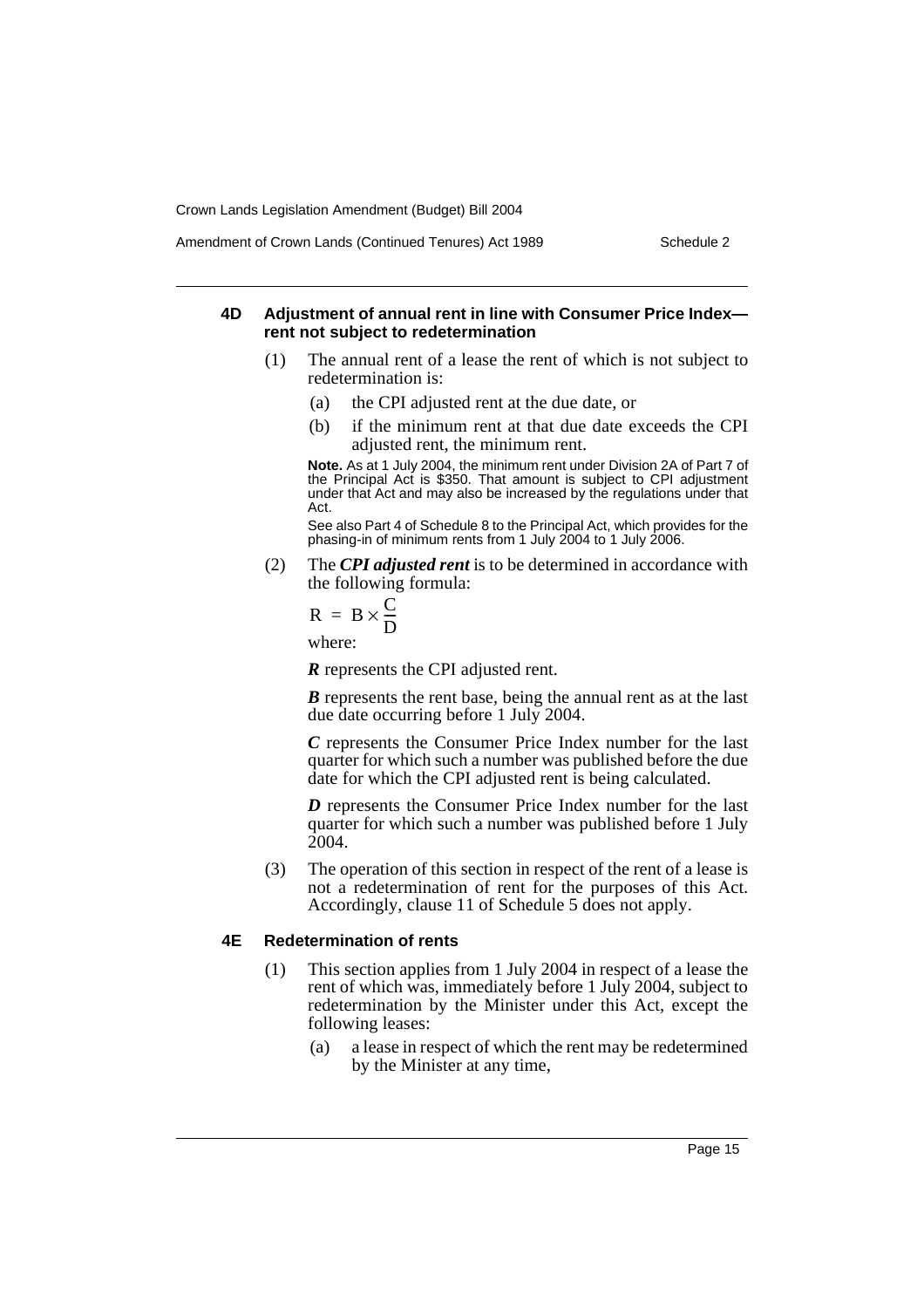Schedule 2 Amendment of Crown Lands (Continued Tenures) Act 1989

(b) a lease in respect of which the rent may be redetermined by the Minister at intervals of less than 3 years.

**Note.** The leases to which this section applies are more fully described in clauses 6, 8 and 9 of Schedule 5. Before 1 July 2004, the rents of the leases to which this section applies were redetermined at the intervals set out in those clauses.

In addition, this section applies to Commonwealth leases that were subject to redetermination before 1 July 2004.

- (2) The Minister is to redetermine the rent payable in respect of a lease to which this section applies as provided by this section.
- (3) A redetermination of the rent of a lease is to be made in respect of each rent review date.
- (4) The rent review dates in respect of a lease are as follows:
	- (a) if the effective date of the last redetermination of the rent of the lease was not more than 3 years before 1 July 2004:
		- (i) the first rent review date is the first due date in respect of the rent occurring on or after 1 July 2004 that is not less than 3 years after the effective date of that redetermination, or such later due date as may be determined by the Minister, and
		- (ii) thereafter, rent review dates fall on the third anniversary of the previous rent review date,
	- (b) if paragraph (a) does not apply:
		- (i) the first rent review date is the first due date in respect of the rent occurring on or after 1 July 2004, or such later due date as may be determined by the Minister, and
		- (ii) thereafter, rent review dates fall on the third anniversary of the previous rent review date.
- (5) A redetermination of rent in respect of the first rent review date for a lease under this section:
	- (a) may be made at any time before the first rent review date or within 6 months after the first rent review date, and, if so made, takes effect on the first rent review date, and
	- (b) may be made more than 6 months after the first rent review date but, if so made, takes effect from the date of the redetermination.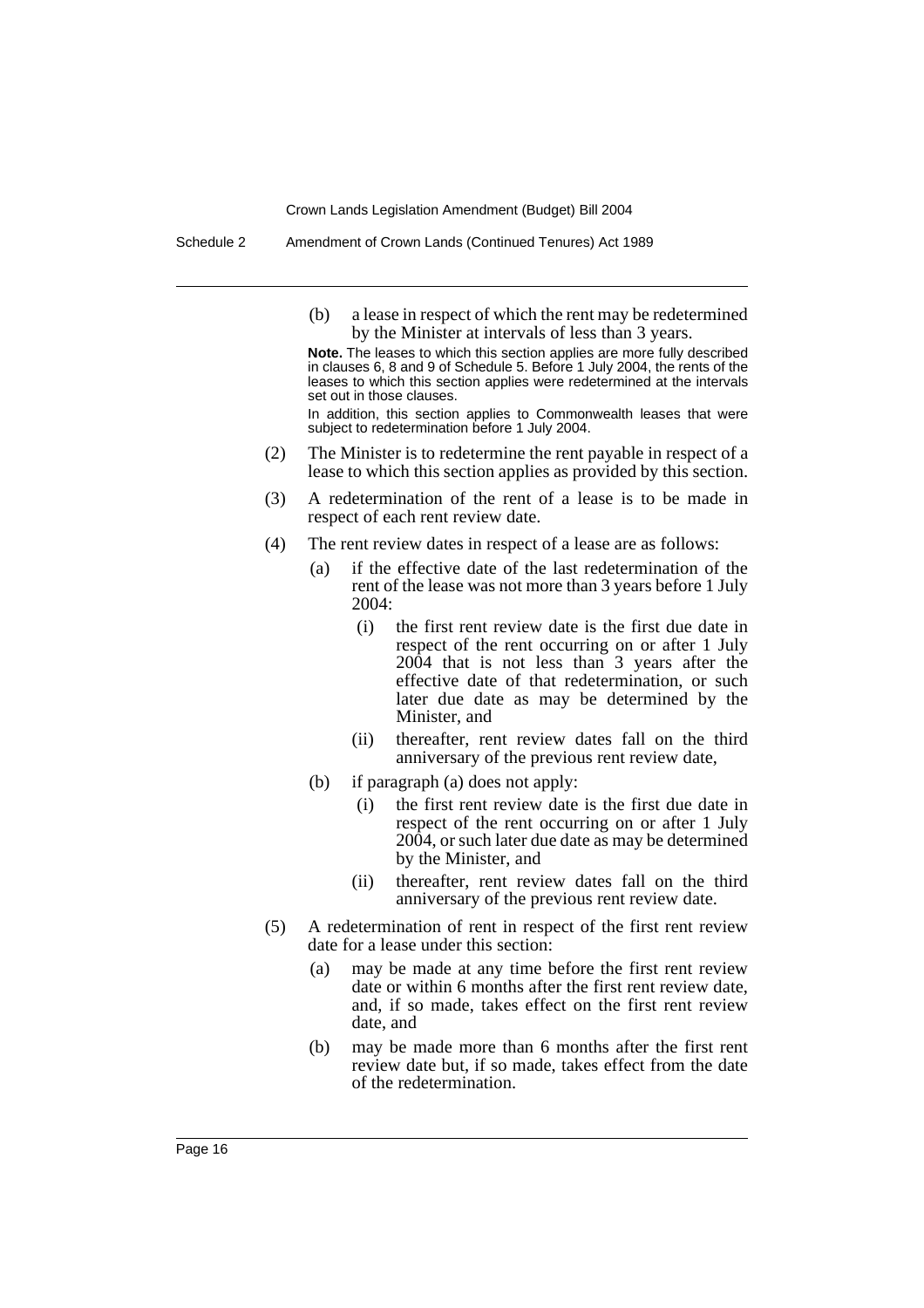- Amendment of Crown Lands (Continued Tenures) Act 1989 Schedule 2
	- (6) A redetermination of rent in respect of any other rent review date for a lease under this section:
		- (a) may be made within 6 months before or after a rent review date and, if so made, takes effect on the rent review date, and
		- (b) may be made more than 6 months after a rent review date but, if so made, takes effect from the date of the redetermination.
	- (7) Any redetermination of rent or adjustment of rent following a redetermination does not become due and payable, for the purpose of calculating interest, until the date notified to the holder of the lease by the Minister as being the due date in respect of the rent or adjustment.
	- (8) For avoidance of doubt, this section does not affect the operation of clauses 11 and 12 of Schedule 5.

#### **4F Redetermination of rent following application for redetermination**

- (1) This section applies in respect of a lease if an application is made under clause 10 of Schedule 5 for a redetermination of the rent of the lease.
- (2) The Minister is to redetermine the rent payable in respect of a lease to which this section applies as provided by this section.
- (3) A redetermination of rent is to be made, as provided by this section, in respect of each rent review date.
- (4) If the application for redetermination was made before 1 July 2004, rent review dates for the lease are as follows:
	- (a) if the effective date of the last redetermination of the rent was not more than 3 years before 1 July 2004:
		- (i) the first rent review date is the first due date in respect of the rent occurring on or after 1 July 2004 that is not less than 3 years after the effective date of that redetermination, or such later due date as may be determined by the Minister, and
		- (ii) thereafter, rent review dates fall on the third anniversary of the previous rent review date,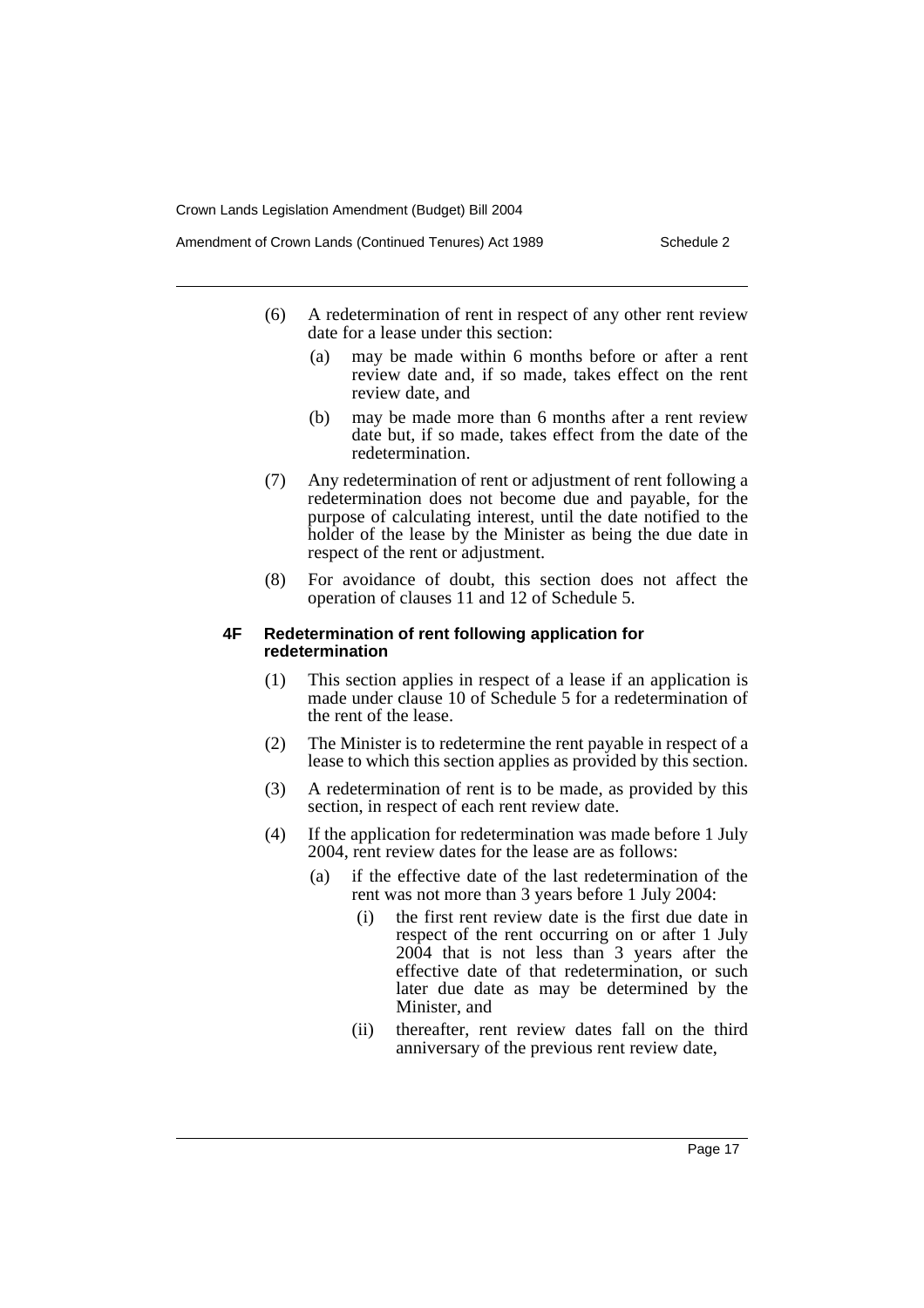Schedule 2 Amendment of Crown Lands (Continued Tenures) Act 1989

- (b) if paragraph (a) does not apply:
	- (i) the first rent review date is the first due date in respect of the rent occurring on or after 1 July 2004, or such later due date as may be determined by the Minister, and
	- (ii) thereafter, rent review dates fall on the third anniversary of the previous rent review date.
- (5) If the application for redetermination is made on or after 1 July 2004:
	- (a) the first rent review date is the first due date in respect of the rent after the application is made, and
	- (b) thereafter, each third anniversary of the previous rent review date is a rent review date.
- (6) A redetermination of rent in respect of the first rent review date for a lease under this section:
	- (a) may be made at any time before the first rent review date or within 6 months after the first rent review date, and, if so made, takes effect on the first rent review date, and
	- (b) may be made more than 6 months after the first rent review date but, if so made, takes effect from the date of the redetermination.
- (7) A redetermination of rent in respect of any other rent review date for a lease under this section:
	- (a) may be made within 6 months before or after a rent review date and, if so made, takes effect on the rent review date, and
	- (b) may be made more than 6 months after a rent review date but, if so made, takes effect from the date of the redetermination.
- (8) Any redetermination of rent or adjustment of rent following a redetermination does not become due and payable, for the purpose of calculating interest, until the date notified to the holder of the lease by the Minister as being the due date in respect of the rent or adjustment.
- (9) For avoidance of doubt, this section does not affect the operation of clauses 11 and 12 of Schedule 5.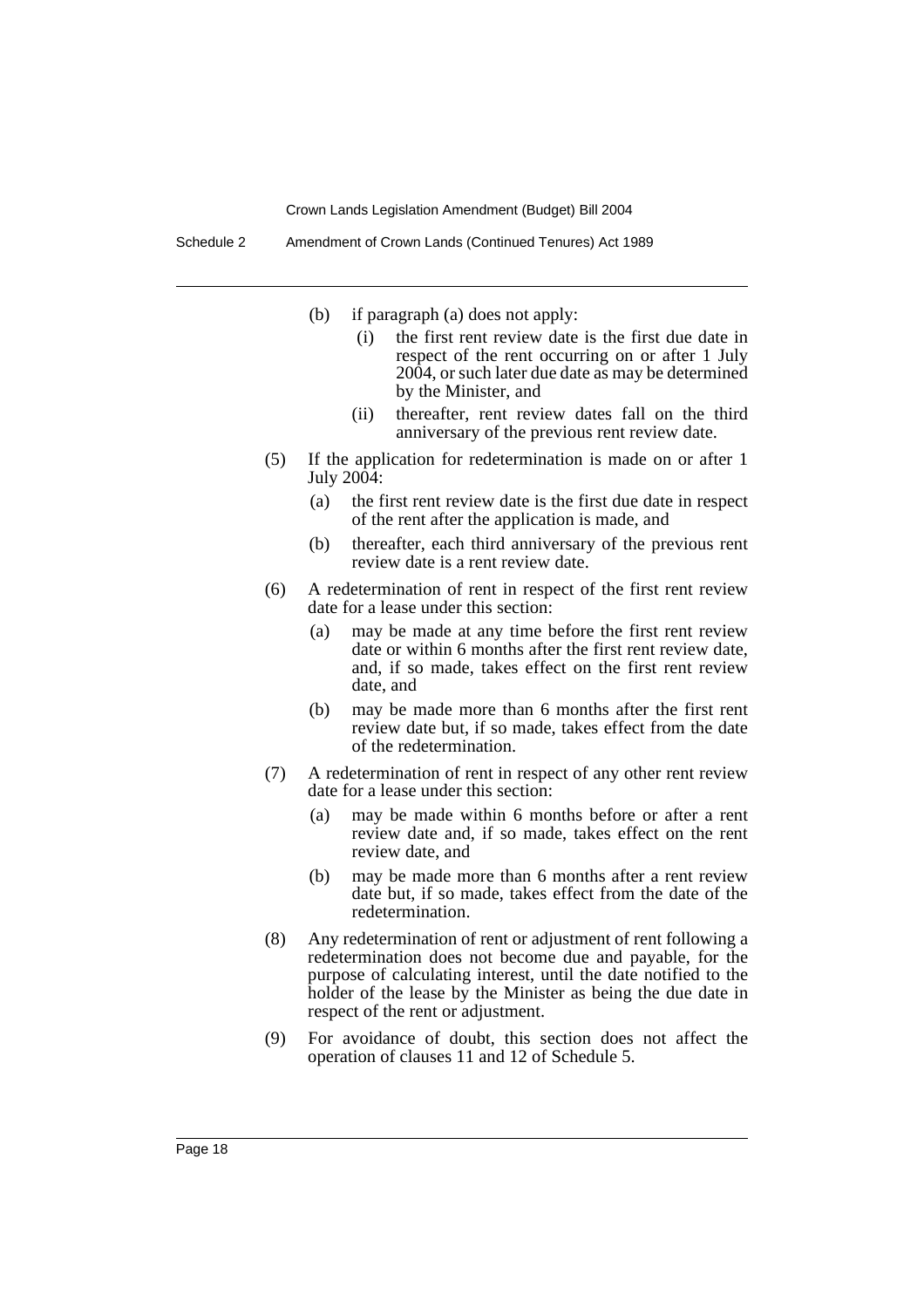Amendment of Crown Lands (Continued Tenures) Act 1989 Schedule 2

# **Part 1B Minimum instalments—purchases of land**

#### **4G Application of Part**

- (1) This Part applies in respect of any purchase of land under this Act, including an incomplete purchase.
- (2) Subject to subsection (3), this Part does not apply in respect of a purchase of land situated in the Western Division.
- (3) The regulations may apply the provisions of this Part, with or without modification, in respect of land situated in the Western Division.
- (4) This Part, and any regulations made under subsection (3), have effect despite anything to the contrary in this Act and despite any condition to which a purchase (or incomplete purchase) is subject.

#### **4H Minimum annual instalments**

- (1) An annual instalment of the purchase price of land under this Act is not in any case to be less than the minimum annual instalment payable at the due date.
- (2) If an annual instalment of the purchase price of land (whether with or without interest added) is less than the minimum annual instalment at the due date, the annual instalment is increased to the minimum annual instalment.
- (3) For the purpose of this Act, the *minimum annual instalment* at each due date is determined in accordance with the following formula:

$$
M = B \times \frac{C}{D}
$$

where:

*M* represents the minimum annual instalment.

*B* represents the annual instalment base.

*C* represents the Consumer Price Index number for the last quarter for which such a number was published before the due date for the annual instalment.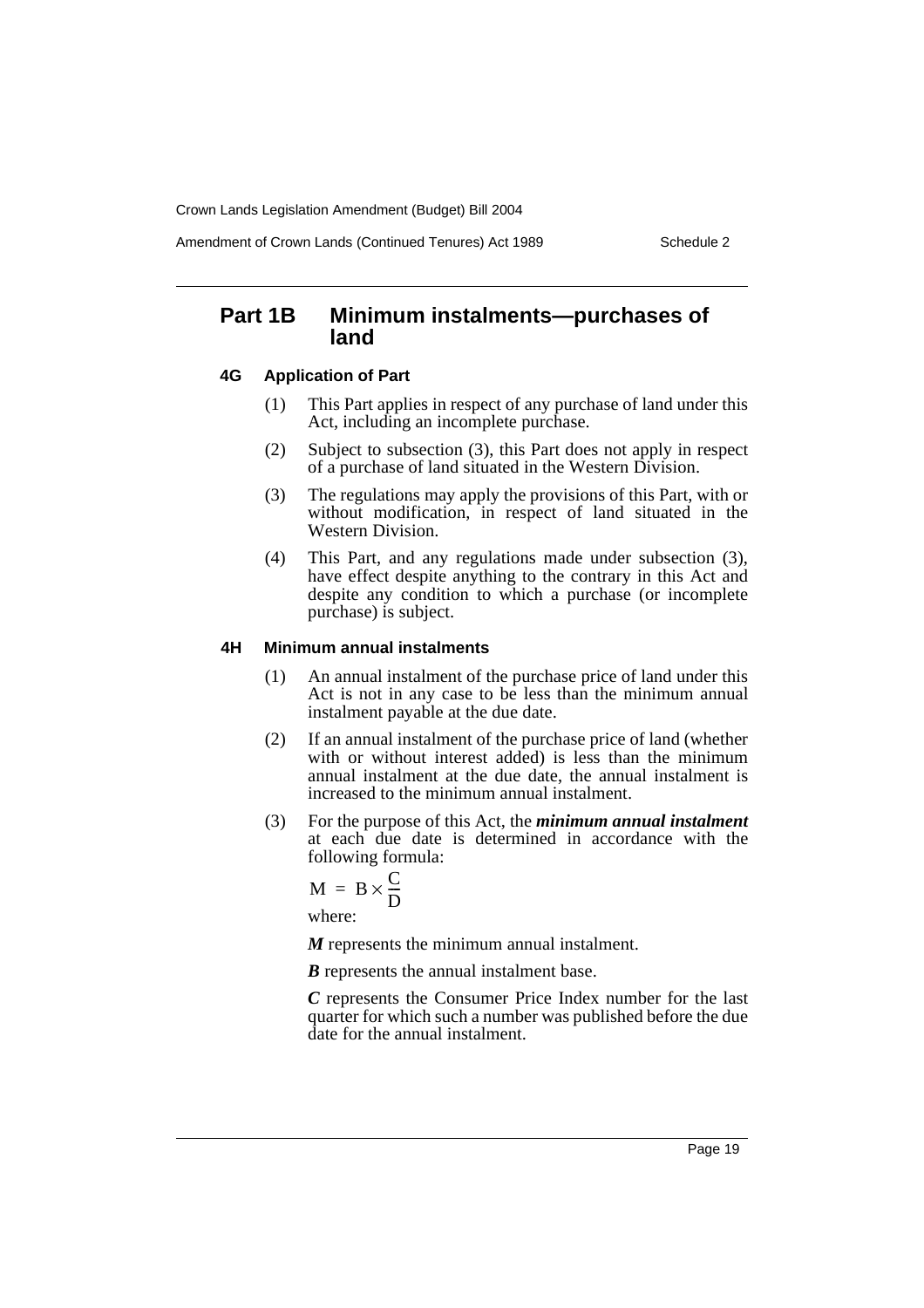*D* represents the Consumer Price Index number for the last quarter for which such a number was published before the annual instalment base adjustment date.

(4) In this section:

*annual instalment base* means \$350 or such higher amount as the regulations may from time to time prescribe.

*annual instalment base adjustment date* means 1 July 2004 or, if the annual instalment base is prescribed by the regulations, the date prescribed by the regulations as the annual instalment base adjustment date.

## **4I Minimum half-yearly instalments**

- (1) A half-yearly instalment of the purchase price of land under this Act is not in any case to be less than the minimum half-yearly instalment payable at the due date.
- (2) If a half-yearly instalment of the purchase price of land (whether with or without interest added) is less than the minimum half-yearly instalment, the half-yearly instalment is increased to the minimum half-yearly instalment.
- (3) For the purpose of this Act, the *minimum half-yearly instalment* at each due date is determined in accordance with the following formula:

$$
M = B \times \frac{C}{D}
$$

where:

*M* represents the minimum half-yearly instalment.

*B* represents the half-yearly instalment base.

*C* represents the Consumer Price Index number for the last quarter for which such a number was published before the due date for the half-yearly instalment.

*D* represents the Consumer Price Index number for the last quarter for which such a number was published before the half-yearly instalment base adjustment date.

(4) In this section:

*half-yearly instalment base* means \$175 or such higher amount as the regulations may from time to time prescribe.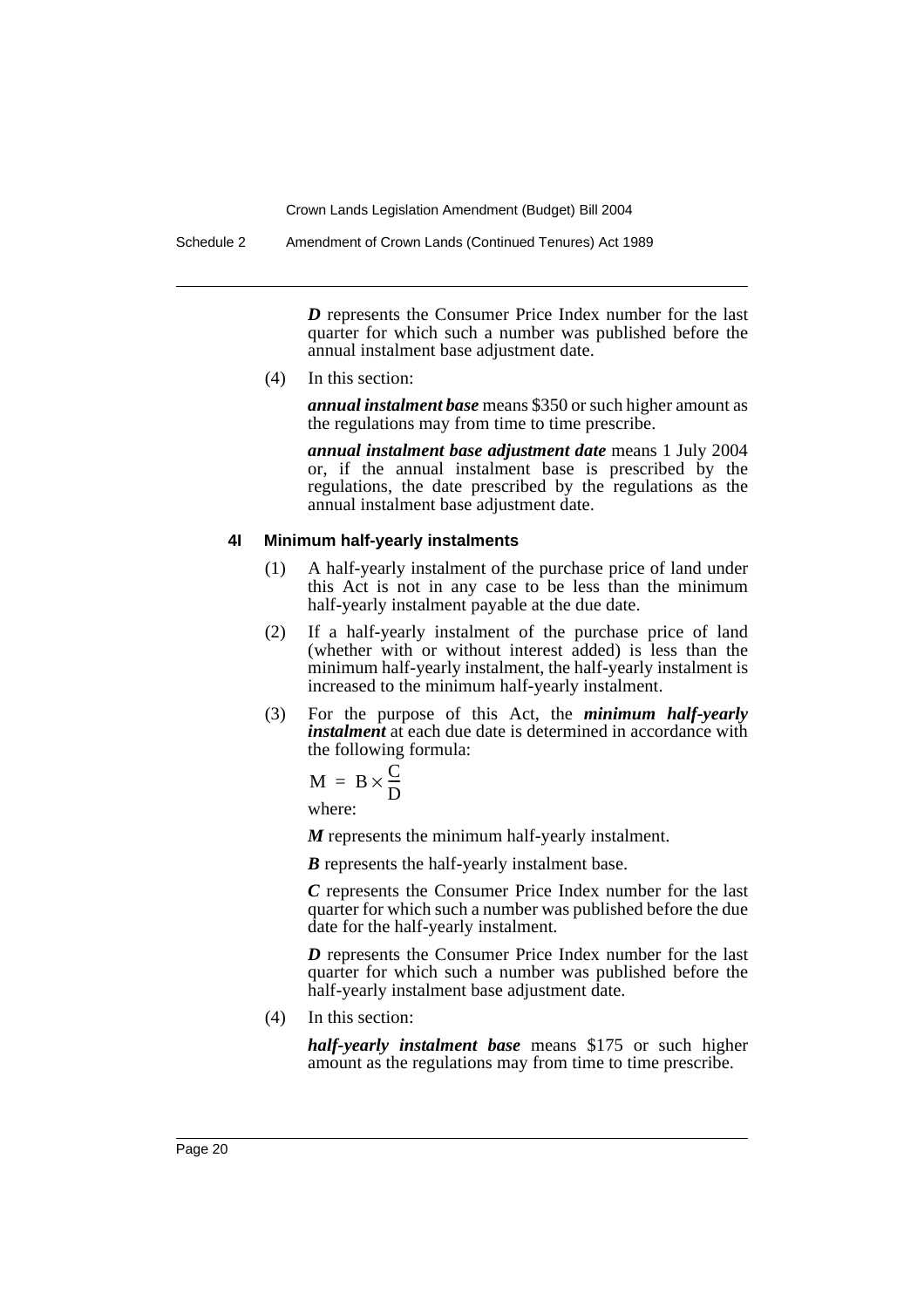Amendment of Crown Lands (Continued Tenures) Act 1989 Schedule 2

*half-yearly instalment base adjustment date* means 1 July 2004 or, if the half-yearly instalment base is prescribed by the regulations, the date prescribed by the regulations as the half-yearly instalment base adjustment date.

# **4J Adjustment of final instalment**

If the balance of purchase money and interest owing in respect of a purchase is at any time less than the amount of a minimum annual instalment or, in the case of instalments paid half-yearly, the minimum half-yearly instalment, the balance only is payable.

# **[4] Part 3**

Insert before section 18:

# **Part 3 Miscellaneous**

# **17 General provisions applicable to CPI adjustments**

- (1) This section applies in respect of a provision of this Act that provides for the adjustment of an amount by reference to the Consumer Price Index (a *CPI adjustment provision*).
- (2) If a CPI adjustment provision requires regard to be had to a Consumer Price Index number published before a due date in respect of rent or an instalment, regard may be had to the last Index number so published before a notice or invoice of the rent or instalment payable by the person liable to pay the rent or instalment is sent to the person concerned.
- (3) If the Australian Statistician publishes a Consumer Price Index number in respect of a particular quarter after the notice or invoice is sent:
	- (a) except as provided by paragraph (b)—the publication of the later Index number is to be disregarded, or
	- (b) if the Minister so directs—regard is to be had to the later and not to the earlier number.
- (4) If the Australian Statistician publishes a Consumer Price Index number in respect of a particular quarter in substitution for a Consumer Price Index number previously published in respect of that quarter: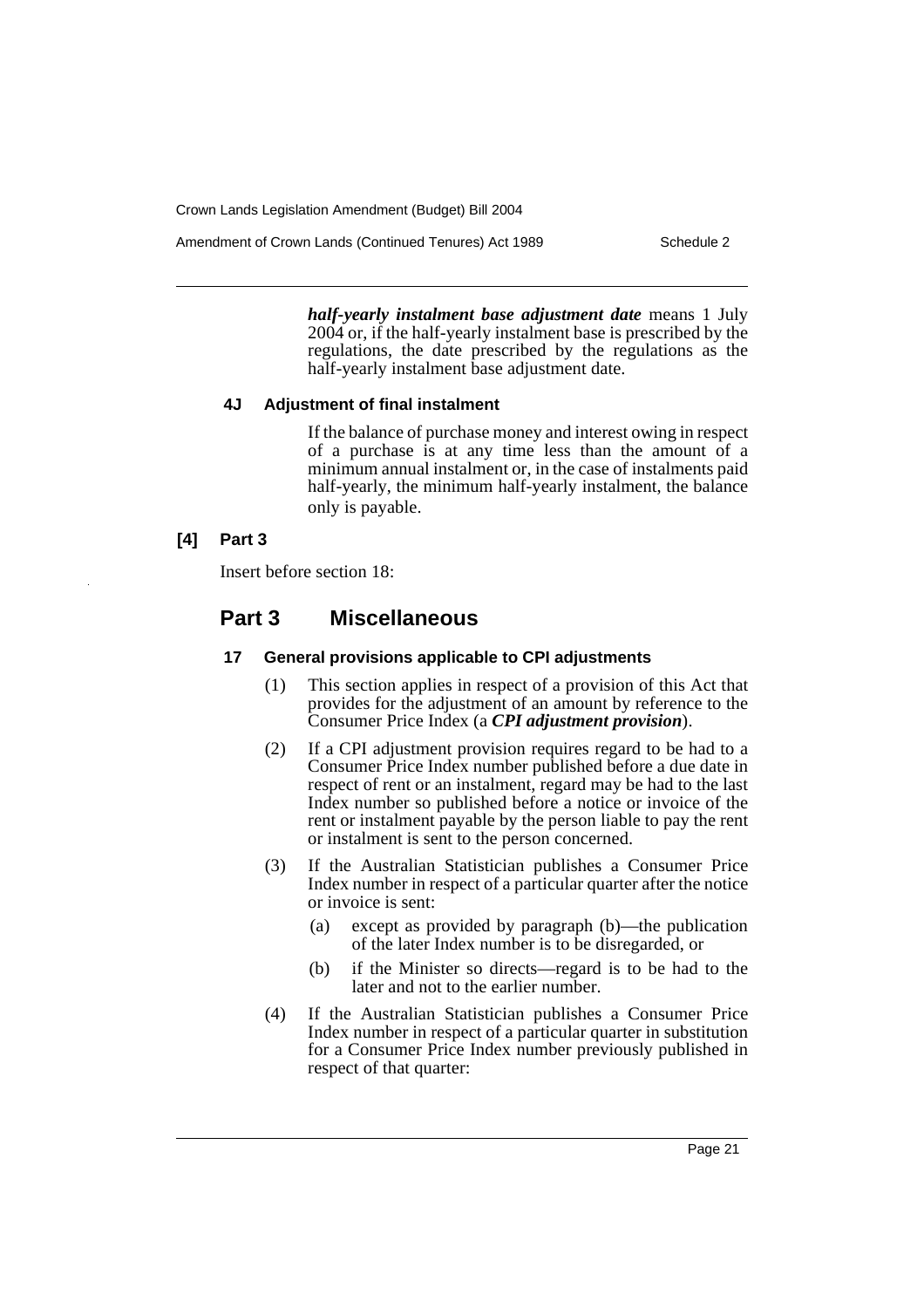- (a) except as provided by paragraph (b)—the publication of the later Index number is to be disregarded, or
- (b) if the Minister so directs—regard is to be had to the later and not to the earlier number.
- (5) If the reference base for the Consumer Price Index is changed, regard is to be had only to Index numbers published in terms of the new reference base or to Index numbers converted to the new reference base in accordance with an arithmetical conversion factor specified by the Australian Statistician.
- (6) An adjustment under a CPI adjustment provision is to be made to the nearest whole dollar.

#### **[5] Schedule 2 Provisions applicable to continued tenures etc**

Omit clause 3 (5) from Part 1. Insert instead:

(5) If the purchase price (whether with or without interest added) of an incomplete purchase is, immediately before the commencement of this clause, payable by annual instalments of less than \$100, the annual instalments are increased to \$100 as from that commencement.

**Note.** See Part 1B of this Act in relation to minimum instalments on certain purchases after 1 July 2004.

#### **[6] Schedule 2, Part 1, clause 4 (6)**

Omit the subclause. Insert instead:

(6) If the purchase price (whether with or without interest added) of an incomplete purchase in a special land district is, immediately before the commencement of this clause, payable by half-yearly instalments of less than \$50, the half-yearly instalments are increased to \$50 as from that commencement.

**Note.** See Part 1B of this Act in relation to minimum half-yearly instalments on certain purchases after 1 July 2004.

## **[7] Schedule 2, Part 2, clause 4A**

Insert after clause 4:

#### **4A Purchase of perpetual leases—special arrangements**

Schedule 7A has effect.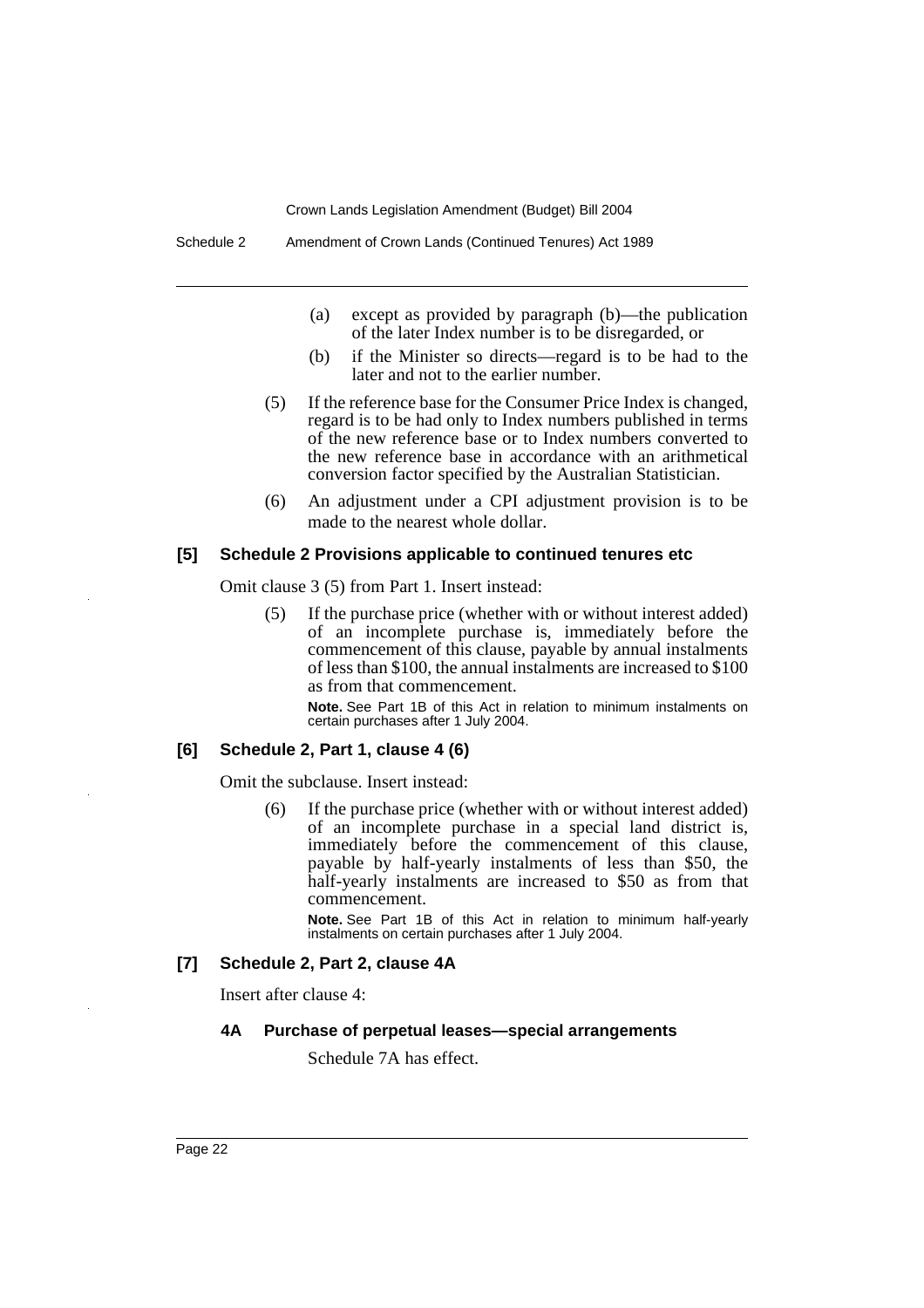## **[8] Schedule 4 Subdivision of holdings**

Insert after clause 4 (6):

(7) This clause does not apply in respect of the determination of the annual rent of a portion of a subdivided lease if Part 1A of this Act applies in respect of the rent of the lease.

#### **[9] Schedule 4, clause 4A**

Insert after clause 4:

#### **4A Apportionment of money payable—Part 1A leases**

- (1) This clause applies in respect of the determination of the annual rent of a portion of a subdivided lease if Part 1A of this Act applies in respect of the rent of the lease.
- (2) If a subdivided lease is subject to redetermination, the Minister may determine the rent in respect of each portion of the subdivided lease.
- (3) If a subdivided lease is not subject to redetermination, the Minister may apportion the rent and rent base for the subdivided lease to the portions of the leases as the Minister considers appropriate.
- (4) A part of a rent base apportioned to a portion of a lease under this clause is taken, for the purpose of section 4D, to have been the annual rent of the portion of the lease as at the last due date occurring before 1 July 2004. The annual rent of the portion of the lease is to be determined accordingly.

#### **[10] Schedule 5 Rent etc**

Omit clause 5 (2)–(5). Insert instead:

(2) This clause does not apply in respect of the rent of a lease if Part 1A applies in respect of the rent of the lease.

**Note.** From 1 July 2004, most rental adjustments are made under Part 1A, not the above provision. As at 1 July 2004, Part 1A does not apply in respect of certain leases of land situated in the Western Division. Accordingly, this clause continues to apply in respect of such leases. Note that the regulations may apply Part 1A in respect of such leases.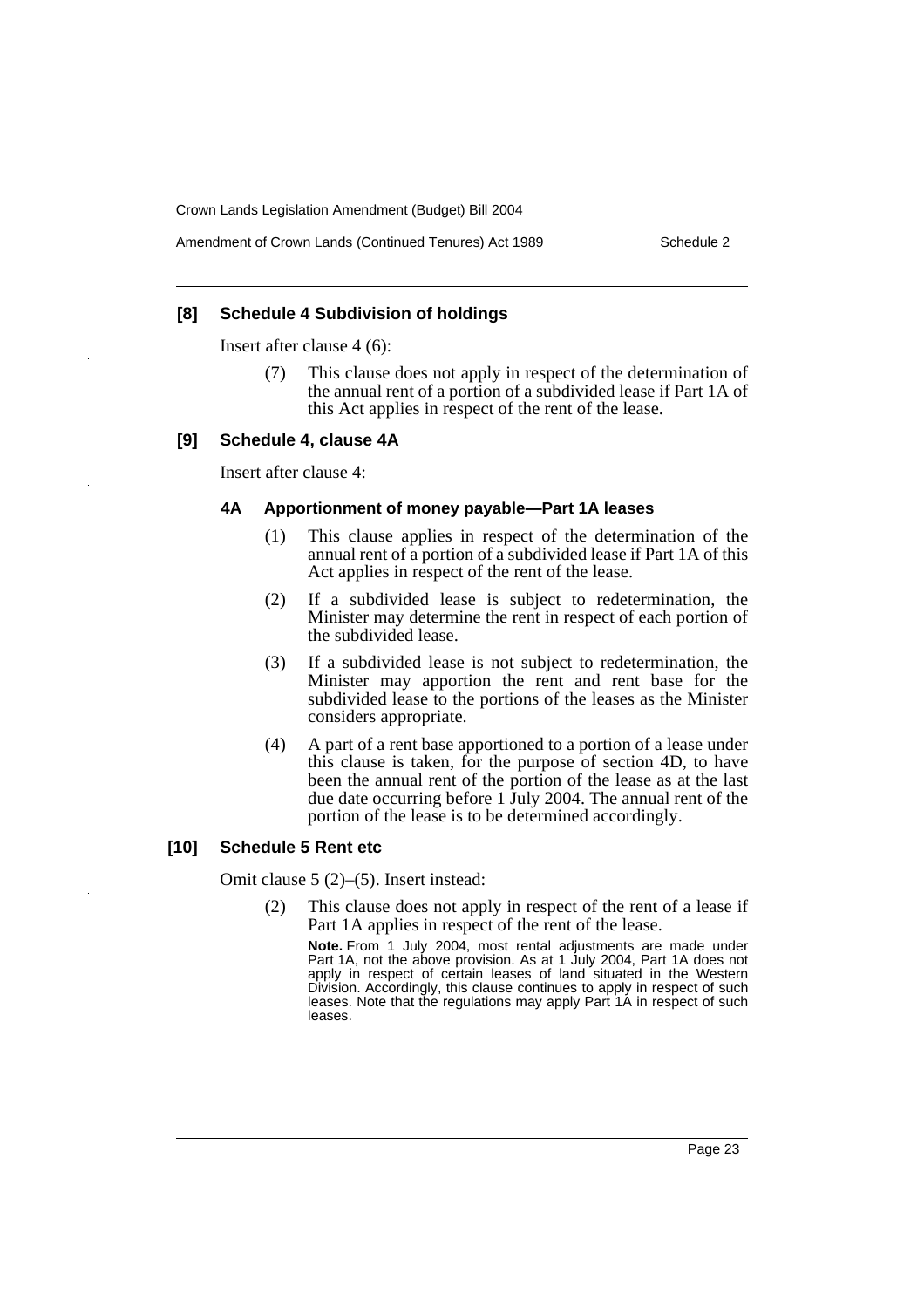Schedule 2 Amendment of Crown Lands (Continued Tenures) Act 1989

# **[11] Schedule 5, clause 6 (8)**

Insert after clause 6 (7):

(8) This clause does not apply in respect of the redetermination of the rent of a lease if Part 1A applies in respect of the redetermination of the rent of the lease.

## **[12] Schedule 5, clause 8 (10)**

Insert after clause 8 (9):

(10) This clause does not apply in respect of the redetermination of the rent of a lease if Part 1A applies in respect of the redetermination of the rent of the lease.

## **[13] Schedule 5, clause 9 (9)**

Insert after clause 9 (8):

(9) This clause does not apply in respect of the redetermination of the rent of a lease if Part 1A applies in respect of the redetermination of the rent of the lease.

#### **[14] Schedule 5, clause 10 (6)**

Insert after clause 10 (5):

(6) Subclauses (3)–(5) do not apply in respect of the redetermination of the rent of a lease if Part 1A applies in respect of the redetermination of the rent of the lease.

# **[15] Schedule 5, clause 12 (1) (a)**

Omit the paragraph. Insert instead:

(a) the rent is to be the market rent for the land comprised in the lease having regard to any restrictions, conditions or terms to which it is subject, subject to subclause (3),

## **[16] Schedule 5, clause 12 (2)**

Omit the subclause.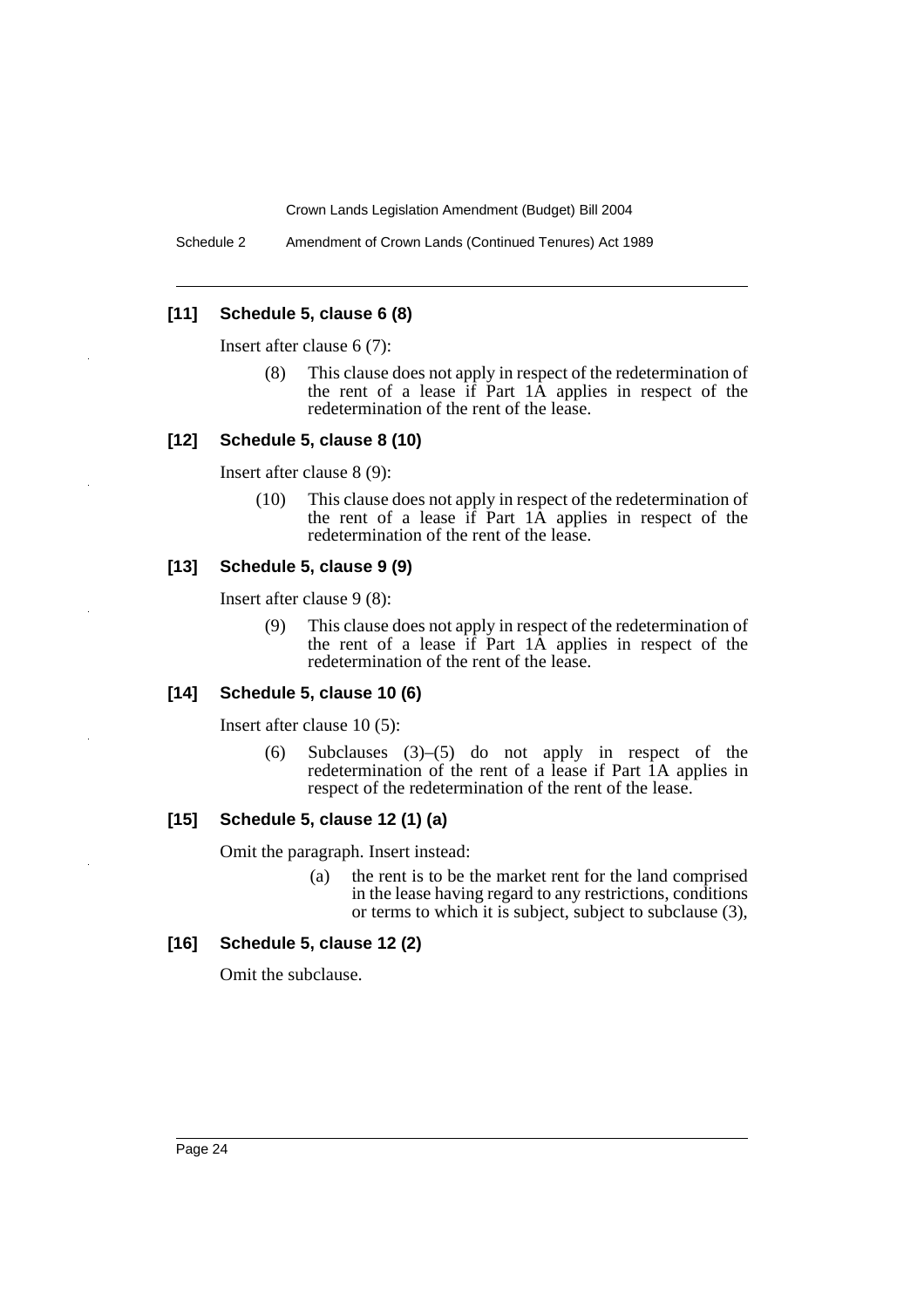#### Amendment of Crown Lands (Continued Tenures) Act 1989 Schedule 2

# **[17] Schedule 5, clause 12 (3)**

Insert ", being a lease of land situated in the Western Division," after "town land lease".

## **[18] Schedule 5, clause 12 (4)**

Omit "subclauses (2) and (3)". Insert instead "subclause (3)".

#### **[19] Schedule 5, clause 12 (6) and (7)**

Omit clause 12 (6). Insert instead:

- (6) Subject to Divisions 2A and 2B of Part 7 of the Principal Act, a redetermination of the rent of a lease in a special land district that is situated in the Western Division is subject to any reduction under the *Irrigation Areas (Reduction of Rents) Act 1974*.
- (7) The regulations may modify the application of this clause in respect of leases of land situated in the Western Division. In particular, the regulations may provide that subclause (3) or (6) do not apply in respect of such a lease.

## **[20] Schedule 5, clause 13 (1)**

Insert ", being a lease of land situated in the Western Division," after "special land district".

## **[21] Schedule 5, clause 13 (5)**

Omit "by clause 12". Insert instead "by this Act".

#### **[22] Schedule 5, clause 13 (6) (a)**

Omit "subject to section 146 of the Principal Act (minimum rents)".

Insert instead "subject to Divisions 2A and 2B of Part 7 of the Principal Act".

#### **[23] Schedule 5, clause 13 (8)**

Insert after clause 13 (7):

(8) The regulations may modify the application of this clause in respect of leases of land situated in the Western Division. In particular, the regulations may provide that this clause does not apply in respect of such a lease.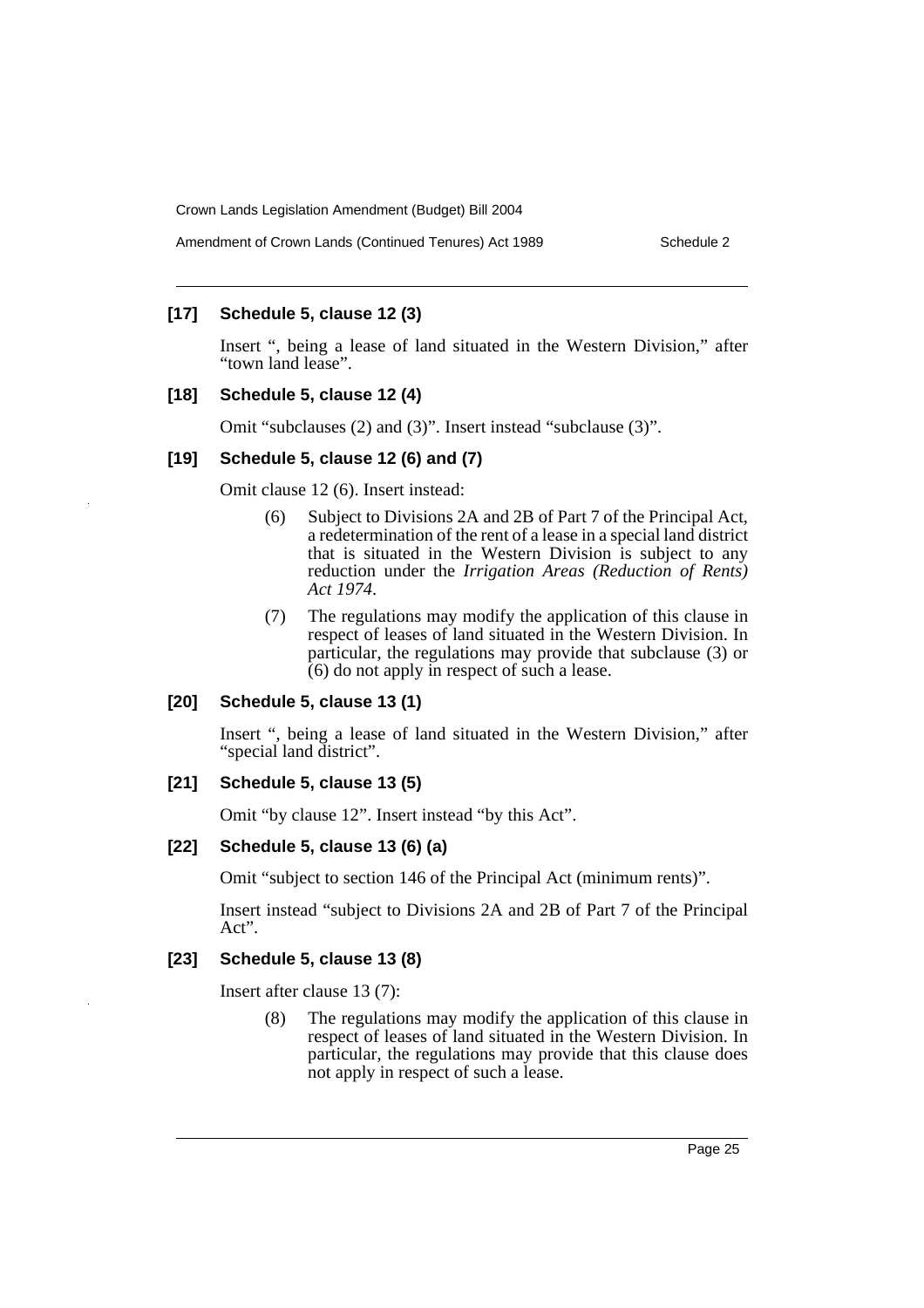Schedule 2 Amendment of Crown Lands (Continued Tenures) Act 1989

#### **[24] Schedule 7 Purchase of land held under lease**

Insert before Part 1:

**Note.**

See also Schedule 7A in relation to the purchase of land held under a perpetual lease.

#### **[25] Schedule 7, Part 1, clause 11**

Omit clause 11 (3)–(5).

#### **[26] Schedule 7, Part 1, clause 12 (6)**

Insert after clause 12 (5):

(6) This clause does not apply in respect of a lease if Part 1A of this Act applies in respect of the rent of the lease.

## **[27] Schedule 7, Part 1, clause 12A**

Insert after clause 12:

#### **12A Adjustment of rent where part of land subject to lease is purchased**

- (1) This clause applies in respect of a lease if Part 1A of this Act applies in respect of the rent of the lease.
- (2) If part only of the land comprised in a lease (other than a special lease) is purchased, and the lease is subject to redetermination, the Minister may determine the rent in respect of the remaining part of the lease.
- (3) If part only of the land comprised in a lease (other than a special lease) is purchased, and the lease is not subject to redetermination, the Minister may proportionately adjust the rent and rent base for the lease.
- (4) A part of a rent base apportioned under this clause is taken, for the purpose of section 4D, to have been the annual rent of the lease as at the last due date occurring before 1 July 2004. The annual rent of the remaining part of the lease is to be determined accordingly.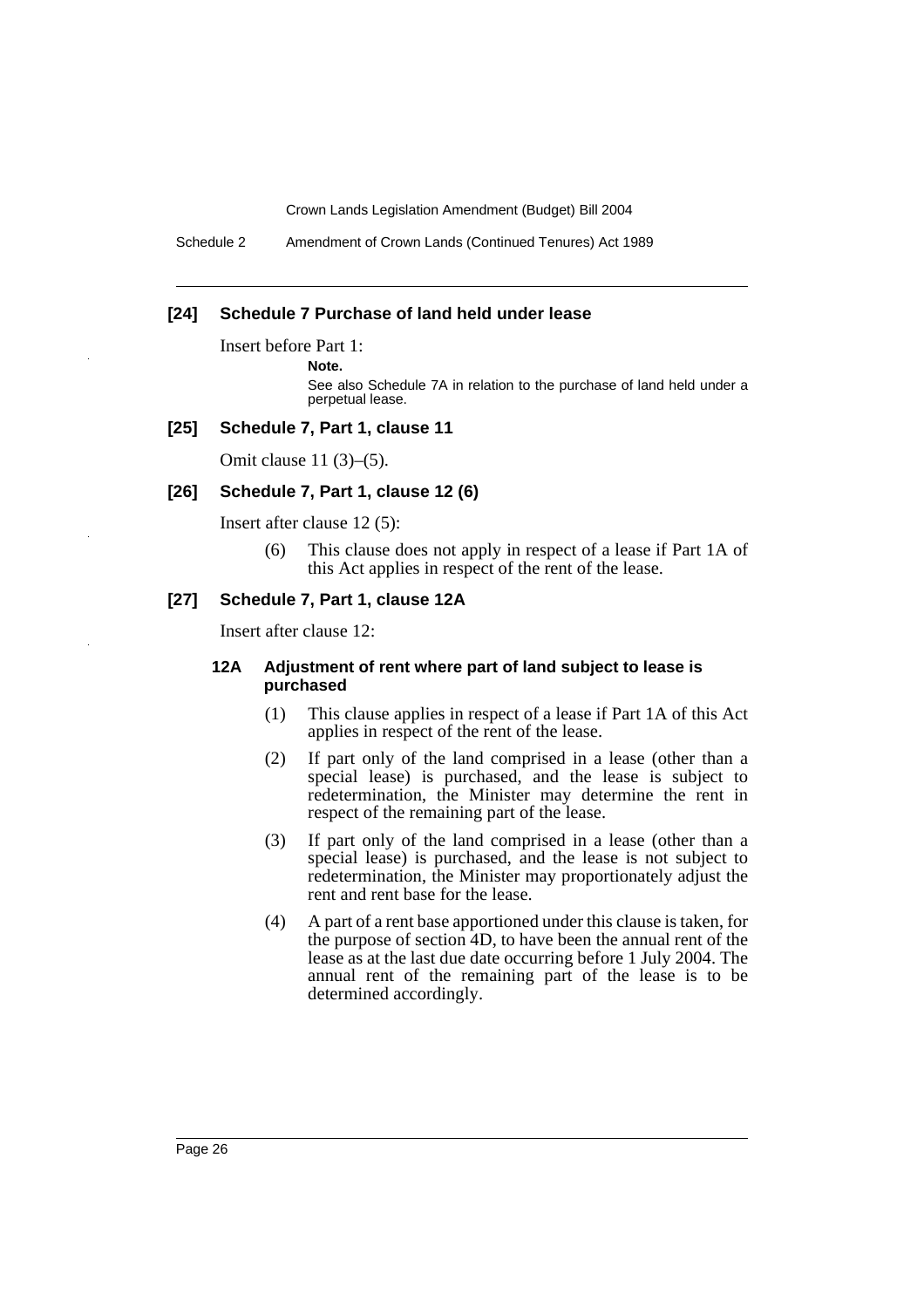Amendment of Crown Lands (Continued Tenures) Act 1989 Schedule 2

## **[28] Schedule 7, Part 1, clause 15 Payment of purchase price by instalments**

Insert after clause 15 (2):

- (3) Subclause (2) does not apply in respect of any instalment of a purchase to which Part 1B of this Act applies.
- (4) This clause does not apply in respect of the purchase price of land if the application for purchase is an application to which clause 15A applies.

## **[29] Schedule 7, Part 1, clause 15A**

Insert after clause 15:

## **15A Payment of purchase price in full**

- (1) This clause applies in respect of a purchase of land if the application for purchase is made on or after 1 July 2004.
- (2) The purchase price of land in respect of an application for purchase to which this clause applies is to be paid in full within such time as the Minister may require.
- (3) This clause does not apply in respect of an application for a purchase of land situated in the Western Division, subject to subclause (4).
- (4) The regulations may apply this clause, with or without modifications, in respect of an application to purchase land situated in the Western Division.

## **[30] Schedule 7, Part 2, clause 11**

Insert ", 15A" after "Clauses 15".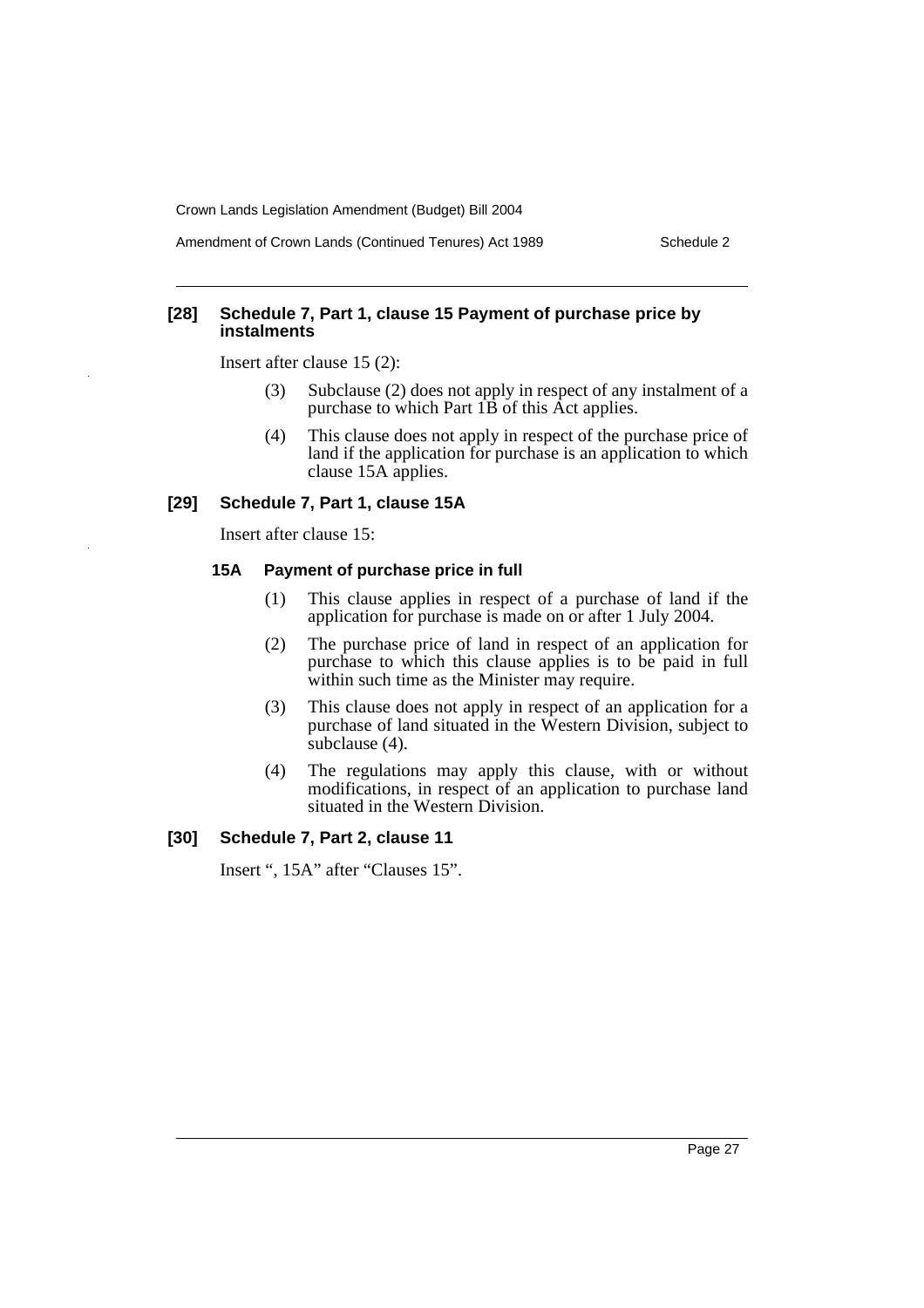Schedule 2 Amendment of Crown Lands (Continued Tenures) Act 1989

# **[31] Schedule 7A**

Insert after Schedule 7:

# **Schedule 7A Purchase of perpetual leases special arrangements**

(Clause 4A of Part 2 of Schedule 2)

# **Part 1 Preliminary**

#### **1 Application of Schedule**

- (1) This Schedule applies to a perpetual lease the rent of which is not, as at 1 July 2004, subject to redetermination.
- (2) This Schedule supplements Schedule 7 in relation to the purchase of land subject to a lease referred to in subclause (1). However, in the event of any inconsistency between this Schedule and Schedule 7, this Schedule prevails.
- (3) Subject to subclause (4), this Schedule does not apply to a perpetual lease of land situated in the Western Division.
- (4) The regulations may apply this Schedule, with or without modifications, in respect of a perpetual lease of land situated in the Western Division.
- (5) For avoidance of doubt, the rent of a lease is not to be regarded as being subject to redetermination merely because the holder of the lease had the option, at or before 1 July 2004, of applying to the Minister for a redetermination of rent under clause 10 of Schedule 5. However, such a lease is to be regarded as being subject to redetermination if such an application was granted before 1 July 2004.

# **Part 2 Special arrangements for purchase**

## **2 Lease holders to be given notice of special arrangements**

(1) The Minister may, by notice in writing given to the holder of a lease to which this Schedule applies, invite the holder of the lease to apply to purchase the land comprised in the lease.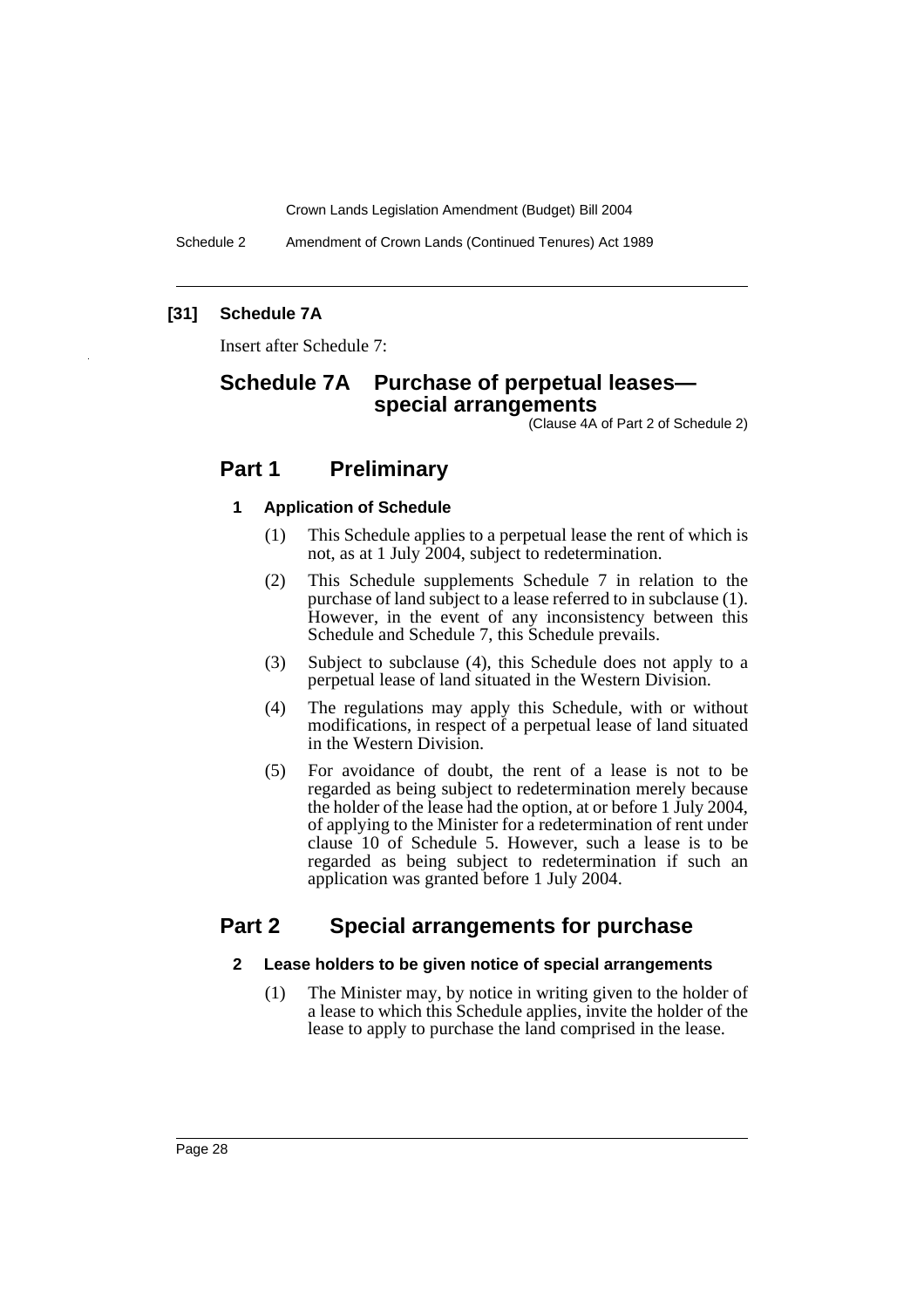- (2) The notice (referred to in this Schedule as a *special purchase notice*) is to advise the holder of the lease of the effect of this Schedule with regard to the purchase price of the land and redetermination of rent.
- (3) A special purchase notice is to be in such form as the Minister approves.

## **3 Purchase price of land**

- (1) The purchase price of the land comprised in a lease to which this Schedule applies is the special purchase price, or the purchase price that would apply under Schedule 7 but for this Schedule, whichever is the lower.
- (2) The *special purchase price* is 3 per cent of the land value of the land (within the meaning of the *Valuation of Land Act 1916*) as at the date the application to purchase the land is made under Schedule 7.
- (3) For the purpose of determining the special purchase price, if the land value of the land is entered in the Register of Land Values kept under the *Valuation of Land Act 1916* as at the date of an application to purchase the land, the land value at that date is taken to be the value so entered in the Register.
- (4) This clause does not apply in respect of an application for purchase made before 1 July 2004.

# **Part 3 Redetermination of rent**

## **4 Annual rent of land becomes subject to redetermination if not purchased**

- (1) The rent of a lease to which this Schedule applies becomes subject to redetermination at the end of the period of 2 years (the *2-year period*) after a special purchase notice is given to the holder of the lease, subject to this clause.
- (2) If an application is made by the holder of the lease, or a transferee, to purchase the whole of the land comprised in the lease before the end of the 2-year period, and the application is not determined by the end of that period, the Minister may, despite clause 5, defer or waive the redetermination of the rent for such period as the Minister considers appropriate.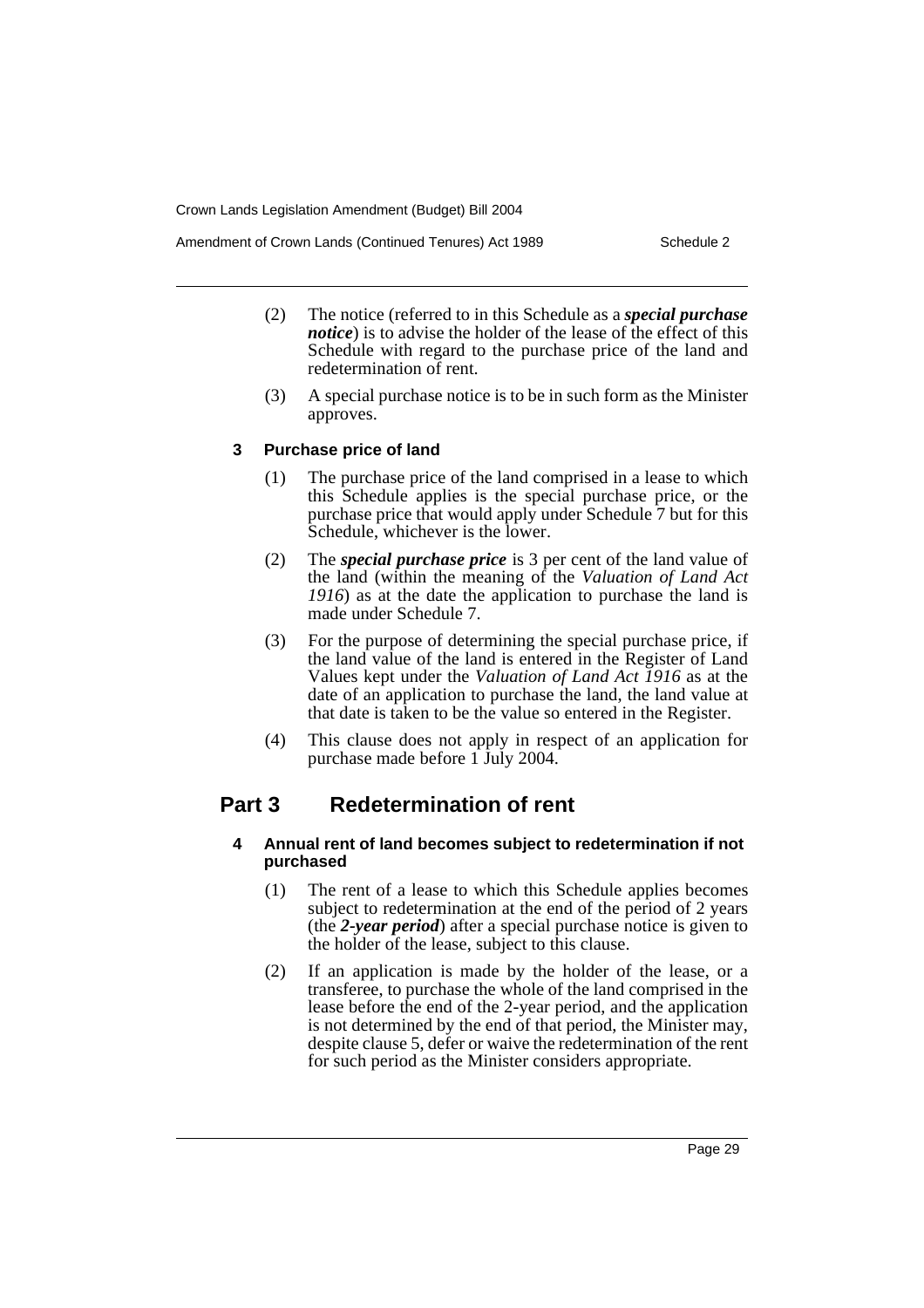Schedule 2 Amendment of Crown Lands (Continued Tenures) Act 1989

- (3) If an application is made by the holder of the lease, or a transferee, to purchase the whole of the land comprised in the lease before the end of the 2-year period, and the application is refused by the Minister under Schedule 7, the rent of the lease, following redetermination to market rent by the Minister, is to be discounted, as the Minister considers appropriate, so that the holder of the lease is not required to pay such part of that market rent as exceeds the base amount.
- (4) If an application is made by the holder of the lease, or a transferee, to purchase the whole of the land comprised in the lease before the end of the 2-year period, and the application as to part of the land is refused by the Minister under Schedule 7, the rent of that part of the lease, following redetermination to market rent by the Minister, is to be discounted, as the Minister considers appropriate, so that the holder of the lease is not required to pay such part of that market rent as exceeds the base amount.
- (5) For the purposes of this clause, the *base amount* is the amount of rent that the Minister determines the holder would have been required to pay on a due date for rent in respect of the lease, or part of the lease, if the annual rent of the lease or part had not become subject to redetermination and had been determined in accordance with section 4D.

#### **5 Provisions applicable to redeterminations**

- (1) If the rent of a lease becomes subject to redetermination under this Schedule, the Minister is to redetermine the rent payable in respect of the lease as provided by this clause.
- (2) A redetermination of rent is to be made, as provided by this clause, in respect of each rent review date.
- (3) Rent review dates for the lease are as follows:
	- (a) the first rent review date is the first due date in respect of the rent occurring on or after the end of the 2-year period (referred to in clause 4), or such later due date as may be determined by the Minister,
	- (b) thereafter, rent review dates fall on each third anniversary of the previous rent review date.
- (4) A redetermination of rent in respect of the first rent review date for a lease under this clause: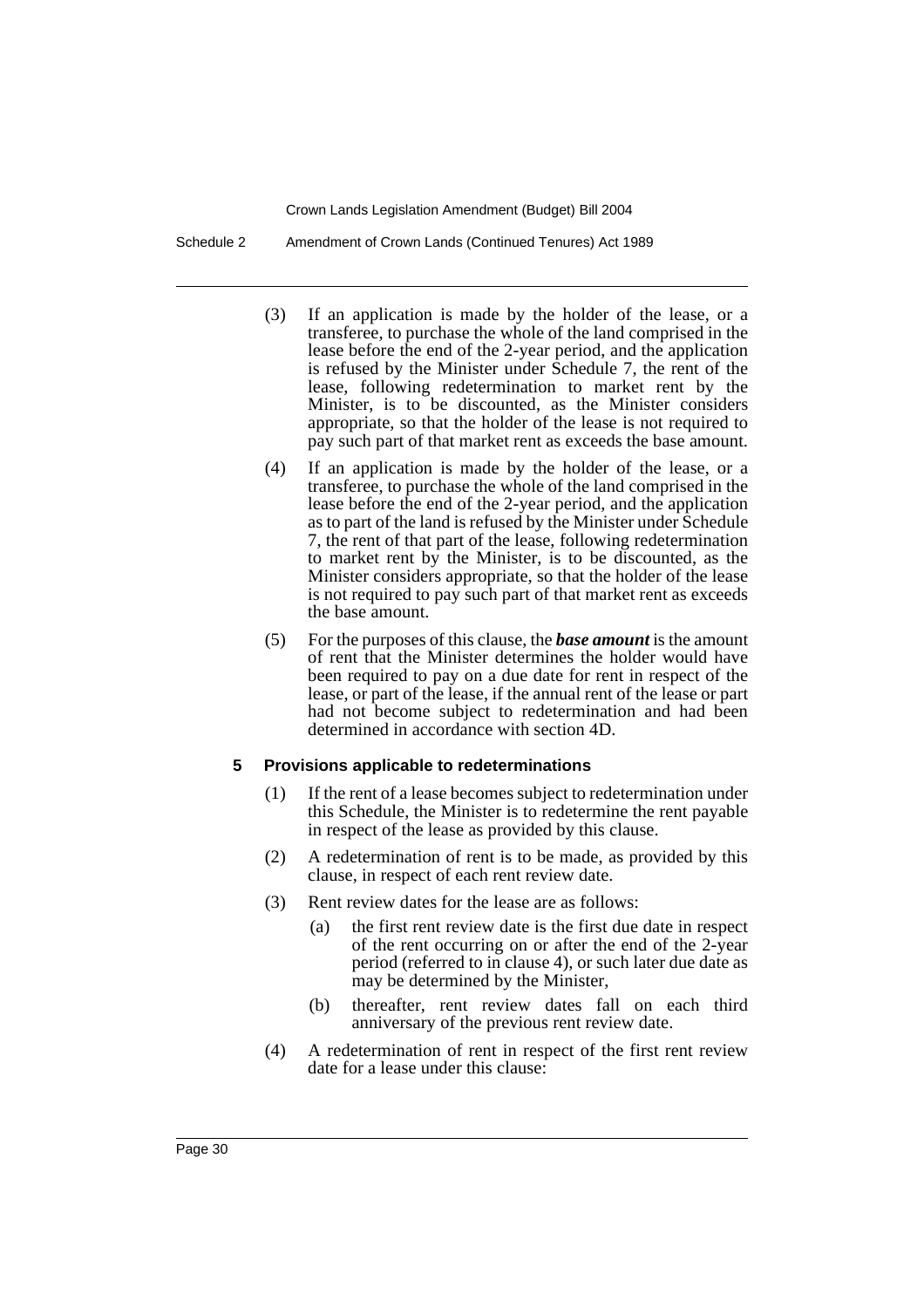Amendment of Crown Lands (Continued Tenures) Act 1989 Schedule 2

- (a) may be made at any time before the first rent review date or within 6 months after the first rent review date, and, if so made, takes effect on the first rent review date, and
- (b) may be made more than 6 months after the first rent review date but, if so made, takes effect from the date of the redetermination.
- (5) A redetermination of rent in respect of any other rent review date for a lease under this clause:
	- (a) may be made within 6 months before or after a rent review date and, if so made, takes effect on the rent review date, and
	- (b) may be made more than 6 months after a rent review date but, if so made, takes effect from the date of the redetermination.
- (6) Any redetermination of rent or adjustment of rent following a redetermination does not become due and payable, for the purpose of calculating interest, until the date notified to the holder of the lease by the Minister as being the due date in respect of the rent or adjustment.
- (7) For avoidance of doubt, this clause does not affect the operation of clauses 11 and 12 of Schedule 5 in respect of a lease.

# **Part 4 Restrictions and covenants imposed on land**

# **6 Restrictions and covenants relating to protection of the environment and other significant values**

- (1) The Minister may, in connection with the grant of an application to purchase land that is the subject of a lease to which this Schedule applies, impose on the land, on behalf of the Crown, such restrictions on use or public positive covenants as the Minister considers appropriate for one or more of the following purposes:
	- (a) protecting the environment,
	- (b) protecting or managing natural resources,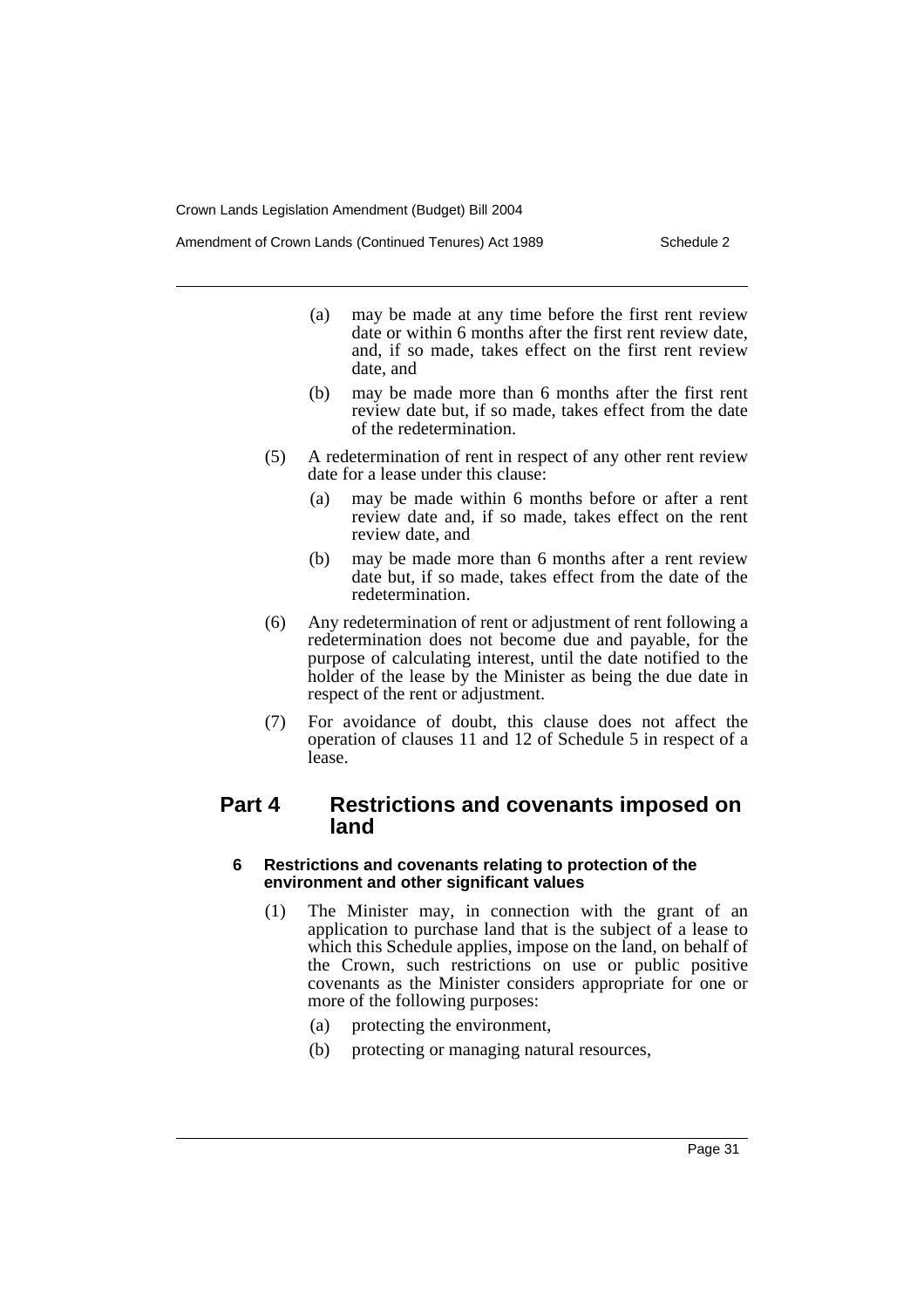- (c) protecting cultural, heritage or other significant values of the land or any item or work on the land.
- (2) Any such restriction or public positive covenant is to be imposed in accordance with section 88D or 88E of the *Conveyancing Act 1919* (as appropriate), and that Act applies in respect of the restriction or public positive covenant.
- (3) In relation to a restriction or covenant imposed as referred to in this clause, the Minister may, on behalf of the Crown, exercise the functions of a prescribed authority under that Act.
- (4) Section 88D (9) of the *Conveyancing Act 1919* does not apply in respect of any interest in the land acquired by the purchaser of the land before the restriction or public positive covenant takes effect and, accordingly, does not prevent the enforcement of the restriction or covenant.

#### **7 Imposition of covenants relating to subdivision**

- (1) The Minister may, in connection with the grant of an application to purchase land that is the subject of a lease to which this Schedule applies, impose on the land, on behalf of the Crown, such covenants as the Minister considers appropriate for the purpose of preventing or restricting subdivision of the land.
- (2) Such a covenant is to be imposed as a restriction on the use of the land in accordance with section 88D or 88E of the *Conveyancing Act 1919* (as appropriate), and that Act applies in relation to the restriction. For that purpose, a subdivision of the land is taken to be a use of the land.
- (3) The Registrar-General must not register, under Division 3 of Part 23 of the *Conveyancing Act 1919*, a plan of subdivision in respect of land that is the subject of a restriction on use imposed as referred to in this clause except with the consent of the Minister.
- (4) A consent authority must not grant consent under Part 4 of the *Environmental Planning and Assessment Act 1979* to the subdivision of land that is the subject of a restriction on use imposed as referred to in this clause except with the consent of the Minister.
- (5) The Minister may, at the Minister's absolute discretion, consent to the subdivision of land that is the subject of a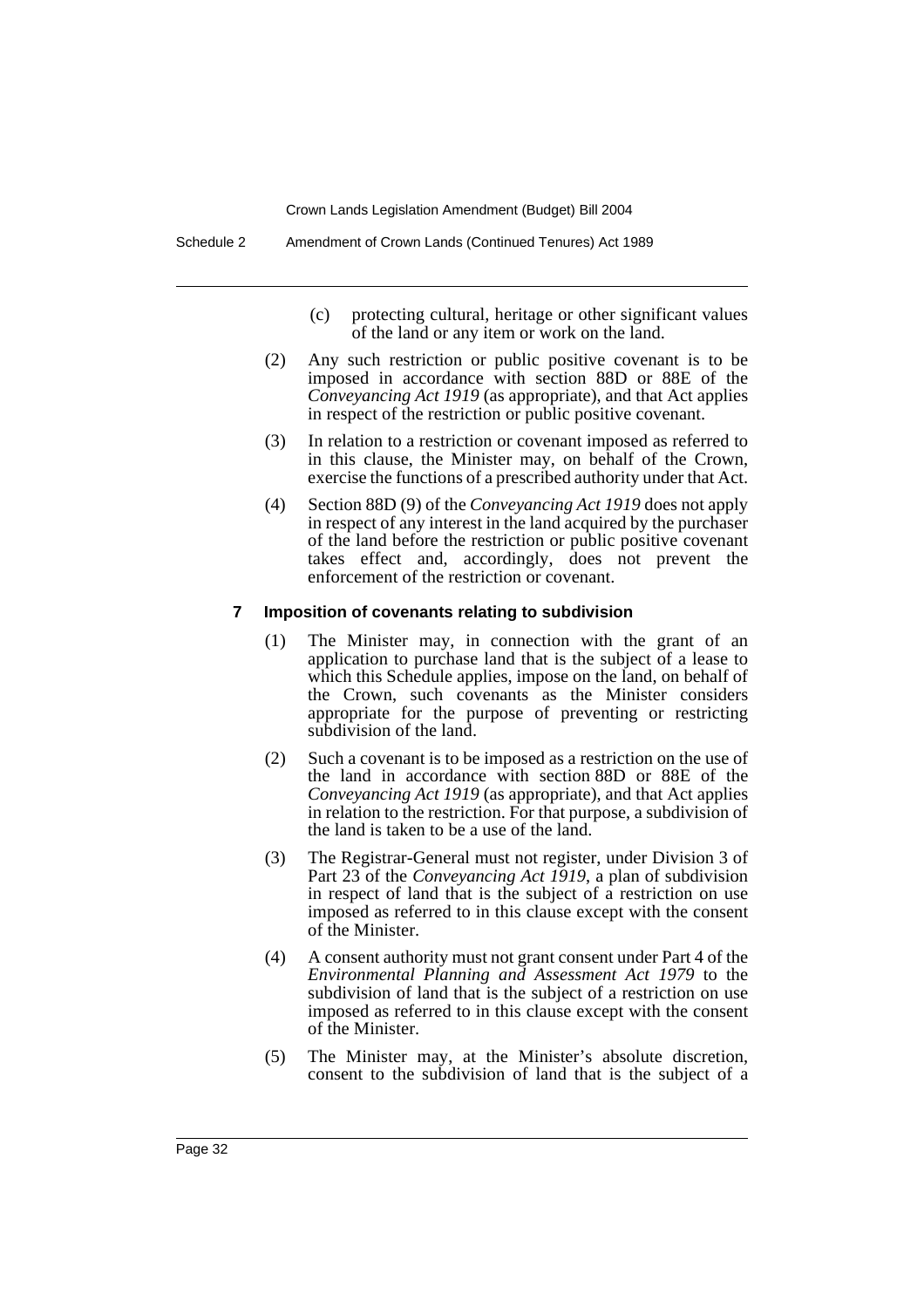Amendment of Crown Lands (Continued Tenures) Act 1989 Schedule 2

restriction on use imposed as referred to in this clause or to the registration of a plan of subdivision in respect of the land.

- (6) In relation to a restriction on use imposed as referred to in this clause, the Minister may, on behalf of the Crown, exercise the functions of a prescribed authority under the *Conveyancing Act 1919*.
- (7) Section 88D (9) of the *Conveyancing Act 1919* does not apply in respect of any interest in the land acquired by the purchaser of the land before the restriction on use takes effect and, accordingly, does not prevent the enforcement of the restriction.
- (8) In this clause:

*consent authority* has the meaning given by the *Environmental Planning and Assessment Act 1979*.

#### **8 Application of Environmental Planning and Assessment Act 1979**

- (1) For the purposes of section 28 of the *Environmental Planning and Assessment Act 1979*:
	- (a) a restriction on use or public positive covenant imposed by the Minister on behalf of the Crown in accordance with this Schedule is taken to be a regulatory instrument, and
	- (b) the Minister is responsible for the administration of such a regulatory instrument.

**Note.** Section 28 of the *Environmental Planning and Assessment Act 1979* allows an environmental planning instrument to suspend the operation of a regulatory instrument for the purpose of enabling development to be carried out. Such a suspension cannot be given effect to without the concurrence in writing of the Minister responsible for the administration of the regulatory instrument.

(2) A provision of an environmental planning instrument made under section 28 of the *Environmental Planning and Assessment Act 1979* and in force immediately before 1 July 2004, or such later date as may be prescribed by the regulations, does not affect the operation of a restriction or covenant imposed by the Minister in accordance with this Schedule, unless subsequently amended to affect the operation of such a restriction or covenant.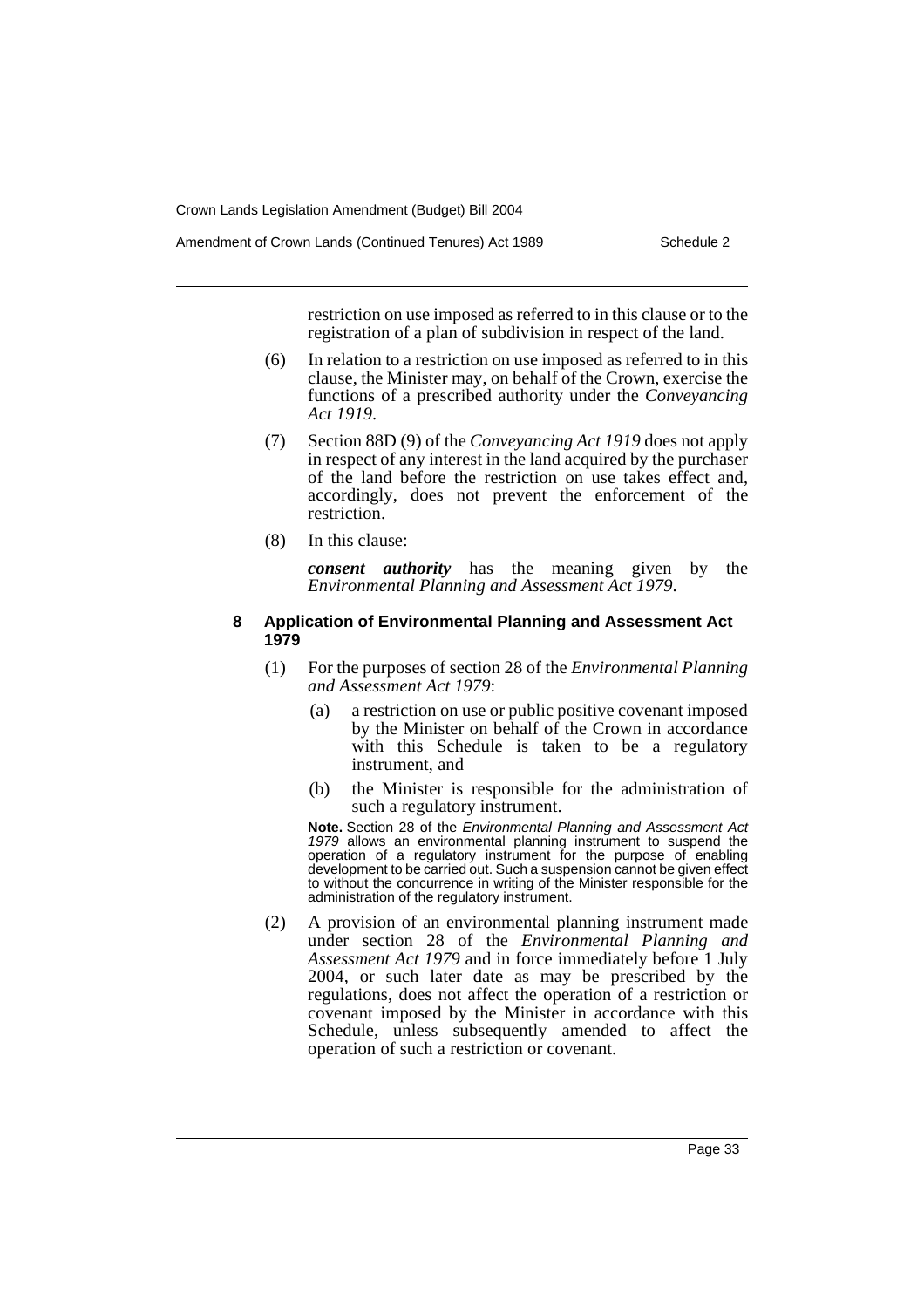Schedule 2 Amendment of Crown Lands (Continued Tenures) Act 1989

(3) The Minister is to consult with the Minister administering the *Environmental Planning and Assessment Act 1979* before making a regulation referred to in subclause (2).

# **Part 5 Miscellaneous**

## **9 Consultation**

- (1) If an application is made to purchase land comprised in a lease to which this Schedule applies, and the lease is a Crown-lease, a settlement lease or a prickly-pear lease, the Minister is to consult with each of the relevant Ministers before making any of the following decisions:
	- (a) a decision to grant or refuse the application,
	- (b) a decision to impose restrictions or public positive covenants on the land the subject of the application,
	- (c) a decision to release, vary, rescind or revoke any such restriction or covenant,
	- (d) a decision to grant concurrence under section 28 (4) of the *Environmental Planning and Assessment Act 1979* in relation to a provision of an environmental planning instrument that affects the operation of a restriction or covenant imposed by the Minister in accordance with this Schedule.
- (2) The Minister must also consult with each relevant Minister before consenting to the subdivision of land that is the subject of a restriction relating to subdivision imposed by the Minister as referred to in this Schedule.
- (3) For the purposes of this clause, each of the following Ministers is a *relevant Minister*:
	- (a) the Minister administering the *National Parks and Wildlife Act 1974*,
	- (b) the Minister administering the *Threatened Species Conservation Act 1995*,
	- (c) the Minister administering the *Wilderness Act 1987*.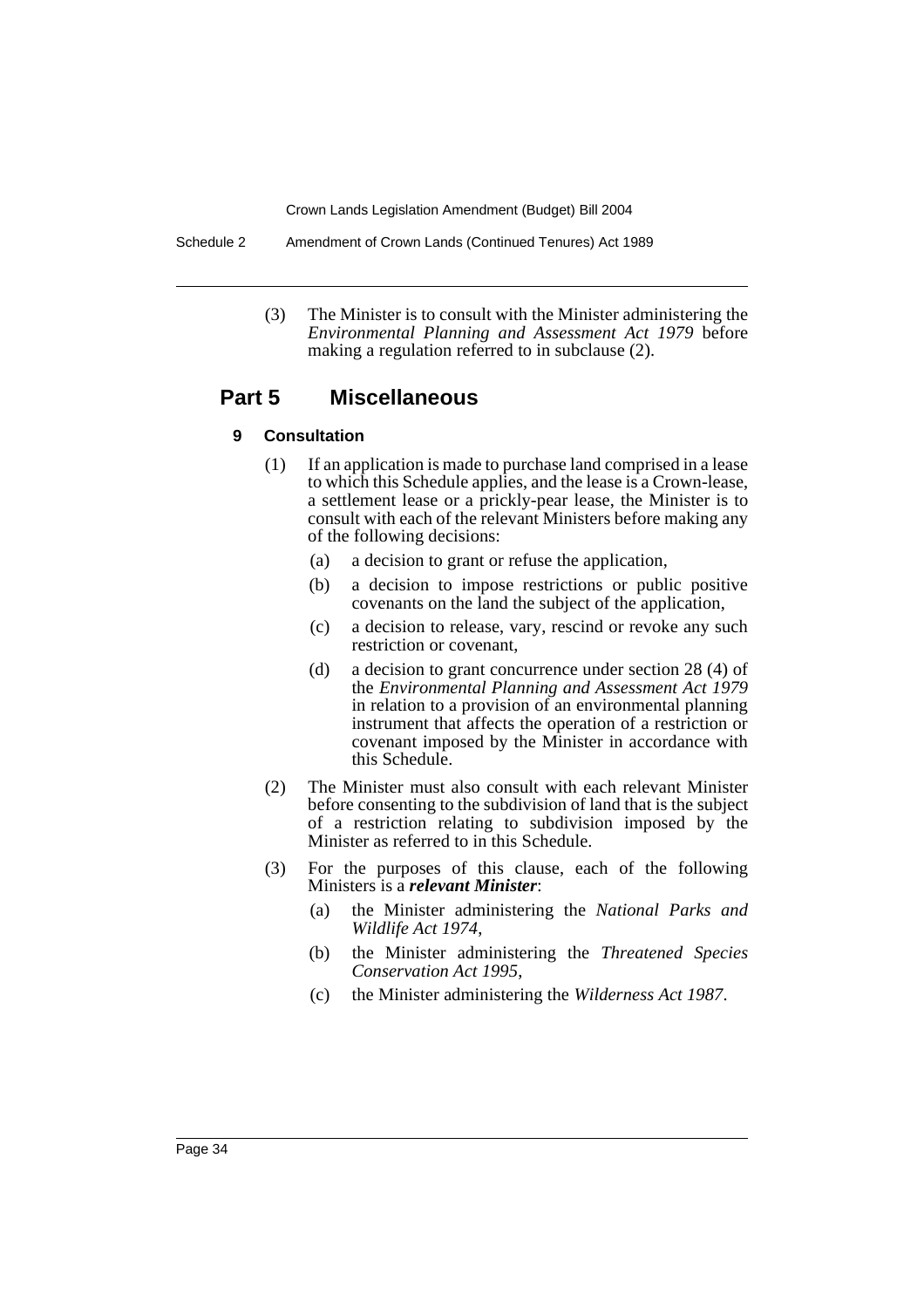Amendment of Crown Lands (Continued Tenures) Act 1989 Schedule 2

# **[32] Schedule 8 Savings and transitional provisions**

Insert at the end of clause 1 (1):

Schedule 2 to the *Crown Lands Legislation Amendment (Budget) Act 2004*

#### **[33] Schedule 8, Part 4**

Insert after Part 3:

# **Part 4 Provisions consequent on enactment of Crown Lands Legislation Amendment (Budget) Act 2004**

**Note.**

See also Part 4 of Schedule 8 to the Principal Act.

#### **7 Definitions**

In this Part:

*amending Act* means the *Crown Lands Legislation Amendment (Budget) Act 2004*.

*lease* means a perpetual lease, special lease, term lease or Commonwealth lease.

#### **8 Application of minimum rents and CPI adjustments**

- (1) Part 1A of this Act, as inserted by the amending Act, applies to the rent of a lease in respect of any due date that occurs on or after 1 July 2004 (whether or not the rent was paid in advance before that date).
- (2) This clause is subject to Part 4 of Schedule 8 to the Principal Act.

**Note.** Part 4 of Schedule 8 to the Principal Act provides for the phasingin of minimum rent provisions.

#### **9 Application of changes to purchase and instalment provisions**

The amendments made to this Act by the amending Act extend to purchases commenced or incomplete purchases that had effect immediately before 1 July 2004, subject to this Part.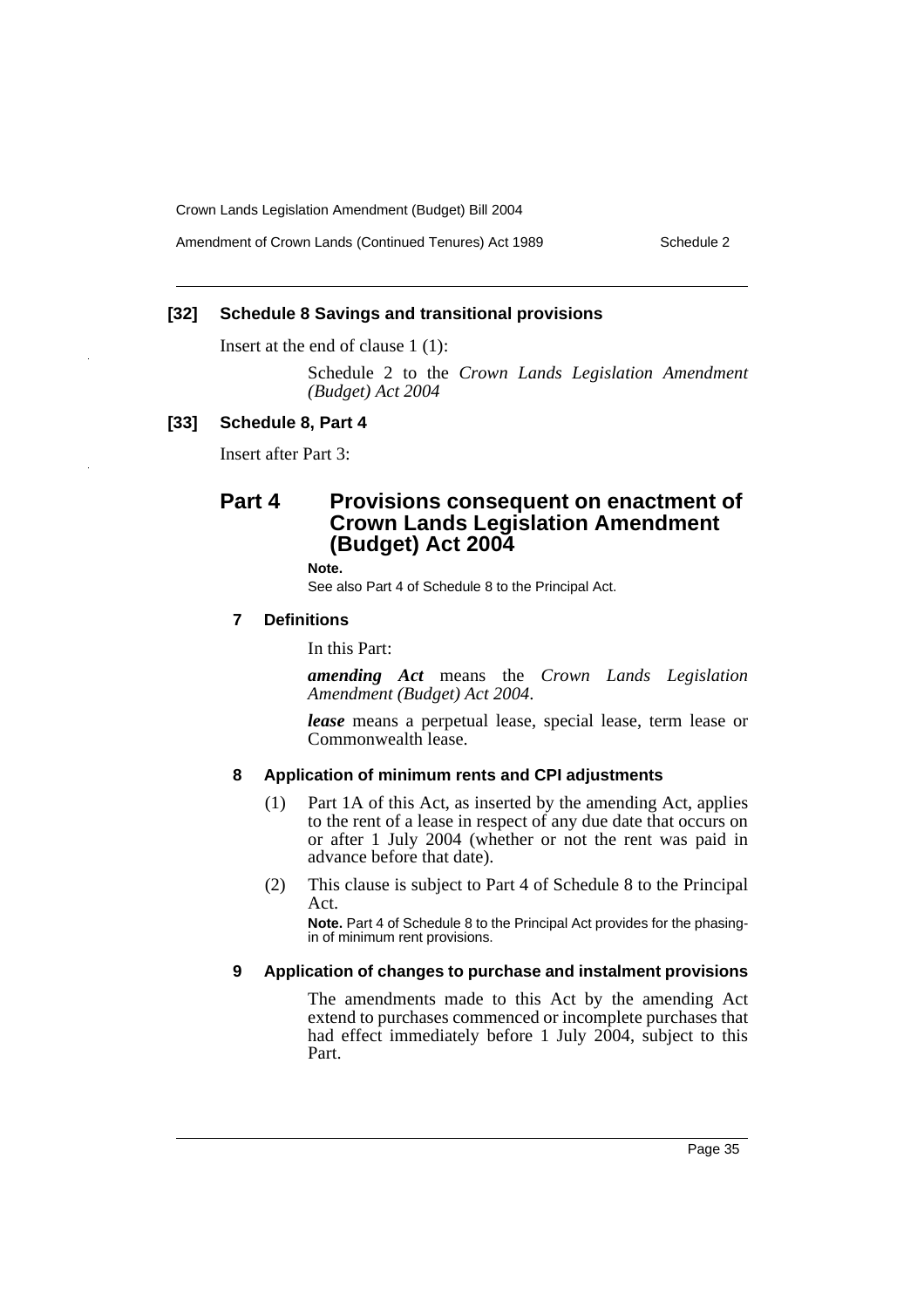Schedule 2 Amendment of Crown Lands (Continued Tenures) Act 1989

#### **10 Phasing-in of increase in minimum annual instalments**

- (1) This clause applies if the purchase price (whether with or without interest added) of an incomplete purchase is, immediately before 1 July 2004, payable by annual instalments and Part 1B of this Act (as inserted by the amending Act) applies in respect of the instalments.
- (2) For the purposes of Part 1B:
	- (a) the minimum annual instalment is taken, in respect of any due date occurring on or after 1 July 2004 and before 1 July 2005, to be \$200, and
	- (b) the minimum annual instalment is taken, in respect of any due date occurring on or after 1 July 2005 and before 1 July 2006, to be \$300.
- (3) For avoidance of doubt, in respect of a due date occurring on or after 1 July 2006, the minimum annual instalment is to be determined as provided by Part 1B.

## **11 Phasing-in of increase in minimum half-yearly instalments**

- (1) This clause applies if the purchase price (whether with or without interest added) of an incomplete purchase is, immediately before 1 July 2004, payable by half-yearly instalments and Part 1B of this Act (as inserted by the amending Act) applies in respect of the instalments.
- (2) For the purposes of Part 1B:
	- (a) the minimum half-yearly instalment is taken, in respect of any due date occurring on or after 1 July 2004 and before 1 July 2005, to be \$100, and
	- (b) the minimum half-yearly instalment is taken, in respect of any due date occurring on or after 1 July 2005 and before 1 July 2006, to be \$150.
- (3) For avoidance of doubt, in respect of a due date occurring on or after 1 July 2006, the minimum half-yearly instalment is to be determined as provided by Part 1B.

## **12 Due date for payment of additional amounts**

(1) If any additional amount of rent or of an instalment is payable in respect of a lease or incomplete purchase as a consequence of the amendments made to this Act by the amending Act, that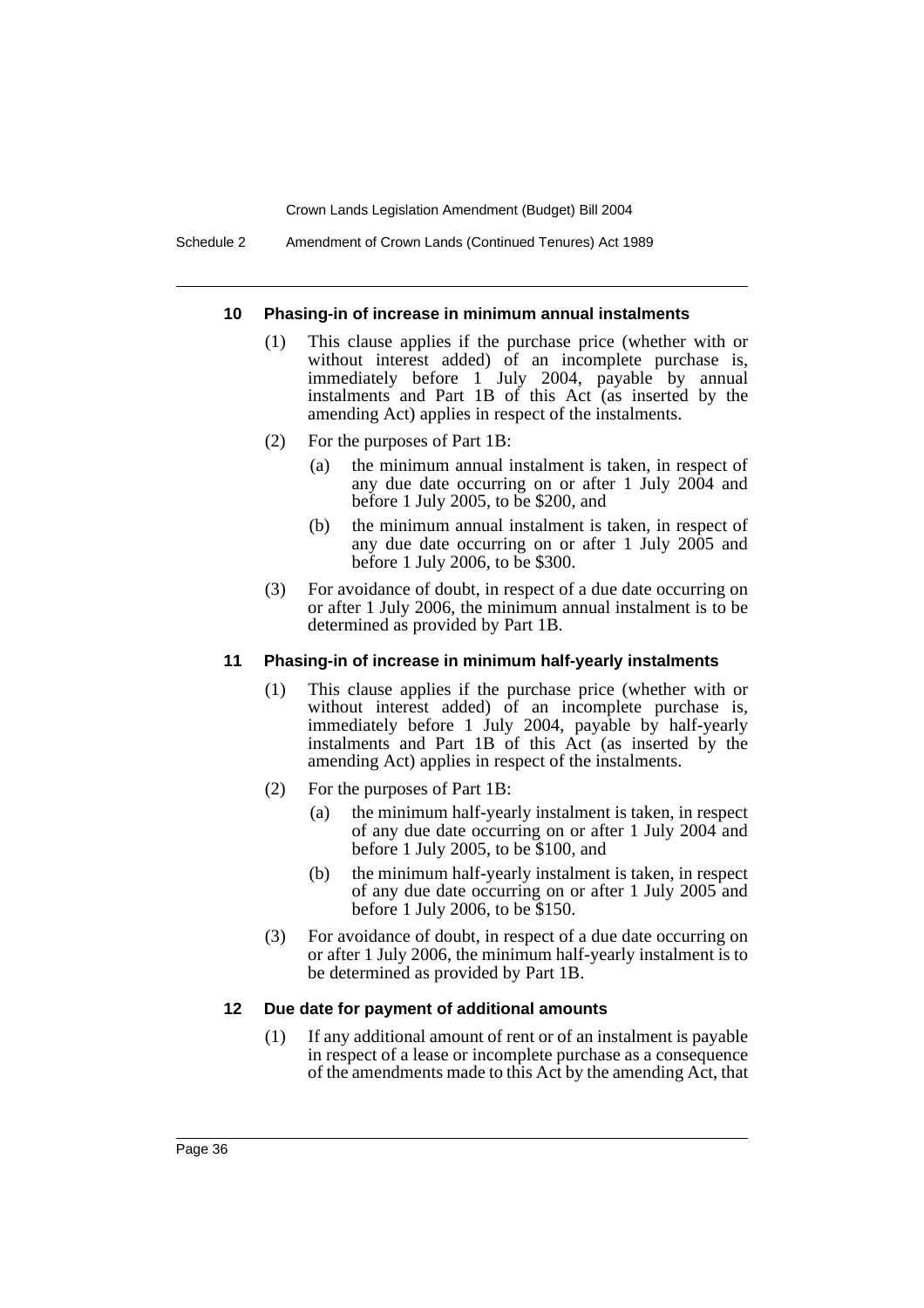Amendment of Crown Lands (Continued Tenures) Act 1989 Schedule 2

additional amount does not become due and payable until the date notified to the holder of the lease or purchaser (as appropriate), by the Minister as being the due date in respect of such additional amount.

**Note.** Accordingly, interest does not become payable in respect of such additional amounts under section 148 of the Principal Act until the holder is notified of the additional amount payable.

(2) Subclause (1) ceases to have effect on 1 July 2005.

# **13 No compensation for operation of amendments**

- (1) No compensation is payable by or on behalf of the Crown because of the enactment or operation of the amendments made to this Act by the amending Act, or as a consequence of that enactment or operation.
- (2) The operation of those amendments is not to be regarded as a breach of contract.
- (3) In this clause:

*compensation* includes damages or any other form of monetary compensation.

*the Crown* means the Crown within the meaning of the *Crown Proceedings Act 1988*, and includes an officer of the Department.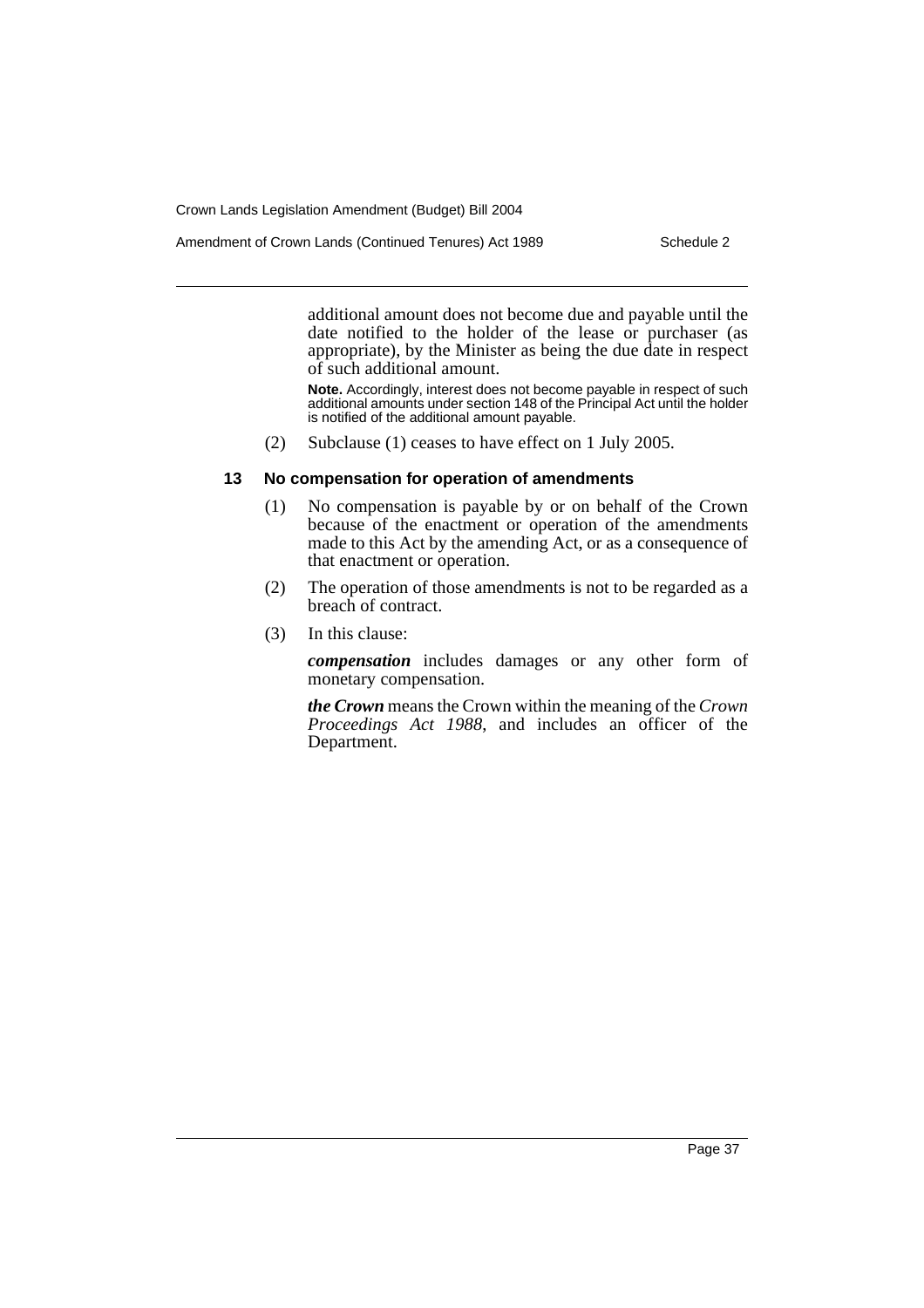Schedule 3 Amendment of Hay Irrigation Act 1902

# **Schedule 3 Amendment of Hay Irrigation Act 1902**

(Section 5)

## **[1] Section 5 Definitions**

Insert in alphabetical order:

*Consumer Price Index* means the Consumer Price Index (All Groups Index) for Sydney published by the Australian Statistician.

*Consumer Price Index number*, in relation to a quarter, means the number for that quarter appearing in the Consumer Price Index.

# **[2] Section 5 (2)**

Insert at the end of section 5:

(2) Notes included in this Act do not form part of this Act.

# **[3] Sections 18 and 18A**

Insert after section 17:

## **18 Rent payable annually and in advance**

- (1) If the rent of a lease of any land vested in the Ministerial Corporation by this Act is payable on the basis of any period other than a period of 12 months, the rent is, as from a date fixed by the Minister, payable annually.
- (2) The rent of a lease is payable in advance.

# **18A Minimum rent**

- (1) The annual rent of a lease of any land vested in the Ministerial Corporation by this Act is not in any case to be less than the minimum rent as at the date the rent is due and payable.
- (2) If the annual rent of a lease on a due date is less than the minimum rent as at that due date, the annual rent is increased to the minimum rent.
- (3) The minimum rent of the lease is to be calculated in accordance with Division 2A of Part 7 of the *Crown Lands Act 1989*, as if the lease were a holding under that Act.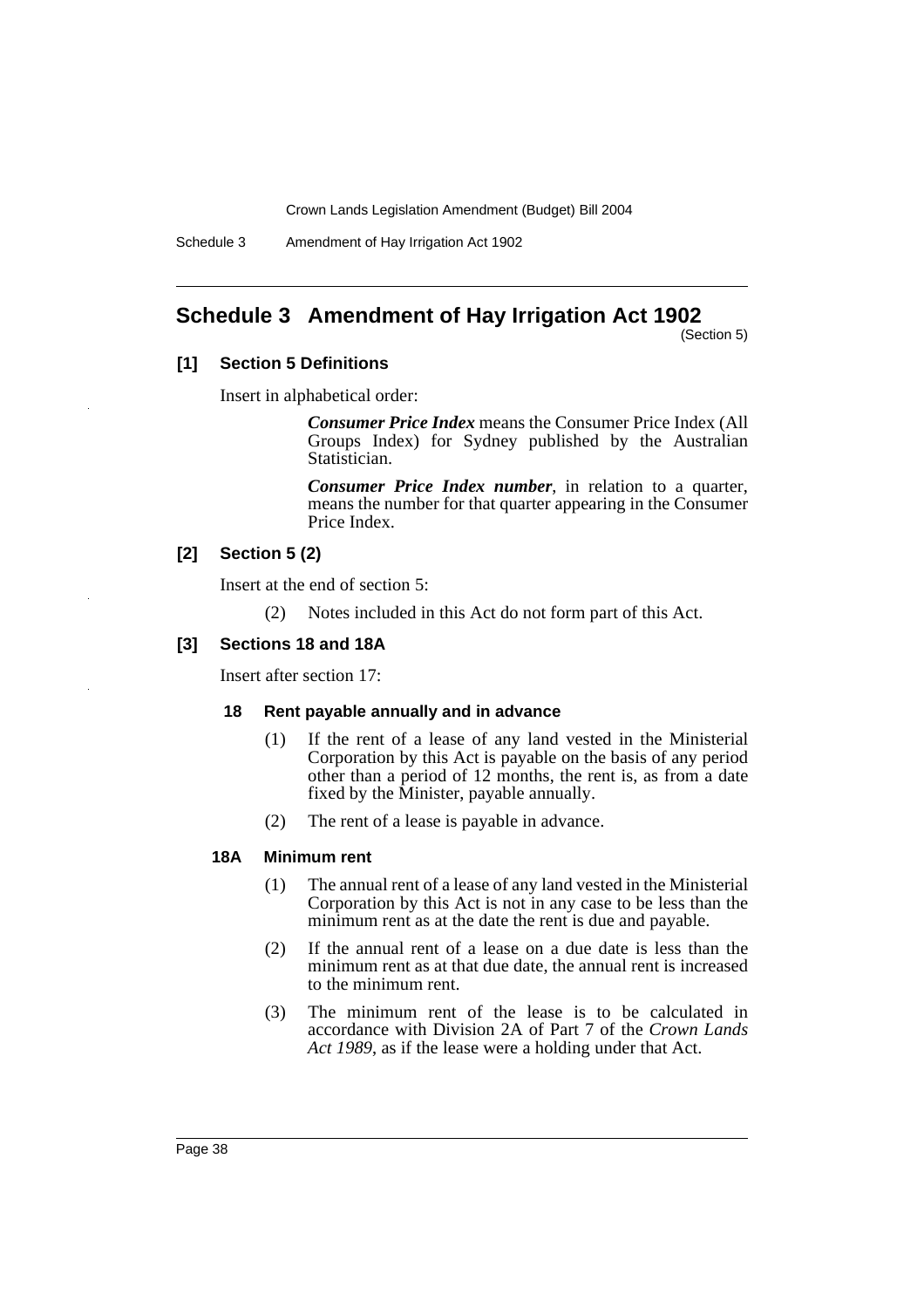Amendment of Hay Irrigation Act 1902 Schedule 3

(4) This section has effect despite any condition to which a lease is subject.

**Note.** As at 1 July 2004, the minimum rent under Division 2A of Part 7 of the *Crown Lands Act 1989* is \$350. That amount is subject to CPI adjustment under that Act and may also be increased by the regulations under that Act. See also the Fourth Schedule to this Act, which provides for the phasing-in of minimum rents.

#### **[4] Section 19A Power to sell land**

Omit "The purchase price for the land," from section 19A (3).

Insert instead "Subject to section 19AB, the purchase price for the land, in respect of an application for purchase made before 1 July 2004,".

# **[5] Section 19A (3A)**

Insert after section 19A (3):

(3A) The purchase price for land, in respect of an application for purchase made on or after 1 July 2004, is to be paid in full within such time as the Ministerial Corporation requires.

#### **[6] Sections 19AB and 19AC**

Insert after section 19A:

#### **19AB Minimum half-yearly instalments**

- (1) A half-yearly instalment of the purchase price of land under this Act is not in any case to be less than the minimum half-yearly instalment payable at the due date.
- (2) If a half-yearly instalment of the purchase price of land (whether with or without interest added) is less than the minimum half-yearly instalment, the half-yearly instalment is increased to the minimum half-yearly instalment.
- (3) For the purpose of this Act, the *minimum half-yearly instalment* at each due date is determined in accordance with the following formula:

$$
M = B \times \frac{C}{D}
$$
  
where:

*M* represents the minimum half-yearly instalment.

*B* represents the half-yearly instalment base.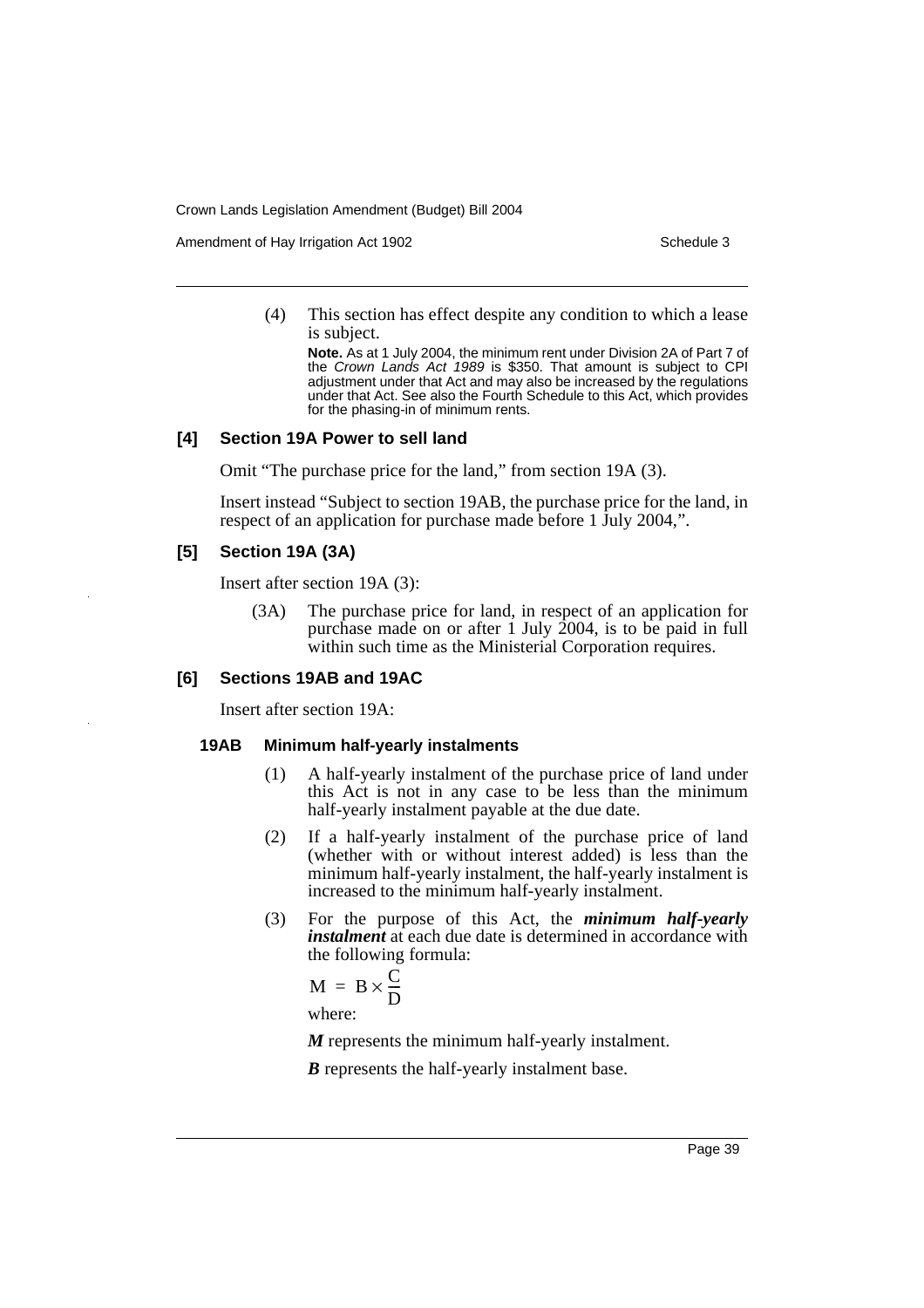Schedule 3 Amendment of Hay Irrigation Act 1902

*C* represents the Consumer Price Index number for the last quarter for which such a number was published before the due date for the half-yearly instalment.

*D* represents the Consumer Price Index number for the last quarter for which such a number was published before the half-yearly instalment base adjustment date.

(4) In this section:

*half-yearly instalment base* means \$175 or such higher amount as the regulations may from time to time prescribe.

*half-yearly instalment base adjustment date* means 1 July 2004 or, if the half-yearly instalment base is prescribed by the regulations, the date prescribed by the regulations as the half-yearly instalment base adjustment date.

## **19AC Adjustment of final instalment**

If the balance of purchase money and interest owing in respect of a purchase is at any time less than the amount of the minimum half-yearly instalment, the balance only is payable.

## **[7] Section 32**

Insert after section 31:

## **32 General provisions applicable to CPI adjustments**

- (1) This section applies in respect of a provision of this Act, or a provision of the *Crown Lands Act 1989* as it applies to leases under this Act, that provides for the adjustment of an amount by reference to the Consumer Price Index (a *CPI adjustment provision*).
- (2) If a CPI adjustment provision requires regard to be had to a Consumer Price Index number published before a due date for rent or an instalment, regard may be had to the last Index number so published before a notice or invoice of the rent or instalment payable by the person liable to pay the rent or instalment is sent to the person concerned.
- (3) If the Australian Statistician publishes a Consumer Price Index number in respect of a particular quarter after the notice or invoice is sent: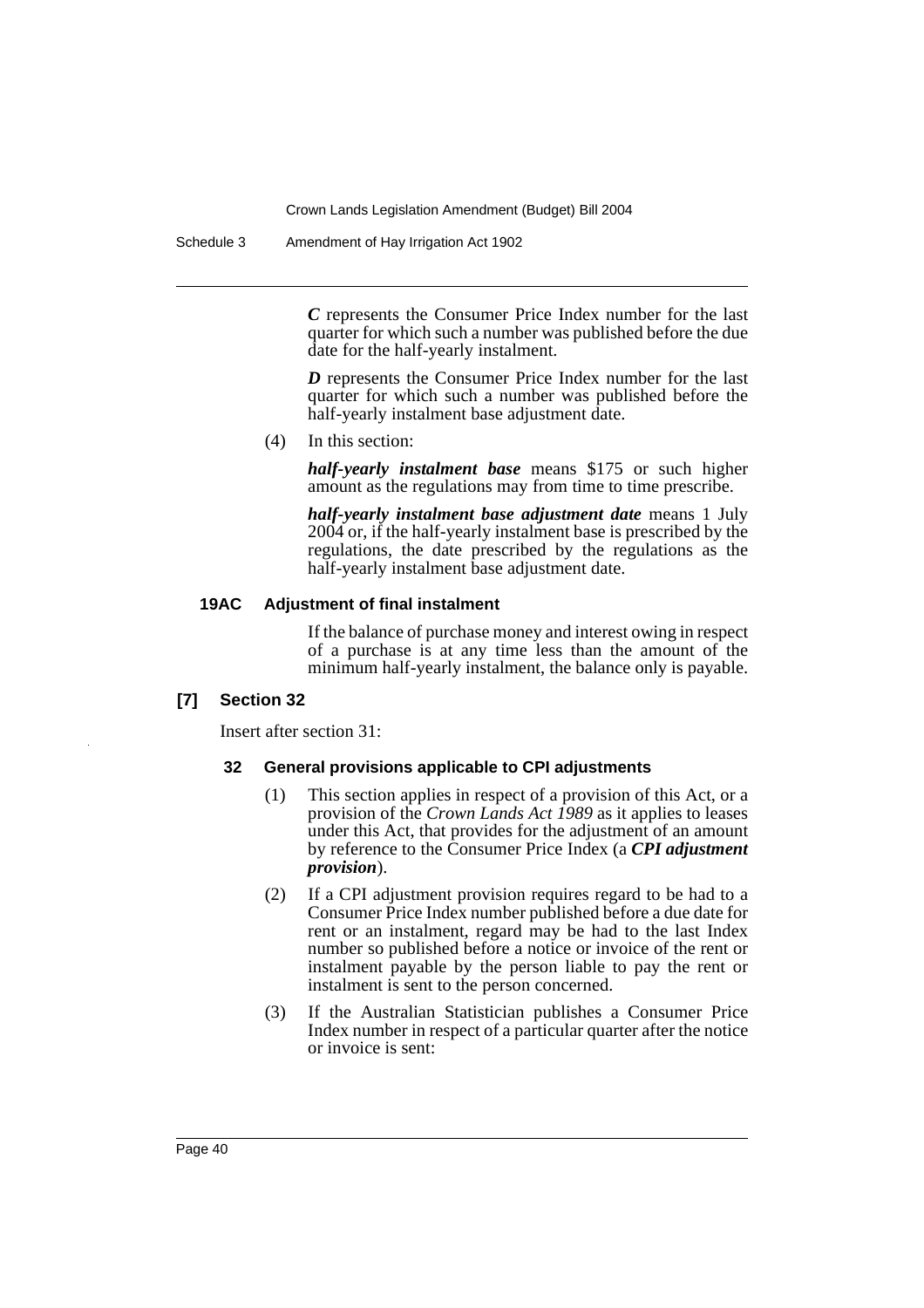Amendment of Hay Irrigation Act 1902 Schedule 3

- (a) except as provided by paragraph (b)—the publication of the later Index number is to be disregarded, or
- (b) if the Minister so directs—regard is to be had to the later and not to the earlier number.
- (4) If the Australian Statistician publishes a Consumer Price Index number in respect of a particular quarter in substitution for a Consumer Price Index number previously published in respect of that quarter:
	- (a) except as provided by paragraph (b)—the publication of the later Index number is to be disregarded, or
	- (b) if the Minister so directs—regard is to be had to the later and not to the earlier number.
- (5) If the reference base for the Consumer Price Index is changed, regard is to be had only to Index numbers published in terms of the new reference base or to Index numbers converted to the new reference base in accordance with an arithmetical conversion factor specified by the Australian Statistician.
- (6) An adjustment under a CPI adjustment provision is to be made to the nearest whole dollar.

## **[8] Fourth Schedule Savings and transitional provisions**

Insert at the end of clause 1 (1):

Schedule 3 to the *Crown Lands Legislation Amendment (Budget) Act 2004*

#### **[9] Fourth Schedule, Part 4**

Insert after Part 3:

# **Part 4 Provisions consequent on enactment of Crown Lands Legislation Amendment (Budget) Act 2004**

#### **6 Definition**

In this Part:

*amending Act* means the *Crown Lands Legislation Amendment (Budget) Act 2004*.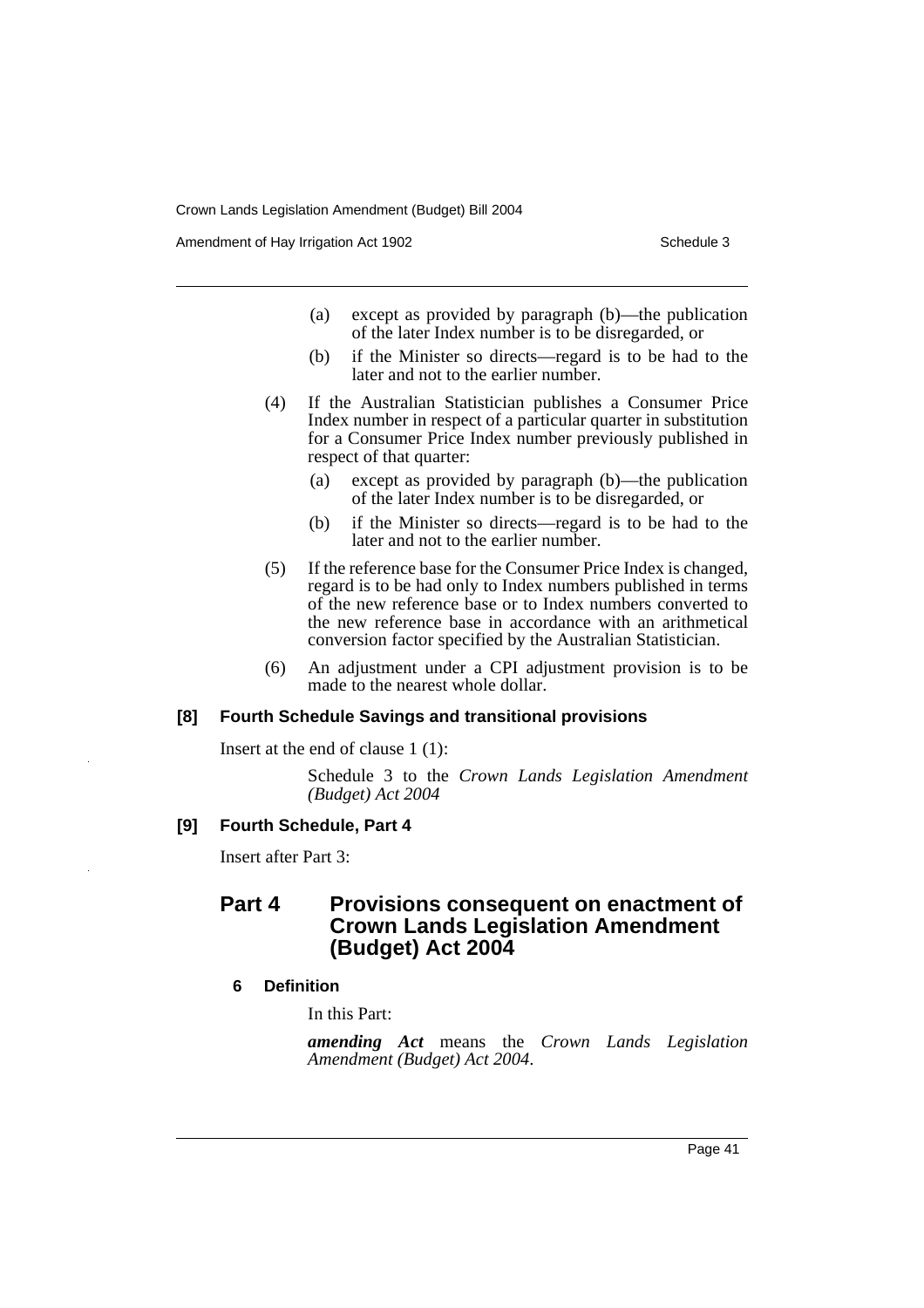#### **7 Amendments extend to existing leases and purchases**

- (1) The amendments made to this Act by the amending Act extend, subject to this Part, to any lease to which this Act applies that had effect immediately before 1 July 2004.
- (2) The amendments made to this Act by the amending Act extend, subject to this Part, to a purchase commenced before 1 July 2004.

#### **8 Phasing-in of minimum rents**

- (1) This clause applies in respect of a lease to which this Act applies that was in force immediately before 1 July 2004.
- (2) For the purposes of section 18A, as inserted by the amending Act, and Division 2A of Part 7 of the *Crown Lands Act 1989*, as it applies under that section:
	- (a) the minimum rent of a lease to which this clause applies is taken, in respect of any due date occurring on or after 1 July 2004 and before 1 July 2005, to be \$170, and
	- (b) the minimum rent of a lease to which this clause applies is taken, in respect of any due date occurring on or after 1 July 2005 and before 1 July 2006, to be \$270.
- (3) For avoidance of doubt, in respect of a due date occurring on or after 1 July 2006, the minimum rent is to be determined as provided by section 18A and the *Crown Lands Act 1989*.

#### **9 Phasing-in of increase in minimum half-yearly instalments**

- (1) This clause applies if the purchase price (whether with or without interest added) of land purchases under this Act is, immediately before 1 July 2004, payable by half-yearly instalments.
- (2) For the purposes of section 19AB, as inserted by the amending Act:
	- (a) the minimum half-yearly instalment is taken, in respect of any due date occurring on or after 1 July 2004 and before 1 July 2005, to be \$100, and
	- (b) the minimum half-yearly instalment is taken, in respect of any due date occurring on or after 1 July 2005 and before 1 July 2006, to be \$150.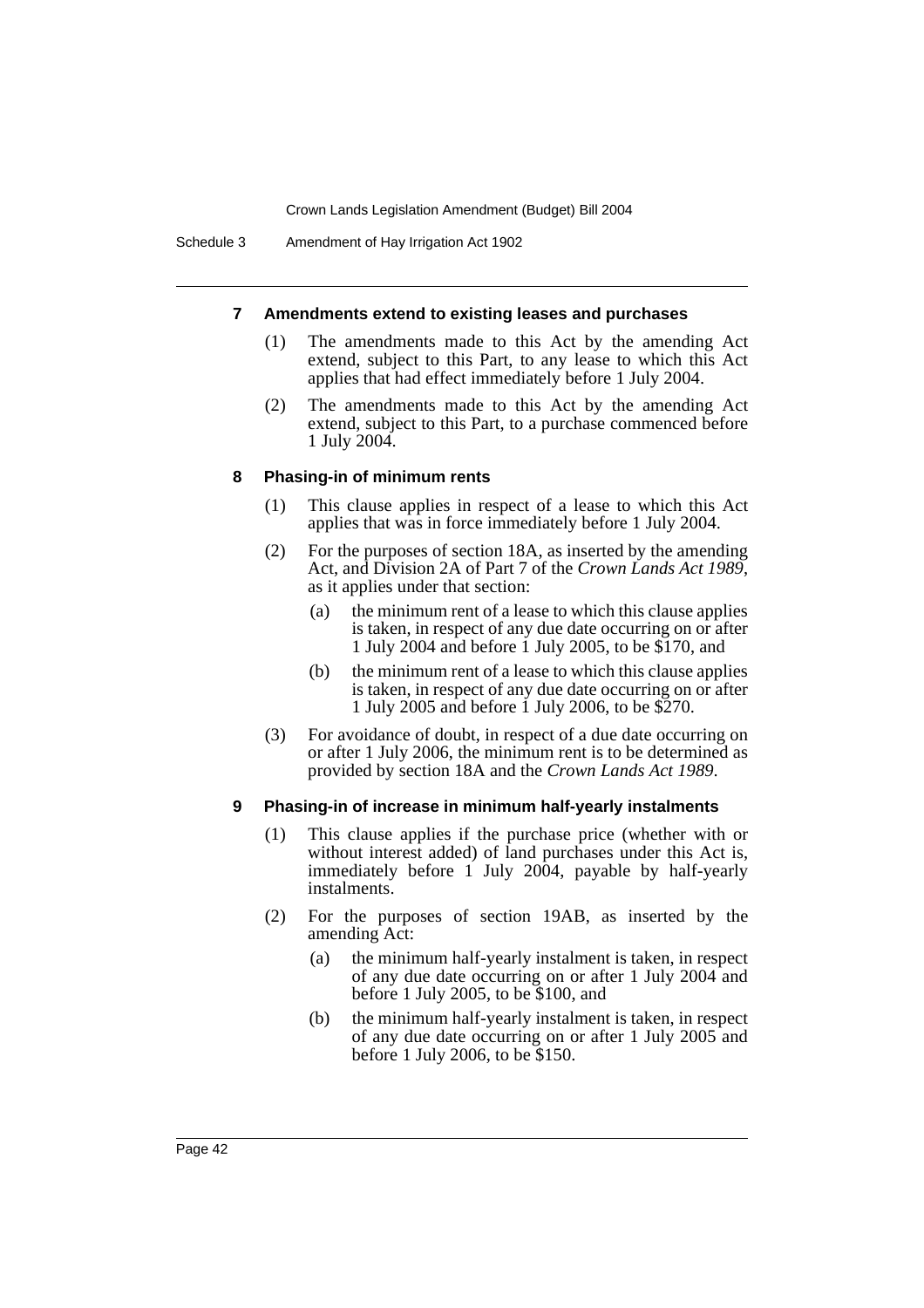Amendment of Hay Irrigation Act 1902 Schedule 3

(3) For avoidance of doubt, in respect of a due date occurring on or after 1 July 2006, the minimum half-yearly instalment is to be determined as provided by section 19AB.

#### **10 No compensation for operation of amendments**

- (1) No compensation is payable by or on behalf of the Crown because of the enactment or operation of the amendments made to this Act by the amending Act, or as a consequence of that enactment or operation.
- (2) The operation of those amendments is not to be regarded as a breach of contract.
- (3) In this clause:

*compensation* includes damages or any other form of monetary compensation.

*the Crown* means the Crown within the meaning of the *Crown Proceedings Act 1988*, and includes an officer of the Department of Lands.